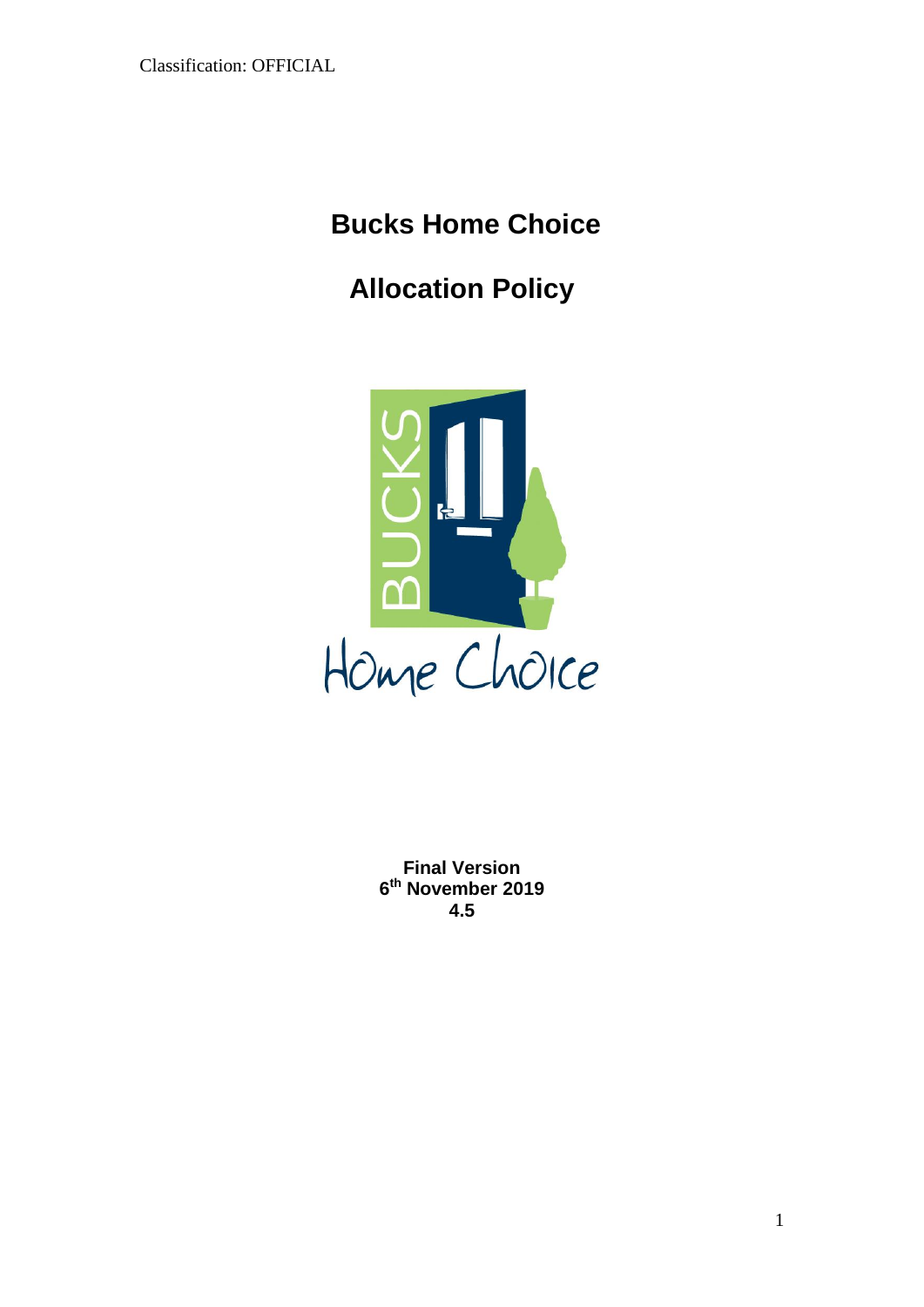# **Section 1 – Introduction Page 6**

- 1.1 Introducing Bucks Home Choice
- 1.2 Members of the Bucks Home Choice partnership
- 1.3 Aims of the Bucks Home Choice partnership
- 1.4 Equality statement
- 1.5 Legal background
- 1.6 Policy contents

## **Section 2 – Eligibility and qualification Page 9**

- 2.1 Registering on Bucks Home Choice
- 2.2 Eligibility for an allocation of housing
- 2.3 Persons who do not qualify to join the Bucks Home Choice scheme
- 2.3A Persons deemed not to qualify for Bucks Home Choice

2.3B Persons deemed not to qualify for Bucks Home Choice unless they are deemed to have a reasonable preference

- 2.3C Exceptional circumstances
- 2.3.1 Non priority
- 2.3.2 Unsuitable for tenancy unacceptable behavior
- 2.3.3 Local connection
- 2.3.4 Current and former owner occupiers
- 2.3.5 Rent arrears
- 2.3.6 Right to a review of a decision of a non qualifying person

## **Section 3 – Applying and registering for Bucks Home Choice Page 16**

- 3.1 Applying to Bucks Home Choice
- 3.1.2 Applications from staff, elected council members or family members
- 3.2 Registration form and supporting information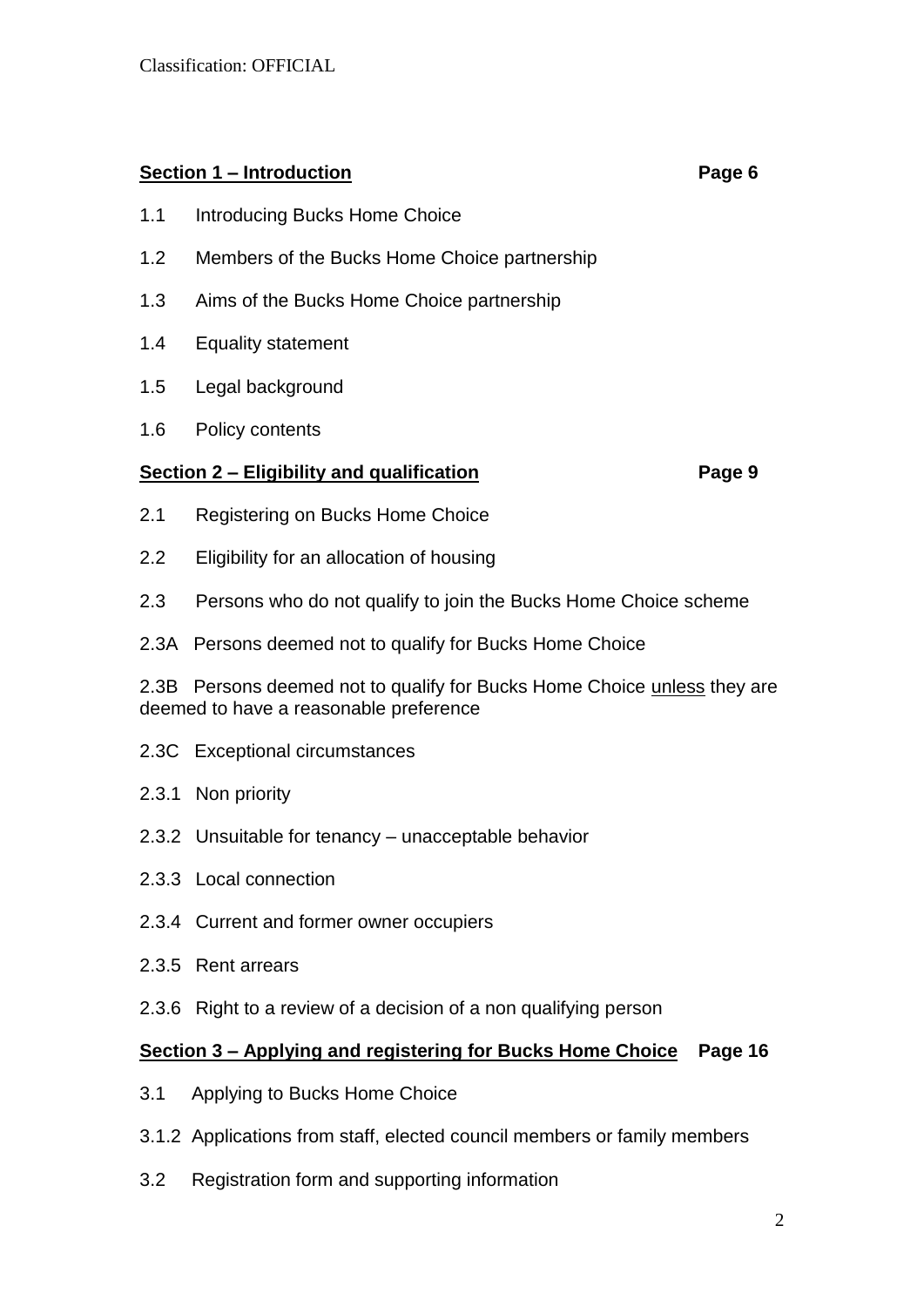- 3.3 Person to be included in an application
- 3.3.1 Carers
- 3.3.2 Separated parents and dependent children
- 3.3.3 Split families
- 3.3.4 Support needs
- 3.4 Right to move
- 3.5 False or withheld information
- 3.6 Giving applicants advice and information
- 3.7 Renewal of applications and change of circumstances
- 3.8 Suspending or cancelling an application

#### **Section 4 – Assessment and prioritisation of applications Page 22**

- 4.1 Priority bands
- 4.2 Assessment of medical needs
- 4.3 Assessment of welfare needs
- 4.4 Review of welfare and medical priority banding

#### **Section 5 – Advertising Page 27**

- 5.1 How properties will be advertised
- 5.2 Advertising criteria
- 5.3 Properties advertised within the district council areas
- 5.4 Properties advertised across the partnership
- 5.5 Size and type of property for which applicants are eligible
- 5.6 How applicants bid on a property

# **Section 6 – Prioritising and letting <b>Page 29 Page 29**

- 6.1 Determining priority between shortlisted applicants
- 6.2 Local lettings policies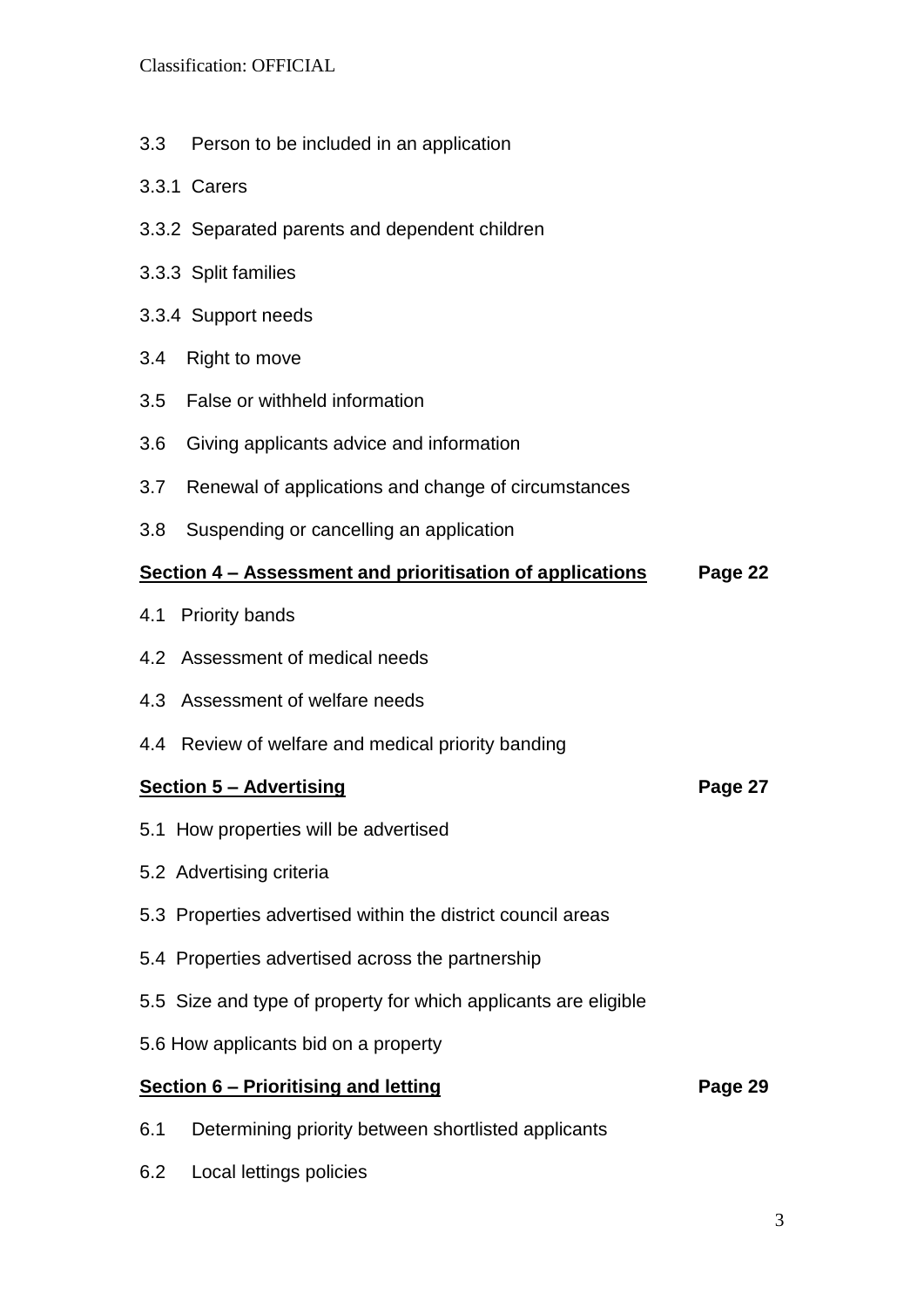- 6.3 Direct allocations
- 6.4 Applicants subject to duty under section 193 of Housing Act 1996 (Homelessness)
- 6.4.1 Priority banding of applicants deemed to be subject to duty under section 193 of Housing Act 1996 (duty to persons with priority need who are not homeless intentionally)
- 6.4.2 Re-assessment of priority banding when applicant ceases to be subject to duty under section 193 of the Housing Act 1996
- 6.5 Verifying and nominating an application
- 6.5.1 Verifying
- 6.5.2 Nomination
- 6.5.3 Withdrawal of a nomination
- 6.6 Temporary suspension from bidding

| Section 7 – Review of decisions and complaints<br>Page 35              |         |  |  |
|------------------------------------------------------------------------|---------|--|--|
| Asking for a decision to be reviewed<br>7.1                            |         |  |  |
| Making a complaint<br>7.2                                              |         |  |  |
| Section 8 – Monitoring and policy review                               | Page 36 |  |  |
| 8.1 Monitoring                                                         |         |  |  |
| 8.2 Policy review                                                      |         |  |  |
| Section 9 - Data protection and information sharing                    | Page 36 |  |  |
| 9.1 Data protection                                                    |         |  |  |
| 9. 2 Information sharing                                               |         |  |  |
| 9.3 Councilor or MP enquiries on behalf of applicants                  |         |  |  |
| 9.4 Enquiries made on behalf of applicants by an advocate organization |         |  |  |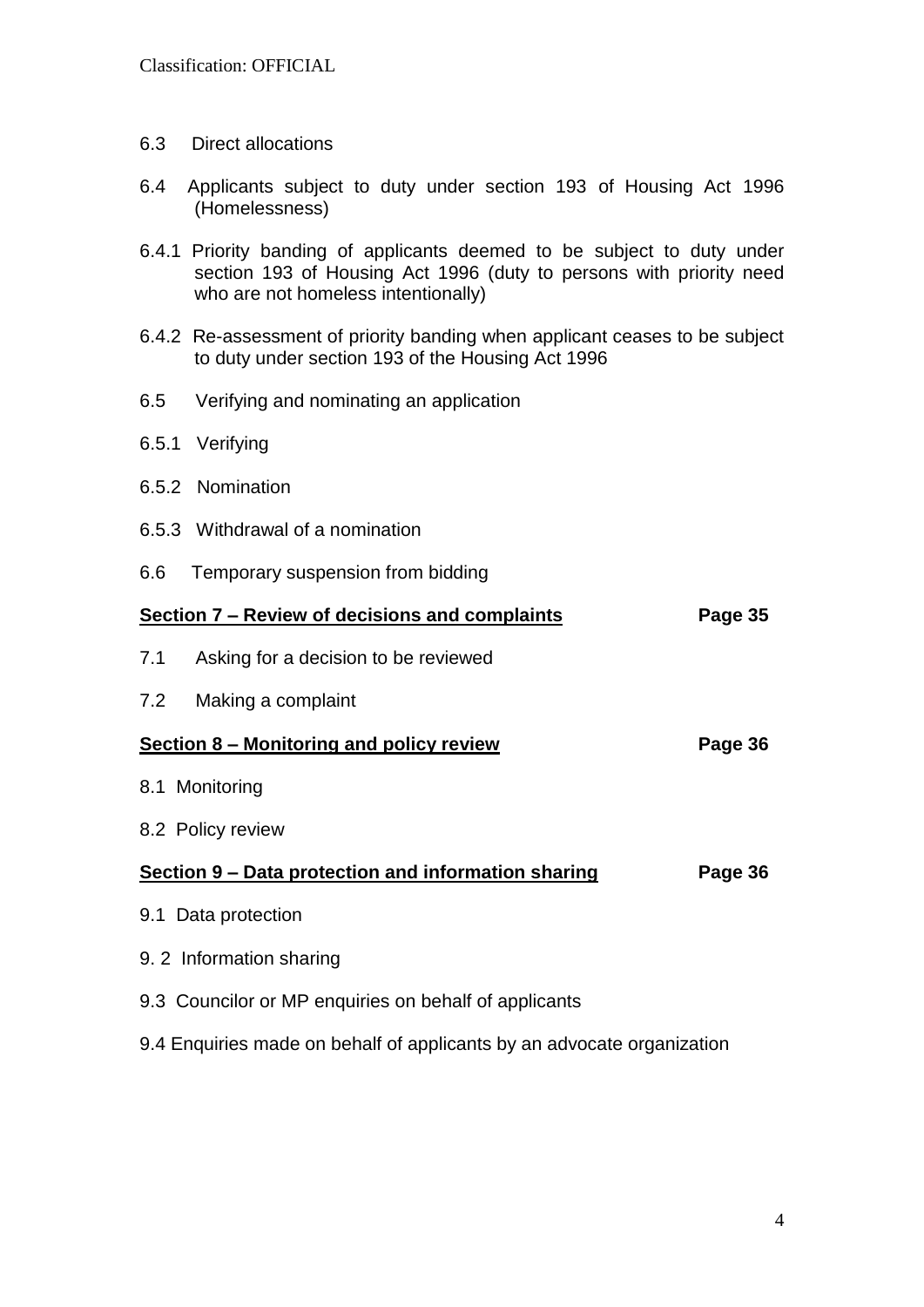| <b>Appendix 1</b>        | Page 38 |
|--------------------------|---------|
| <b>Priority bands</b>    |         |
| <b>Appendix 2</b>        | Page 41 |
| Bedroom standard         |         |
| <b>Appendix 3</b>        | Page 45 |
| Reasonable preference    |         |
| <b>Appendix 4</b>        | Page 46 |
| Terms used in the policy |         |
| <b>Appendix 5</b>        | Page 47 |
| <b>Policies</b>          |         |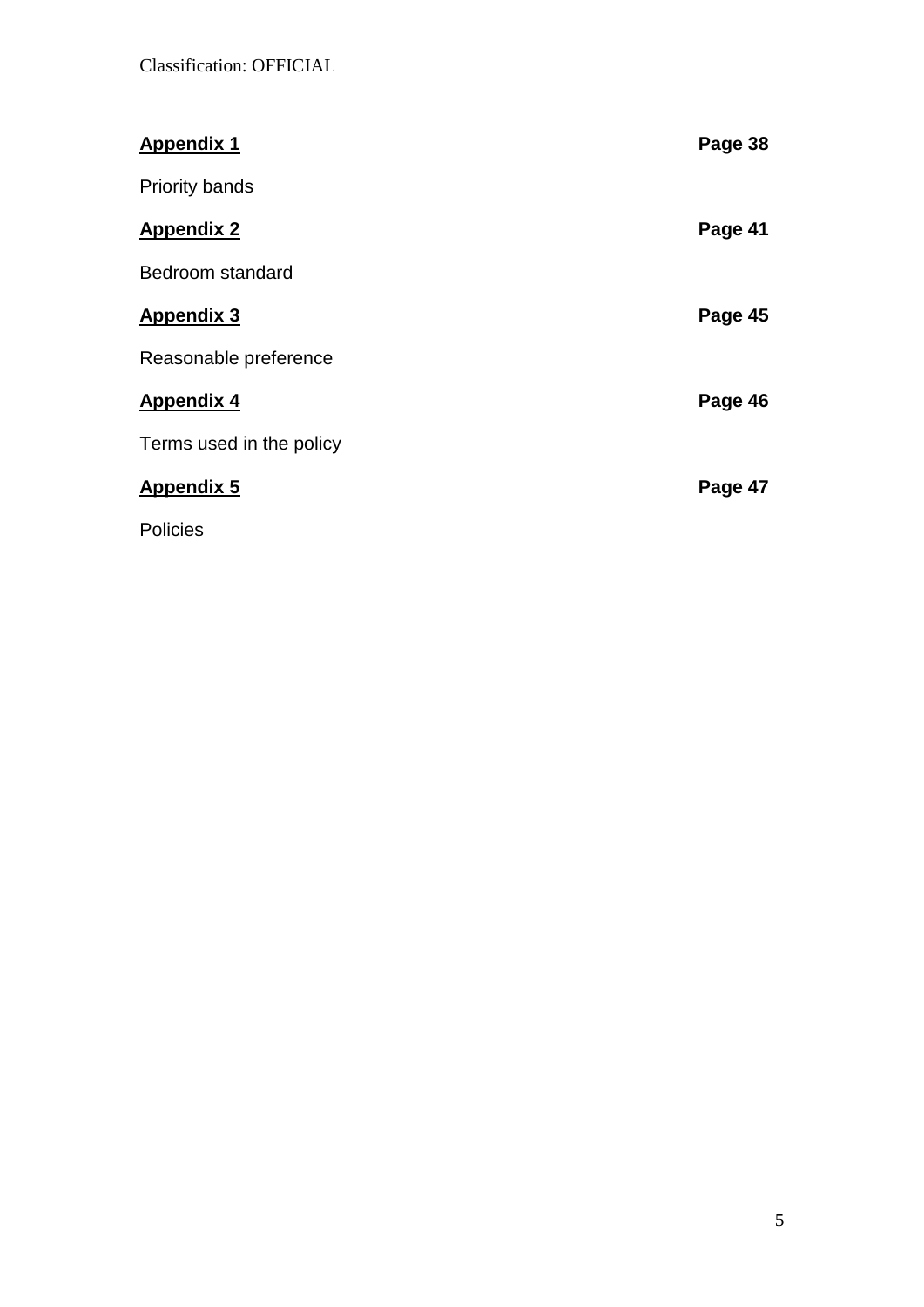# 1. **Introduction**

# **1.1 Introducing Bucks Home Choice**

Section 166(A) of the Housing Act 1996 requires that every local housing authority in England must have an allocation scheme for determining priorities (and the procedure to be followed) in allocating housing accommodation.

Bucks Home Choice is the scheme that is used to allocate affordable housing in four local housing authority areas – Aylesbury Vale, Chiltern, South Bucks and Wycombe.

As the demand for affordable housing exceeds availability, Bucks Home Choice prioritises applicants so properties that become available are offered fairly and transparently. This document describes the policy in detail including who qualifies to apply for housing and how we give priority to different applicants based on their housing need.

Bucks Home Choice operates on the following basis:-

- Applicants register with the scheme
- Applicants are prioritised for re-housing based on their circumstances
- Available properties will be advertised
- Applicants can bid on properties they qualify to move to
- Bids on a property will be shortlisted in priority order
- The property will be offered in accordance with 6.1 of the policy.

## **1.2 Members of the Bucks Home Choice Partnership**

The following District Councils are members of and Managing Partners of the Bucks Home Choice partnership:-

- Aylesbury Vale District Council  $\bullet$
- Chiltern District Council  $\bullet$
- South Bucks District Council  $\bullet$
- Wycombe District Council

The four District Councils have chosen to jointly operate Bucks Home Choice and a common Allocation Scheme in order to:-

- Deliver value for money by operating a shared scheme and IT system  $\bullet$
- Allow good practice and knowledge to be shared across the four districts
- $\bullet$ Provide the opportunity for properties to be advertised across the partnership allowing applicants to move from one district to another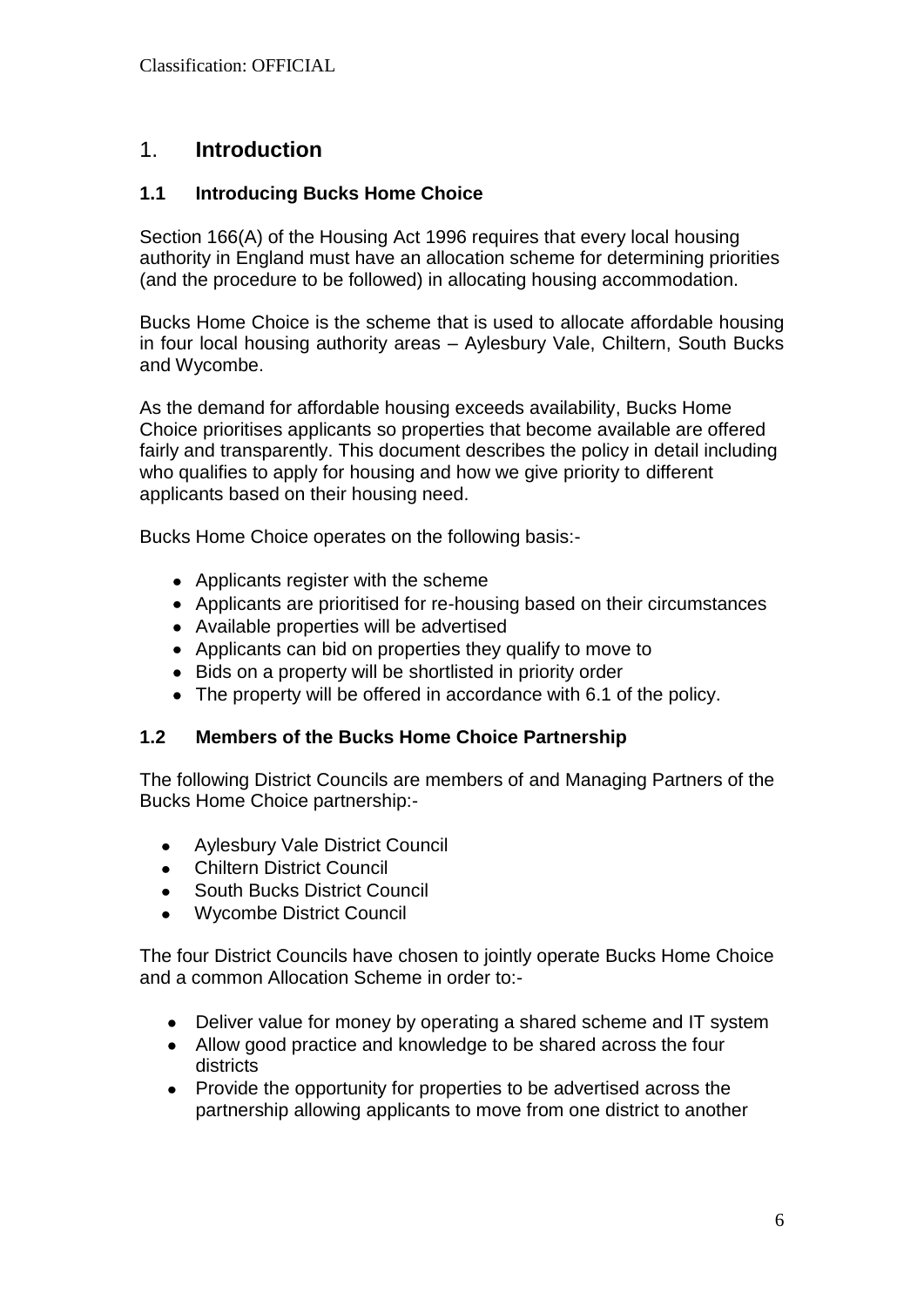The scheme applies to all properties in the Bucks Home Choice districts that are owned and/or managed by a Registered Provider and the Councils have the right to nominate to.

The term "Senior Housing Officer" and "Senior Officer" has been used in this policy for ease of reference only. The exact titles of the officers within each organisation vary and may be subject to change from time to time. Each organisation within the partnership will have designated officers responsible for the operation of the Bucks Home Choice Scheme and Allocation Policy and details of these officers are available from each organisation on request.

The term "Managing Partner" means the relevant District Council who is dealing with the applicant and application.

## **1.3 Aims of the Bucks Home Choice Partnership**

#### **The aims of the Partnership are:**

- a) To meet the District Councils' statutory requirements and ensure that priority for housing is given to those with the highest level of housing need.
- b) To give applicants as much choice as possible having regard to the statutory requirements and the availability of housing stock.
- c) To provide a common framework for allocations of affordable housing within the Partnership.
- d) To facilitate a degree of mobility within the Partnership.
- e) To help and encourage sustainable communities.
- f) To make the best possible use of all available housing stock.
- g) To allocate housing resources in a way that is as fair as possible.
- h) To make the process of allocating tenancies as open and transparent as possible.

## **The Partnership is also committed to:**

- i) Preventing households from becoming homeless.
- j) Providing applicants with sufficient information to enable them to make the right choices about where they wish to live.
- k) Providing applicants with information on a variety of housing options to enable them to make informed decisions about their housing application.
- l) Ensuring that vulnerable people are able to make the most of Bucks Home Choice to meet their housing needs.
- m) Acting sensitively and treating all personal information as confidential.
- n) Ensuring customers are advised of their right to a review of decisions.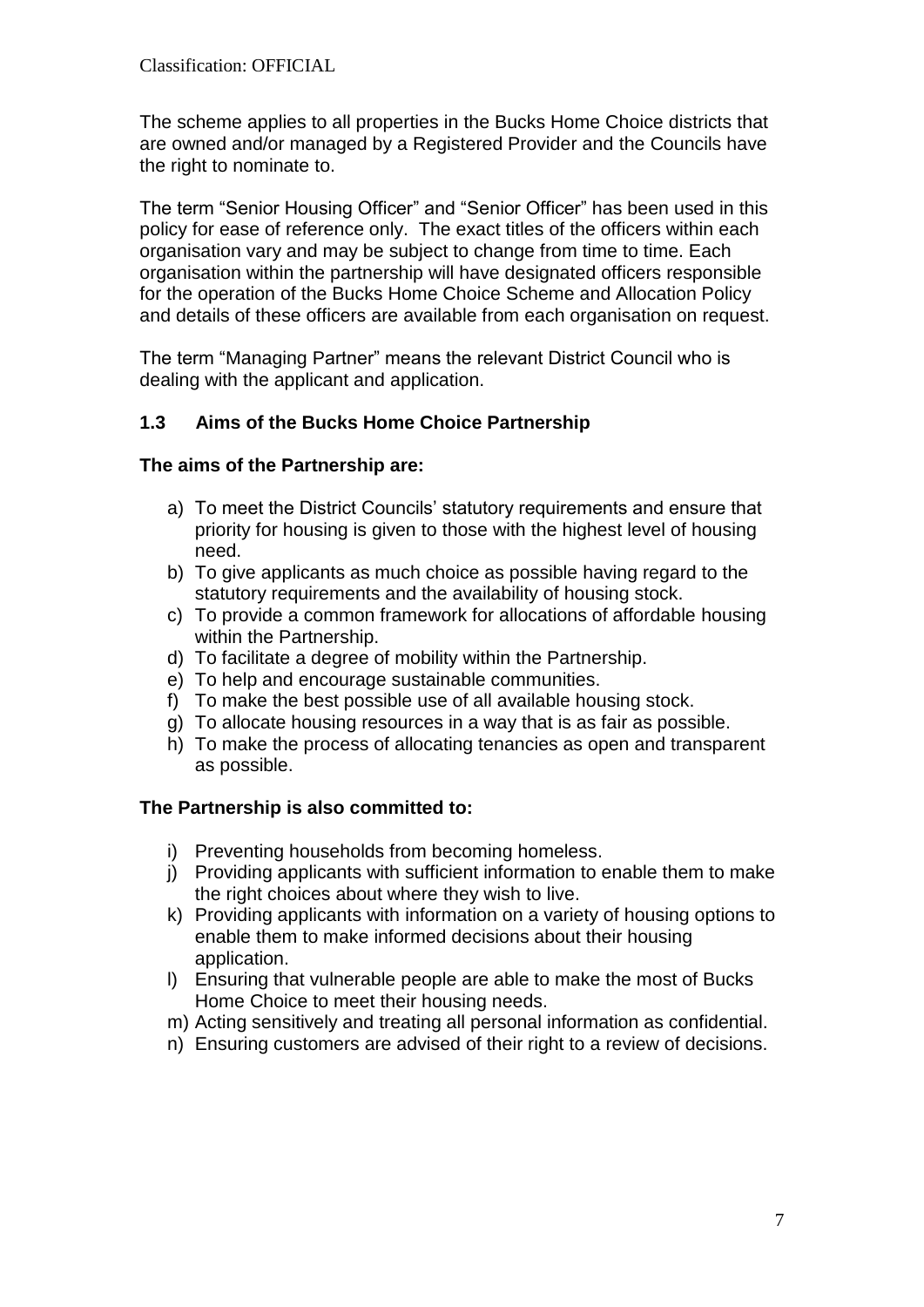## **1.4 Equality Statement**

This policy has been drafted in compliance with the requirements of the Equality Act 2010 and it has been subject to an Equalities Impact Assessment. Applicants will be asked to complete an equalities monitoring questionnaire. This information will be treated in the strictest confidence

## **1.5 Legal Background**

This policy has been drafted to give due regard to the requirement to give Reasonable Preference to those categories of person set out in section 166A (3) of the Housing Act 1996.

In framing the Bucks Home Choice Allocations Policy, we have had regard to:

- The Allocation of Accommodation: Guidance for Local Housing Authorities in England (DCLG – June 2012)
- The Localism Act 2011
- The Housing Act 1996 (Additional Preference for Armed Forces) (England) Regulations 2012/2989 and the Allocation of Housing (Qualification Criteria for Armed Forces ) ( England ) Regulations 2012/1869
- Providing Social Housing For Local People: Statutory Guidance on Social Housing Allocations for Local Authorities in England" (DCLG – December 2013)
- The Allocation of Housing (Qualification Criteria for Right to Move) (England) Regulations 2015/967)
- The Bucks Tenancy Strategy and each of the District Councils' Housing and Homelessness Strategies (see Appendix 5 for details).
- The Homeless Reduction Act 2017

The Policy may be subject to minor amendments from time to time (e.g. when there are changes to relevant legislation) When minor amendments are necessary, these will be authorised by the Partnership's Senior Housing Officers or relevant Heads of Service and subject to the agreement of all four Managing Partners

#### **1.6 Policy Contents**

This policy sets down:

- How applicants can apply to the Bucks Home Choice scheme
- Who is a qualifying person to join Bucks Home Choice
- Who is eligible to join Bucks Home Choice
- How an applicants' priority is assessed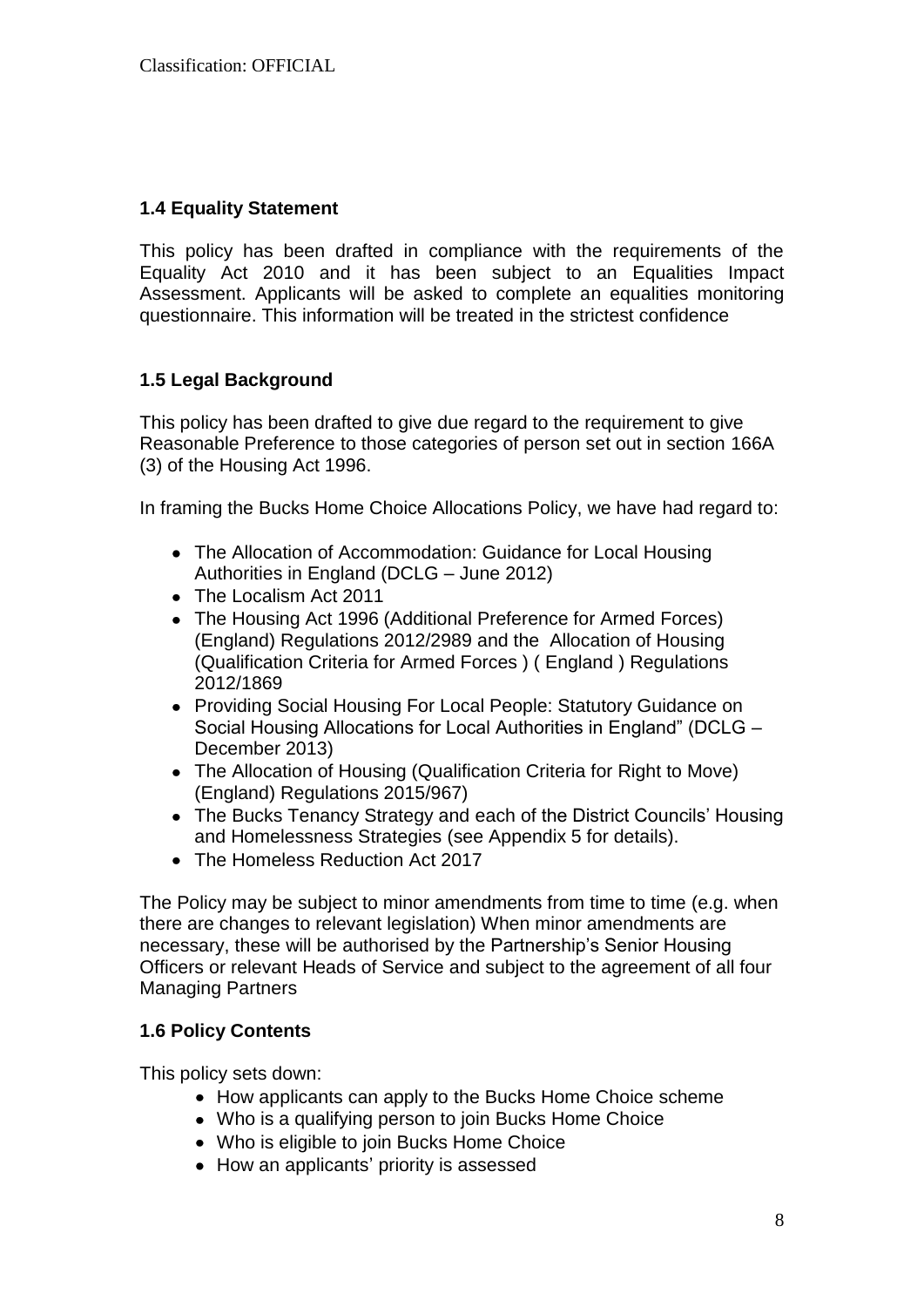- How members of the partnership will determine priorities in allocating housing accommodation
- How properties are advertised and let
- How applicants can ask for a review of a decision
- How the policy will be monitored and reviewed
- How the partnership will comply with the Data Protection Act.

This policy does not cover offers of licences, non-secure, or assured shorthold tenancies granted to homeless households in pursuance of any member of the partnership's homelessness duties under Part 7 of the 1996 Act. This policy does not cover offers of tenancies excluded from an allocation scheme by virtue of S.159 (4A) and s.160 of the 1996 Act.

This policy is available, on our website [www.buckshomechoice.org.uk](http://www.buckshomechoice.org.uk/) or applicants can request for a copy of the policy to be sent to them.

# **2. Eligibility and Qualification**

# **2.1 Registering on Bucks Home Choice**

In order to register for Bucks Home Choice, an applicant must:-

- Be aged 16 years or over (upon allocation of a property an applicant aged 16 or 17 years of age will be required to have an adult who can hold a tenancy as a trustee until they are 18.)
- Be eligible for an allocation of housing under Part 6 of the Housing Act 1996, and
- Qualify for the Bucks Home Choice scheme.
- Where two persons apply jointly for housing, at least one of the applicants must be eligible. A joint tenancy cannot be granted when one of the applicants is not eligible. The application will be made in the name of the applicant who is eligible and a sole tenancy will be granted.
- Must be residing in the United Kingdom

# **2.2 Eligibility for an allocation of housing**

Under Section 160ZA of the Housing Act 1996, an applicant will not be eligible for an allocation of housing if he or she is:

- A person subject to immigration control within the meaning of the Asylum and Immigration Act 1996 (unless he is of a class prescribed by regulations made by the Secretary of State).
- A person who falls within a class of persons from abroad who have been prescribed by the Secretary of State as being ineligible to be allocated housing accommodation by a local housing authority.
- A person who falls into any other class of person prescribed by the Secretary of State as not qualifying to be allocated housing accommodation by a local housing authority.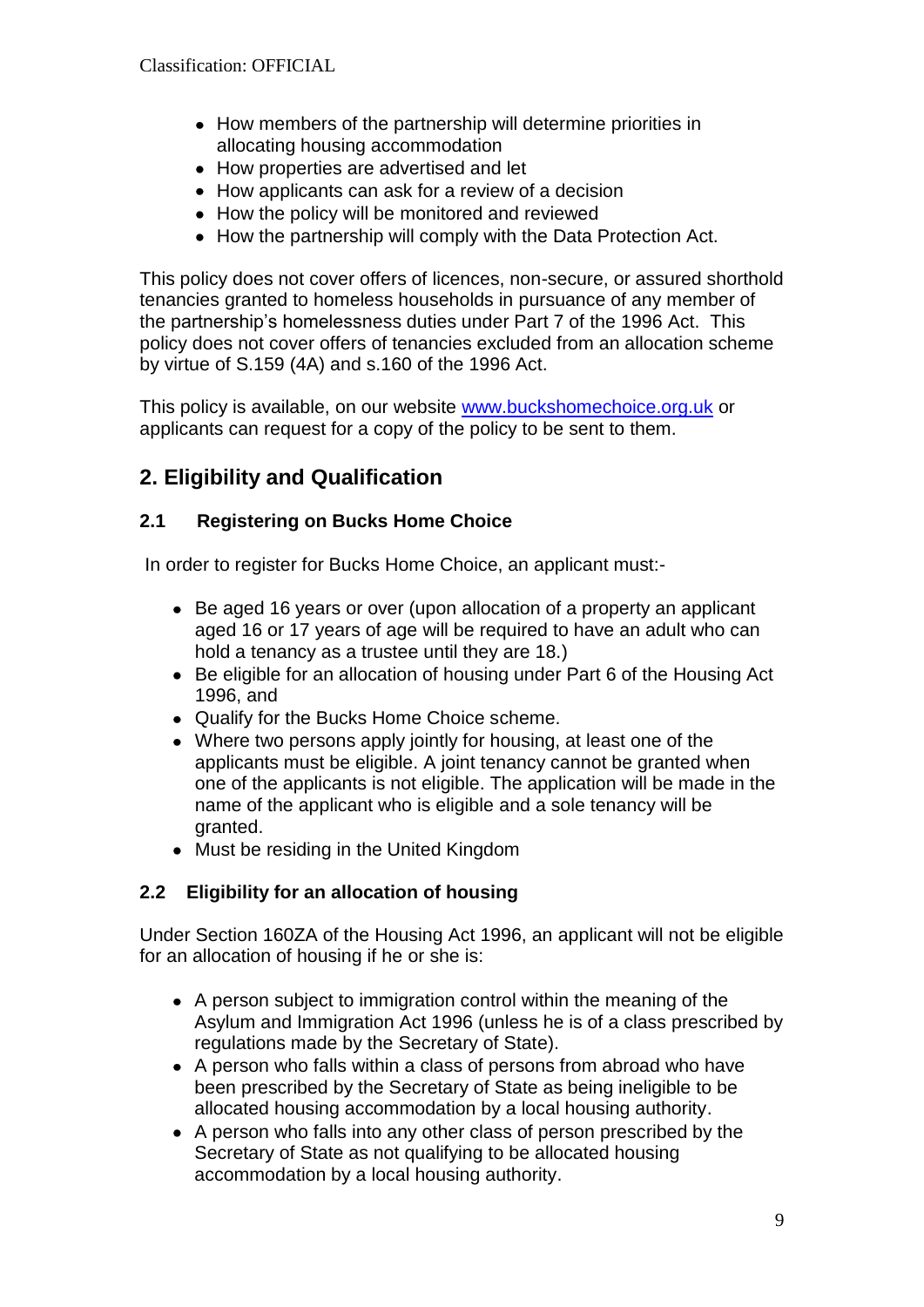An applicant who is not eligible for an allocation of housing under Section 160ZA of the Housing Act 1996 cannot register with Bucks Home Choice regardless of the applicant's personal circumstances.

#### **2.3 Persons who do not qualify to join the Bucks Home Choice scheme**

Under Section 160ZA (7) a local housing authority may decide what classes of persons are, or are not, qualifying persons for an allocation of housing accommodation. Blanket exclusions of particular groups cannot be applied and these exclusions may not apply to homeless applicants as they do not over-ride the Council's duties under Part 7 (Homelessness) of the Housing Act 1996.

## **2.3A Persons deemed not to qualify for Bucks Home Choice**

Notwithstanding Clause 2.3B the following persons are deemed not to qualify for the Bucks Home Choice scheme under this clause 2.3A if the following applies:

- (a) A person whose circumstances do not meet the criteria of any of the Priority Bands set down in Appendix 1 (see 2.3.1)
- (b) A person who is an applicant who is deemed to be reasonable preference but they or a member of their household is considered guilty of unacceptable behavior serious enough to make them unsuitable to be a tenant and at the time of the application for housing they are still considered unsuitable to be a tenant when considering all the relevant circumstances as appropriate (see 2.3.2).

Each application will be considered on a case by case basis.

#### **2.3B Persons deemed not to qualify for Bucks Home Choice unless they are deemed to have a Reasonable Preference**

The following classes of person are deemed not to qualify for the Bucks Home Choice scheme under this clause 2.3B unless they are deemed to have a Reasonable Preference in accordance with Section 166A of the Housing Act 1996 (see Appendix 3)

- A person who does not meet the local connection criteria (see section 2.3.3)
- $\bullet$  A person who is an owner occupier of a property (See 2.3.4)
- A person with current or former tenancy rent arrears owed to a Registered Provider or private landlord unless the Council is satisfied that action is being taken to resolve the arrears (See 2.3.5)
- A person whose income, assets or savings are sufficient to enable the person to source accommodation in the private sector.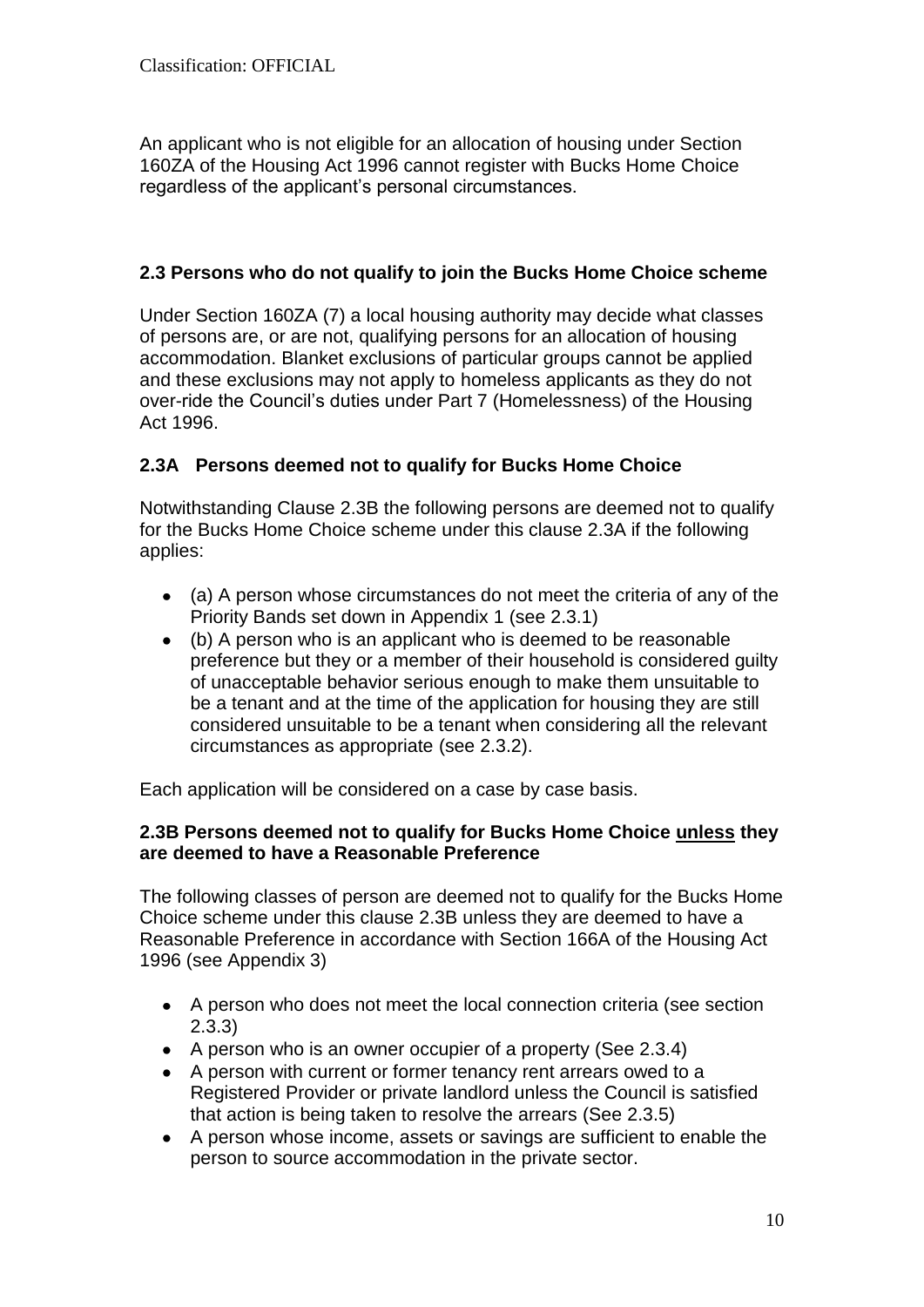- A person who formerly owned a property within the last five years and who failed to use the capital receipt from the property disposal to secure adequate alternative housing arrangements (see 2.3.4).
- A person who has previously purchased a property under the statutory Right to Buy or Right to Acquire schemes (see 2.3.4)
- A person who has been re-housed in a social housing tenancy and who wishes to apply to be re-housed again (unless there has been a change of circumstances since the person was re-housed in which event the application will be assessed as a new application under the Bucks Home Choice policy)
- A person who has any outstanding related housing debt with the  $\bullet$ Managing Partner's housing department. A housing related debt could be former tenant arrears whilst in temporary accommodation, former tenant arrears whilst holding a previous tenancy or outstanding repayments on loans provided by the local authority to help the applicant to secure accommodation.
- A person whose household is considered to be adequately housed as  $\bullet$ detailed in 'size and type of property for which applicants are eligible' (5.5) but who is not using the bed spaces within their property to its optimum capacity. This includes taking account of an additional reception room or dining room that could be reasonably used as a bedroom.

# **2.3C Exceptional Circumstances**

The Bucks Home Choice Partnership reserves the right in exceptional circumstances to register a household with the scheme even if the household falls into one of the non-qualifying classes set out in this Policy. Any decision to register a non-qualifying household will be subject to authorisation by the Senior Housing Officer of the partner Council receiving the application and will be based on the individual circumstances of the household concerned. In event of a decision being made to register a non-qualifying household, the partner concerned will record full details of the reason for the decision.

Further information on some of the classes of person deemed to be nonqualifying for Bucks Home Choice is given below in the remainder of Section 2.3

## **2.3.1 Non-Priority**

Those persons who do not fall into any of the priority bandings set out in Appendix 1 are considered to be adequately housed and therefore not qualifying persons.

## **2.3.2 Unsuitable for Tenancy - Unacceptable Behaviour**

Unacceptable behaviour is behaviour that renders the applicant unsuitable to be offered a tenancy.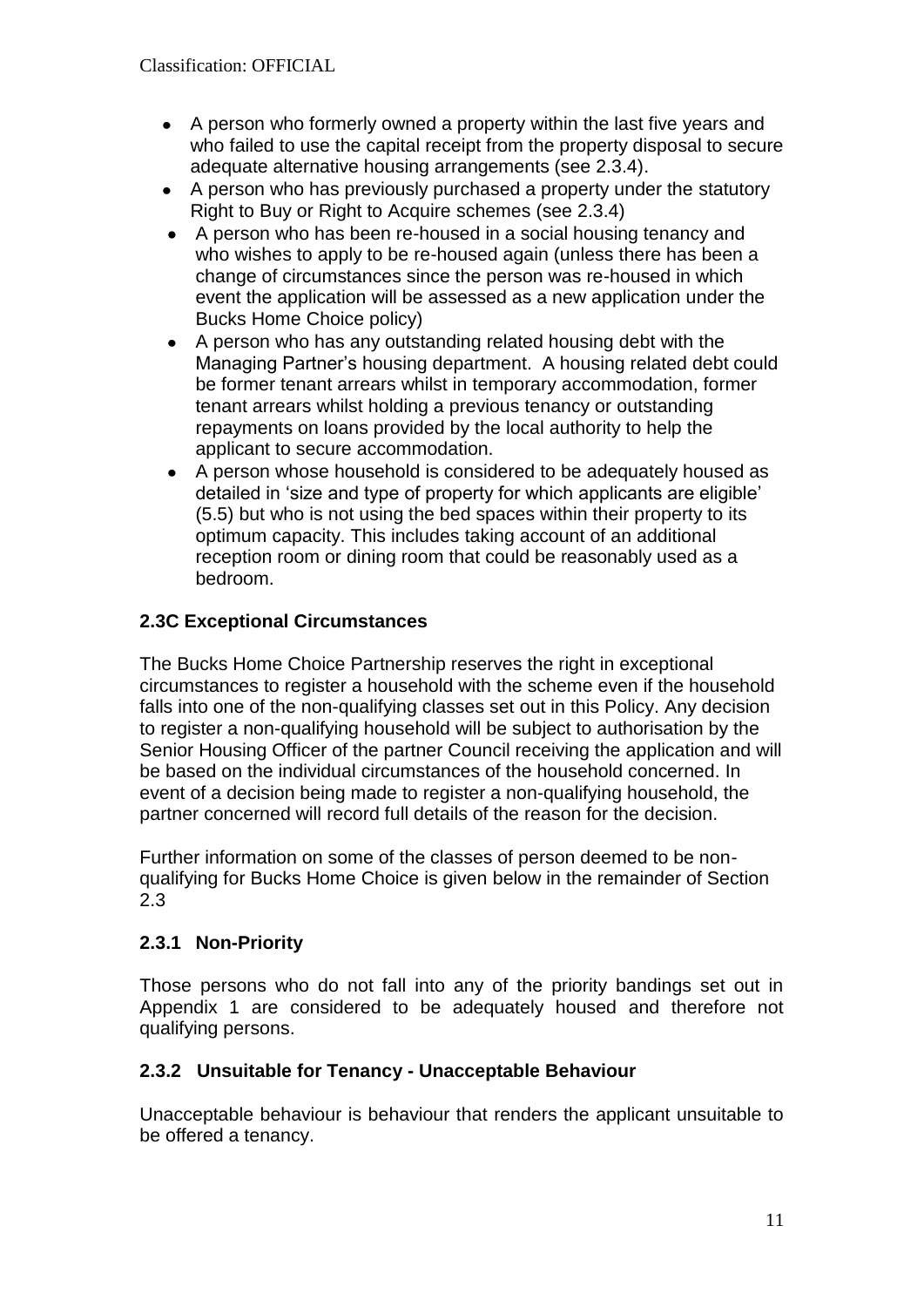If an applicant or any member of the applicant's household is considered to be guilty of unacceptable behaviour or considered to be causing or involved in activities that may be considered unacceptable behaviour, that is serious enough to make them unsuitable to be a tenant at the time of the application for housing, then they will be considered unsuitable to be a tenant by reason of that behaviour.

Any decision made in respect of the applicant's behavior making an applicant unsuitable to be considered a tenant, will include consideration of all the household's circumstances including the timing, pattern and seriousness of the behavior and an applicant's engagement with appropriate services.

#### **Examples of Unacceptable Behaviour could include but are not limited to:**

- a) Having been evicted for anti-social behaviour or rent arrears on a previous tenancy, either with a Registered Provider or Private Landlord in the last 5 years.
- b) Conviction for illegal or immoral purpose.
- c) Causing nuisance and annoyance to neighbours or visitors.
- d) Committing certain criminal offences in or near the home and still posing a threat to neighbours or the community
- e) Being violent towards a partner or members of the family.
- f) Being verbally or physically abusive towards a member of one of the partnership's staff
- g) Allowing the condition of the property to deteriorate.
- h) Allowing any furniture provided by the landlord to deteriorate due to ill treatment.
- i) Obtaining a tenancy by deception, for example, by giving false or misleading information.
- j) Paying money to illegally obtain a tenancy.
- k) Having lost accommodation provided in connection with employment due to conduct making it inappropriate for the person to reside there.
- l) Subject to an Anti-Social Behaviour Order
- m) Breaking the terms of a tenancy agreement and a notice to quit has been issued.

If an applicant is accepted onto the Housing Register and is subsequently found to be guilty of unacceptable behavior (including one or more of (a) to (m) above) then the Managing Partner of the Partnership will review the application and may remove the applicant from the Housing Register.

## **2.3.3 Local Connection**

An applicant must have a local connection to at least one of the following District Councils in order to qualify for Bucks Home Choice;

- Aylesbury Vale
- Chiltern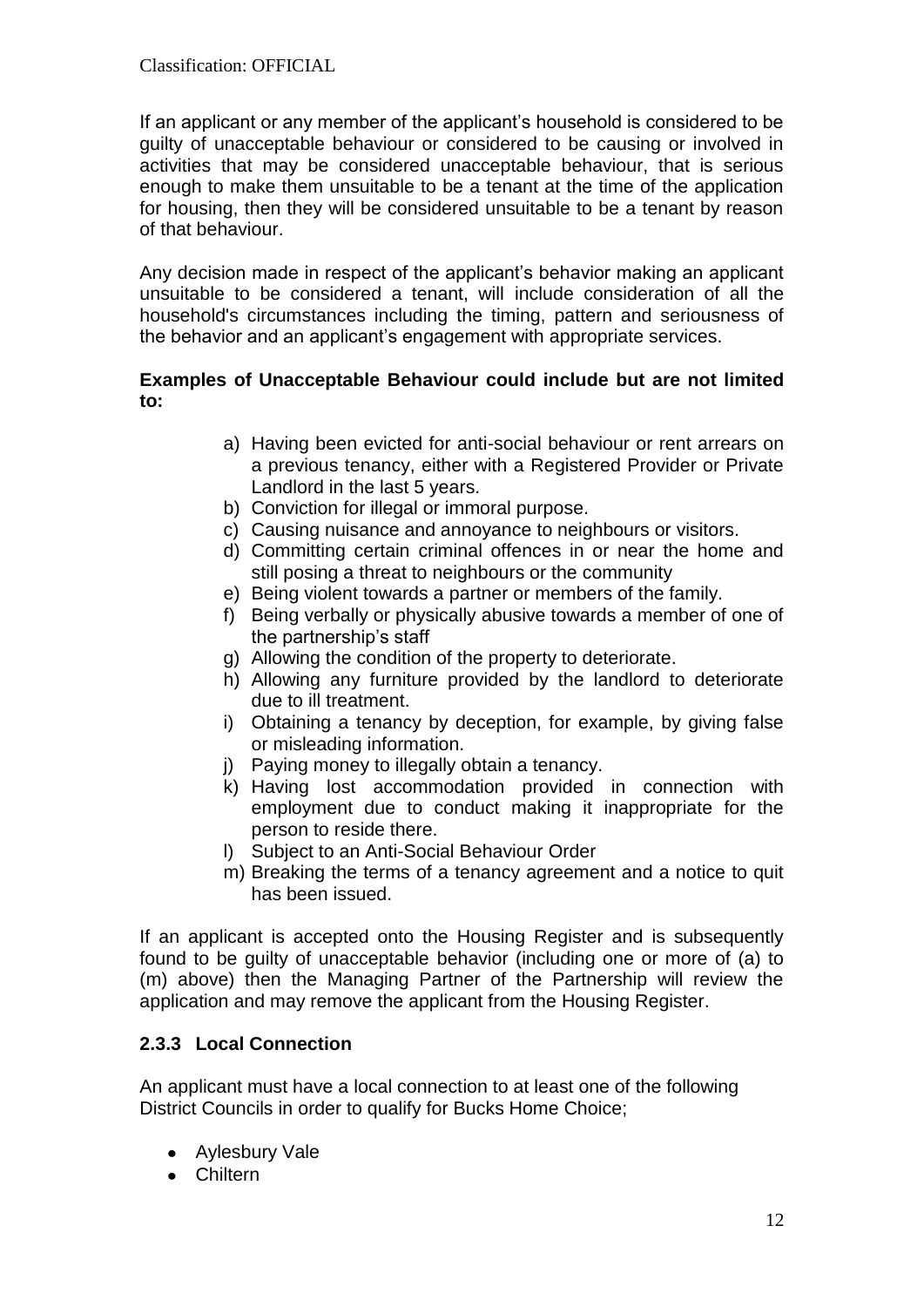- South Bucks
- Wycombe

An applicant is deemed to have a local connection with a district if the applicant:

- Is living and has lived in a district continuously for at least 2 years immediately preceding the date of the application. If an applicant has lived out of the district for a single period of up to 4 calendar months whilst registered they will retain a local connection. If an applicant has lived outside of the district for a single period exceeding 4 calendar months (or for multiple periods) and the applicant does not meet the Reasonable Preference categories set down in Appendix 3, their housing register application will be cancelled.
- If an applicant is working and has been in continuous employment in a district for at least 2 years immediately preceding the date of the application and has worked for a minimum of 24 hours per week throughout that period. Employment is described as having a permanent contract, or working under contract as temporary member of staff. Location of work is determined by an applicant's main place of work. If an employee's head office is in the area but the location of work is outside the actual area when it is carried out, this cannot be considered as being the main place of work.
- If an applicant has changed employer within the district, or their hours have reduced, to below 24 hours per week, for no more than 4 calendar months, they will retain a local connection. Any applicant who no longer retains a local connection and does not meet the reasonable categories set down in Appendix 3 will have their housing register application cancelled.
- A person who has found accommodation in a supported housing unit within the Bucks Home Choice Partnership will retain a local connection with the area they were living in before moving into supported accommodation.

#### **Exceptions – Applicants who are deemed to qualify even if they do not meet the above Local Connection criteria**

If an applicant does not meet criteria above, then the applicant will not be a qualifying person for Bucks Home Choice. The only exceptions to this are applicants who:

- a) Are aged 55 or more and seeking accommodation designated solely for person aged 55 or more and the household's income, assets or savings are not sufficient for the household to source accommodation in the private sector.
- b) Are subject to the main housing duty under Section 193 of Part 7 (Homelessness) of the Housing Act 1996 by Aylesbury Vale, Chiltern,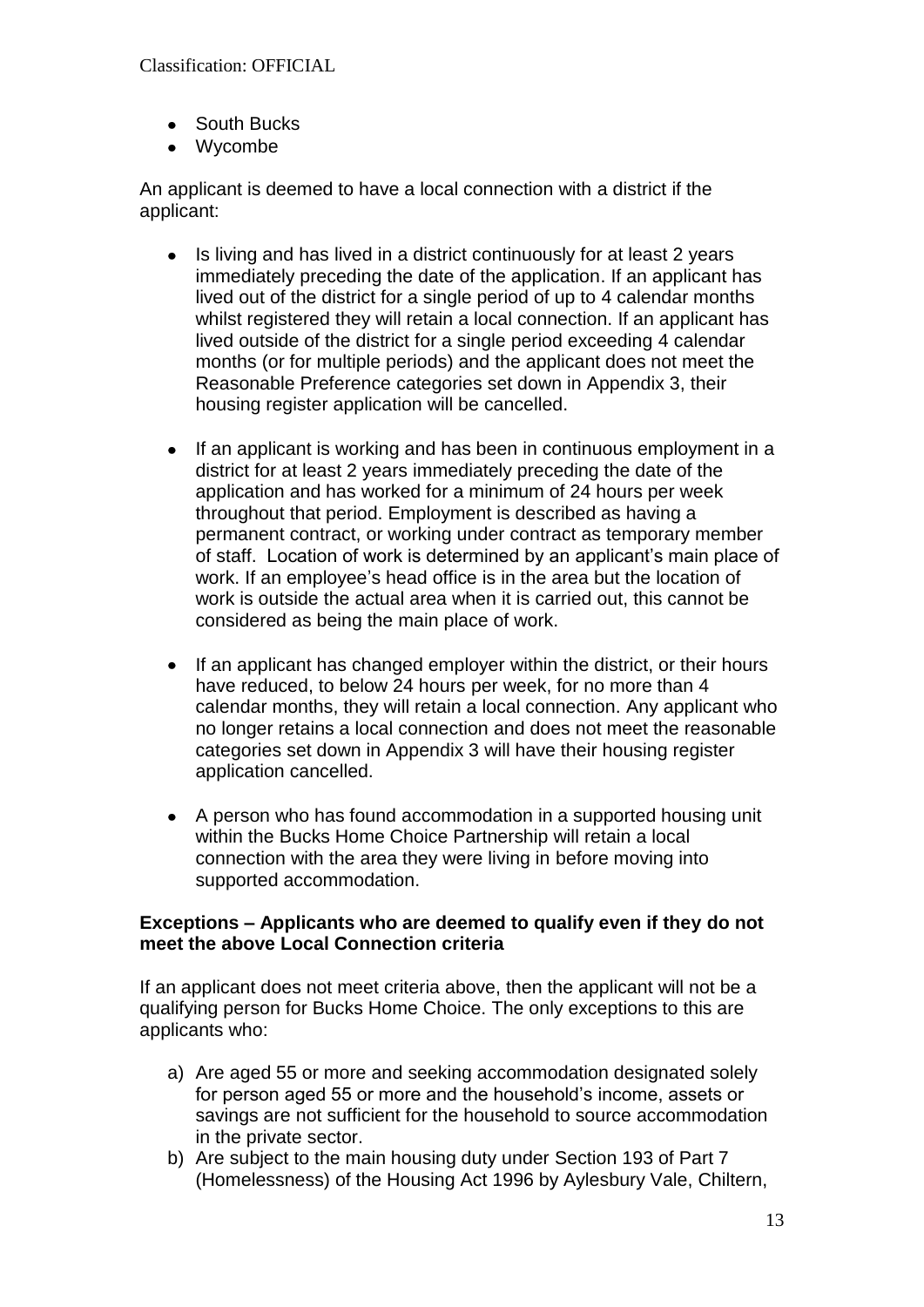South Bucks or Wycombe District Councils (in this event the applicant will qualify solely to go onto the Housing Register administered by the District Council that has accepted the duty)

- c) Are serving in the armed forces or who have served in the armed forces within the five year period immediately preceding the application
- d) Have recently left Ministry of Defence accommodation because of the death of a spouse, who served in the regular forces
- e) Are serving or have previously served in the reserve forces and are suffering from a serious injury as a result of this service
- f) Persons who were required to live outside of the district for reasons out of their control (i.e. placed in care,) and who had a local connection to the district immediately prior to moving away.
- g) Prisoners who have been released from prison and had a local connection to the district immediately prior to going to prison.
- h) Persons who meet the criteria as set out in the Allocation of Housing (Qualification Criteria for Right to Move) (England) Regulations 2015/.
- i) Persons who do not meet the local connection criteria but meet the criteria for one or more of the Reasonable Preference categories set out in Appendix 3

If an applicant meets any of the criteria listed in (a) to (i) above they will be deemed to qualify for Bucks Home Choice regardless of whether or not the applicant has a local connection to a district provided they are not deemed to be a non-qualifying person under clause 2.3A(b)..

For the purposes of determining a local connection the following living arrangements will not be taken into account:

- Occupation of a mobile home, caravan, motor caravan, or houseboat which is not placed on a residential site; or
- Occupation of a holiday letting which includes a permanent building, hotel or bed and breakfast accommodation for the purposes of a holiday letting.
- Applicants placed in an institution, prison, hospital or in one of the districts who otherwise have no local connection.

# **2.3.4 Current and Former Owner Occupiers**.

A person is considered to be a current owner-occupier for the purpose of this policy if they are the owner or joint owner of any residential property regardless of location. They will not be a qualifying person unless;

 $\bullet$ The person falls into one of the statutory Reasonable Preference categories (see Appendix 3) and are not deemed to be a non-qualifying person under clause 2.3A(b) or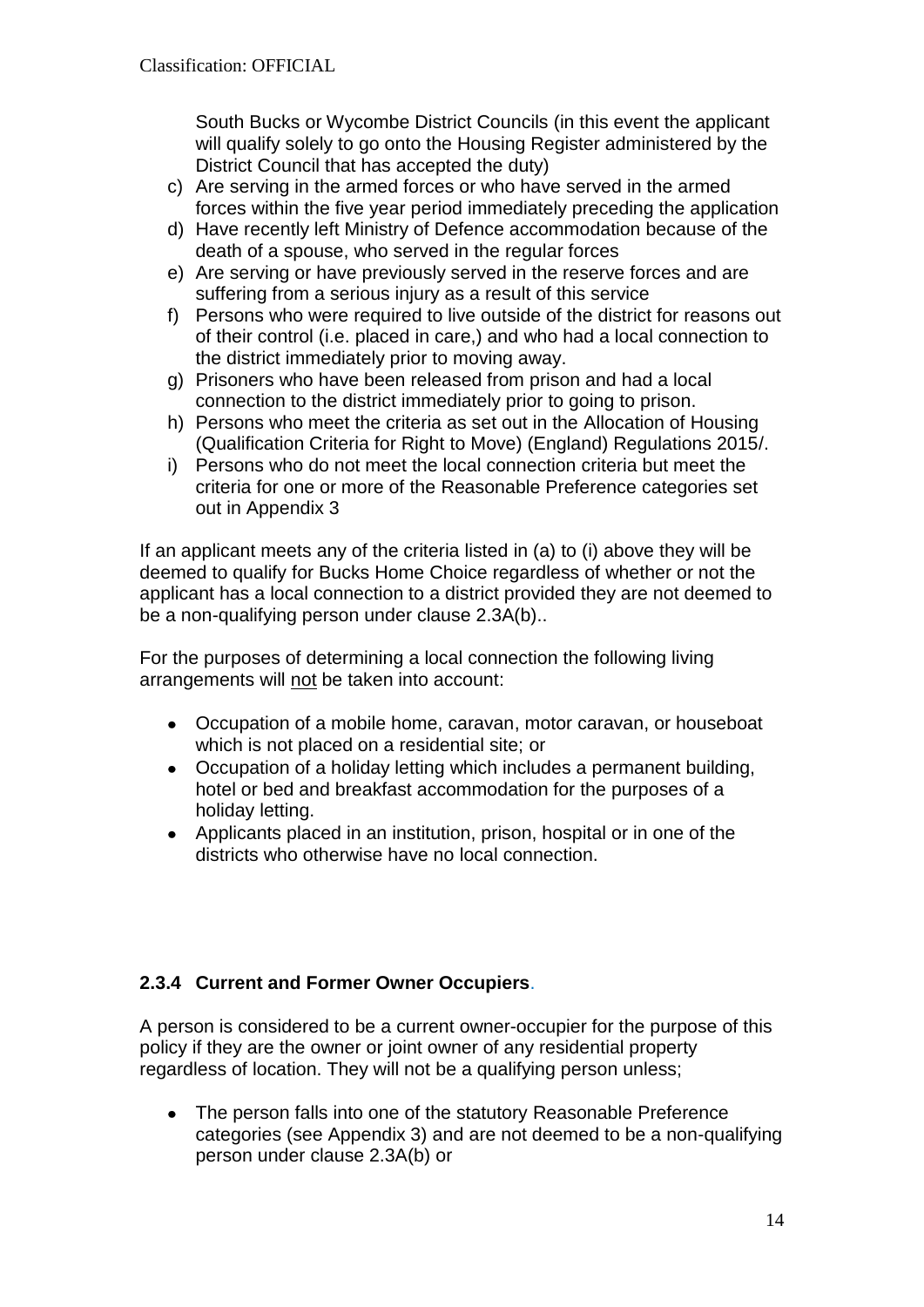• It is not possible for the person to remain in their current address (e.g. because adaptations are required and cannot be undertaken) and the person does not have sufficient financial resources available to secure other accommodation without the Council's assistance.

In considering the issues raised in this section, the District Council managing the application will take specialist advice as required (e.g. from an Occupational Therapist).

If an applicant has a legal, financial or beneficiary interest in a property, the full circumstances will be investigated. If the applicant is able to realise his/her interest in the property and it would be sufficient to secure alternative accommodation without the Council's assistance, the applicant will be considered to be an owner occupier.

If the applicant is not a current owner occupier and has formerly owned a property within the last five years, the applicant will be asked to provide evidence of the sale and details of any capital receipt arising from the sale. If the applicant subsequently disposed of any capital receipt without making adequate housing arrangements then the applicant will be deemed not the qualify form Bucks Home Choice (unless the applicant falls into one of the statutory Reasonable Preference categories (see Appendix 3) and is not deemed to be a non-qualifying person under clause 2.3A(b)

An applicant has previously purchased a property under the statutory Right to Buy or Right to Acquire schemes will be deemed not to qualify for Bucks Home Choice (unless the applicant falls into one of the statutory Reasonable Preference categories (see Appendix 3) and is not deemed to be a nonqualifying person under clause 2.3A(b)

## **2.3.5 Rent Arrears**

- a) An applicant who has been evicted from a previous tenancy on the grounds of rent arrears within the five year period preceding the date of application (or who voluntarily surrendered a tenancy in advance of a warrant for possession being executed on rent arrears grounds) will not be a qualifying person for Bucks Home Choice unless the arrears have been cleared in full or the applicant falls into one of the statutory Reasonable Preference categories (see Appendix 3) and is not deemed to be a non-qualifying person under clause 2.3A(b).
- b) Where an applicant or a member of his household owes rent arrears to a current or former landlord, at the time of the application or at any period during the application they will be placed in a Band E until such times as they provided evidence that the arrears have been cleared. Once confirmation has been received the application will be reassessed in line with the Bucks Home Choice Allocation Policy**.**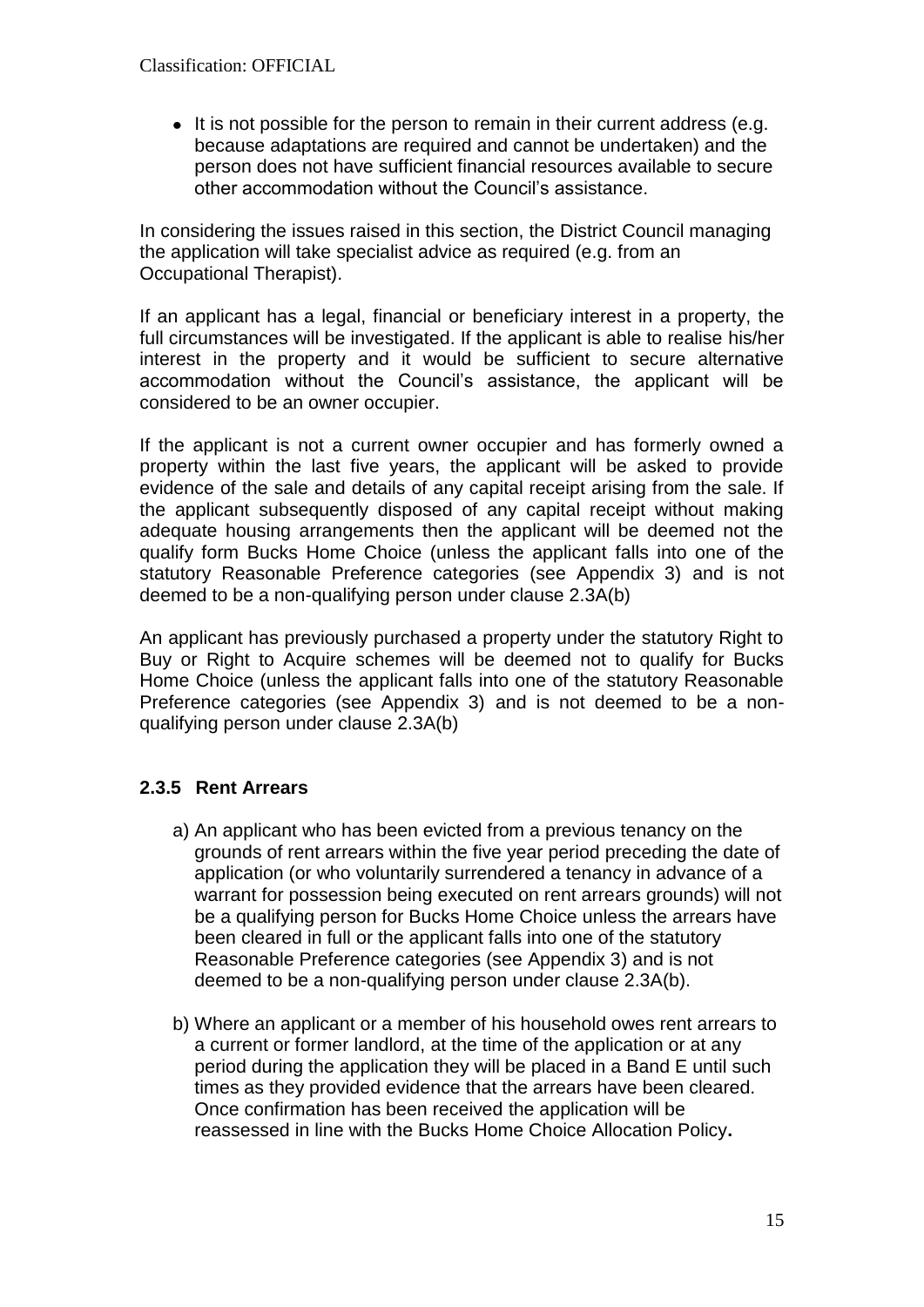#### **There may be exceptional circumstances where the Council may depart from this Policy including for example –**

- Where the rent arrears have arisen due to exceptional circumstances beyond the applicant's control the Council may depart from this policy and the decision will be referred to a Senior Officer.
- Registered Provider tenants transferring who have accrued rent arrears solely through a shortfall in housing benefit due to underoccupying their property may apply to the housing register. Each case will be looked at on an individual basis by a Senior Officer; the tenant must be able to demonstrate that they are trying to resolve the situation at an early stage by seeking a smaller property and making an attempt to cover any shortfall.

The provisions in (a) may not apply if the District Council has accepted a main housing duty under Section 193 of Part 7 (Homelessness) of the Housing Act 1996. The Council will contact the current or former landlord of the applicant or any member of his or her household to confirm the facts.

# **2.3.6 Right to a Review of a Decision of a Non Qualifying Person**

If the Managing Partner has made a decision that an applicant is not a qualifying person and cannot join Bucks Home Choice, the applicant will have the right to request a review of this decision within 21 days of being notified of the decision. The review will be undertaken by a Senior Housing Officer who was not involved in the original decision. The review decision will be made within a 56 day period.

# **3. Applying and registering for Bucks Home Choice**

## **3.1 Applying to Bucks Home Choice**

An applicant for Bucks Home Choice must apply to go on to one of the four District Housing Registers. The applicant must have a local connection to the District concerned in order to qualify for the District Housing Register (e.g. an applicant for the Aylesbury Vale District Housing Register must have a local connection with Aylesbury Vale). The full definition of what constitutes a Local Connection is in Paragraph 2.3.3.

Where an applicant has a local connection to more than one District, the application will be managed and maintained by the district where the applicant has a residential local connection (i.e. where the applicant has lived for at least 2 years).

An applicant who does not have a local connection but is still a qualifying person can apply to go on to the Housing Register of any of the four Districts.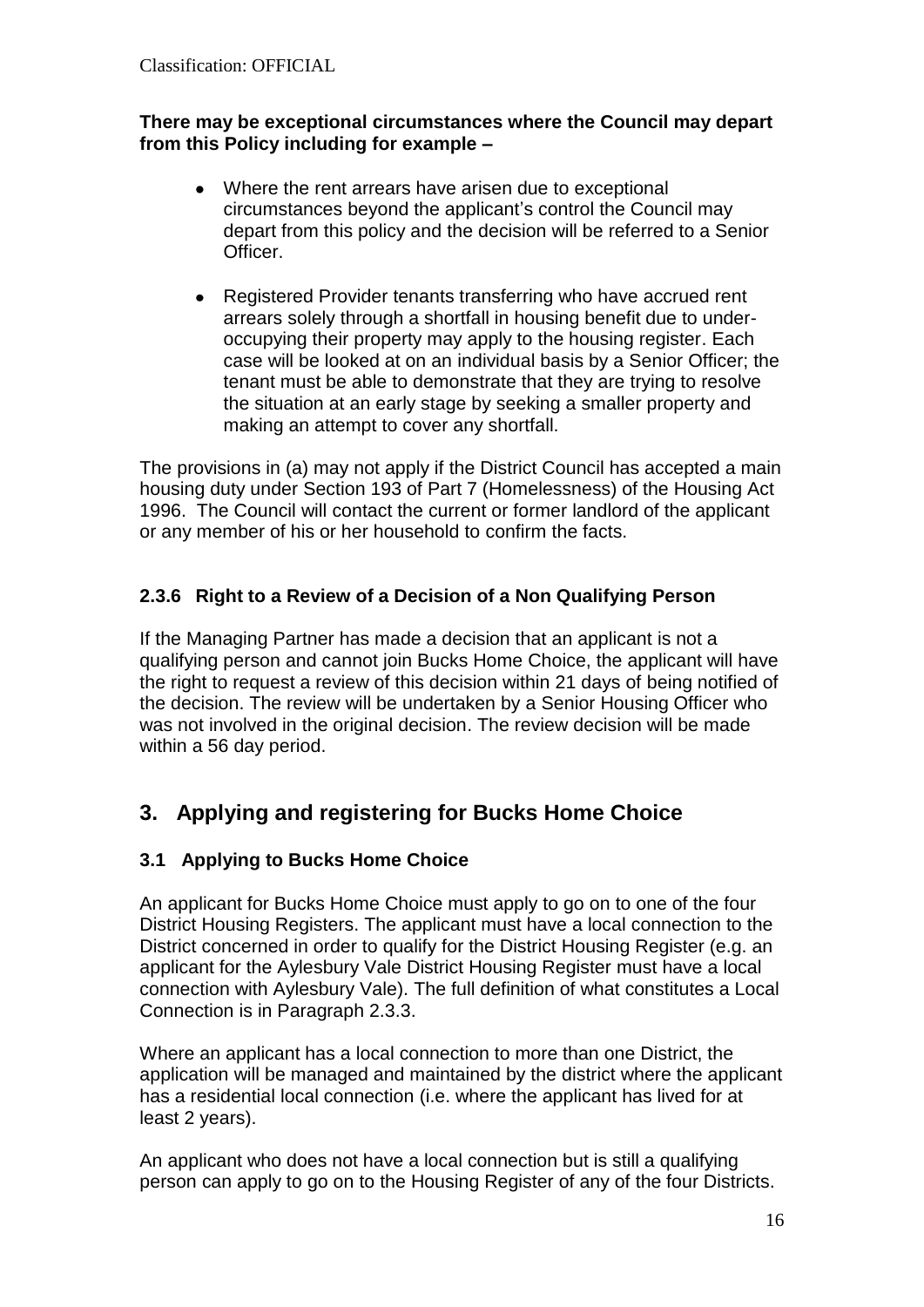#### **3.1.2. Applications from staff, elected council members or their family members**

A person who is a member of staff of the Managing Partner, their close family and elected members in the Managing Partner may apply for housing in the same way as other applicants. A close family member is a parent, sibling or adult child. Their status should be disclosed on the application form at the time of applying. Any applicant making a successful bid for a property and subsequent letting must be approved by the appropriate Senior Housing Officer of the Managing Partner.

## **3.2 Registration form and supporting information**

To apply to go on the Housing Register, applicants are required to complete an on-line application process at [www.buckshomechoice.org.uk.](http://www.buckshomechoice.org.uk/) . Assistance from staff will be made available to applicants needing to make an on-line application. There are two stages to an application;

**Stage 1** – This is a pre-assessment process which takes details from the applicant and determines what housing options are available to them. This will include the option of making a Bucks Home Choice application if the information provided indicates that the applicant is eligible and will qualify for scheme.

**Stage 2** – If the Stage 1 pre-assessment indicates that the applicant is eligible and qualifies for Bucks Home Choice, the applicant will then have the option of making a formal application to the Bucks Home Choice scheme.

After assessment, if the applicant is accepted onto the register they will receive written confirmation of the following information:

- Their unique reference number, which allows them to express interest via Bucks Home Choice.
- The Priority Band in which the application has been placed.
- The date that the application was registered.
- The size of the property for which the applicant is likely to be able to  $\bullet$ bid for.

Applicants must also provide the information and evidence that is required to enable the Partnership to check and assess their eligibility and housing need. If an applicant fails to provide the requested information within 28 calendar days their application will be cancelled.

The Partnership will make any enquiries necessary in order to determine an applicant's eligibility to join the Housing Register and their level of priority for housing. When completing an on-line application and declaration, applicants are authorising the Partnership to make reasonable and relevant enquiries as are required to complete the assessment. When signing the application,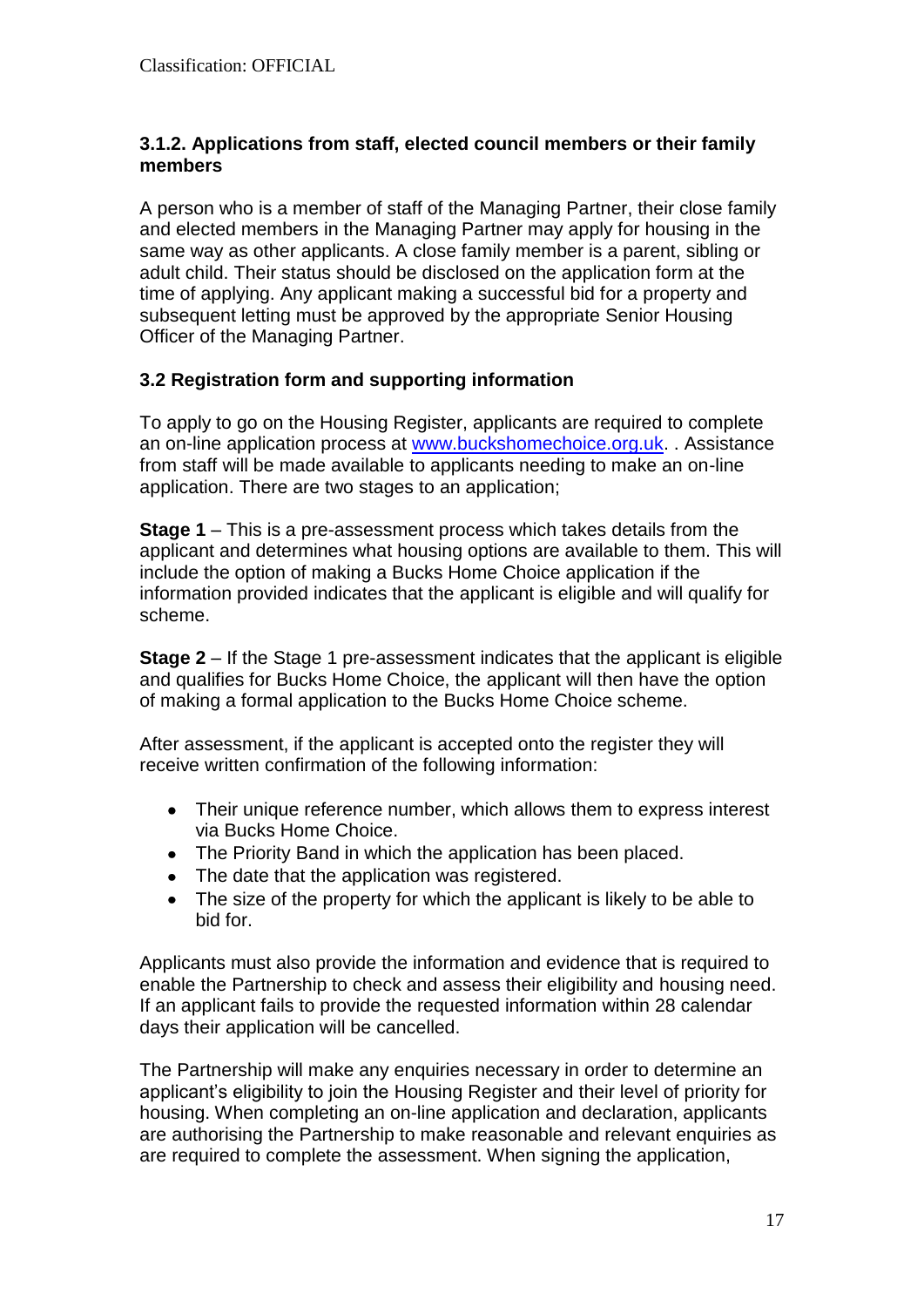applicants are also authorising the Partnership to disclose information to other parts of the Council and other agencies in order to verify the application.

If the applicant does not give authority to make reasonable and relevant enquiries and to disclose information to other parts of the Council or other agencies, then this may affect the assessment and final outcome of the application.

Applications will normally be assessed, once all the required information has been provided, within 10 working days.

If an applicant is ineligible or does not qualify to join the Housing Register they will be informed of the reasons for this decision and advised of the review process.

# **3.3 Persons to be included in an application**

An application for the Bucks Home Choice scheme will comprise of the lead applicant and any members of the applicant's household who require rehousing with the applicant. For the purposes of Bucks Home Choice, the applicant's household will normally comprise the applicant together with his/her partner (if applicable) and any dependent children (if applicable) who might reasonably be expected to reside with the applicant.

In assessing an application, the Managing Partner will assess who reasonably requires re-housing with the applicant. This will include consideration of the circumstances below.

Any non-dependent adult over the age of 18 and not in full time education may not be considered as part of the household and are able to make an application in their own name.

Household members who have always been living as one household will only be considered as part of the household if they are unable to live independently which will require an assessment from Adult Social Care and or medical professionals to support the request at the time of application.

For the purpose of assessing an application, dependent children are expected to share rooms with other children in the same extended family regardless of whether they are siblings.

# **3.3.1 Carers**

If an applicant wishes to include a carer in the application, then in all cases the carer must have been identified by the applicant as the person who is primarily responsible for providing the applicant with care and the carer must need to live with the applicant to provide this care.

Even if a carer is in receipt of carer's Allowance this does not mean that it is necessary for them to reside with the person who is being cared for. Many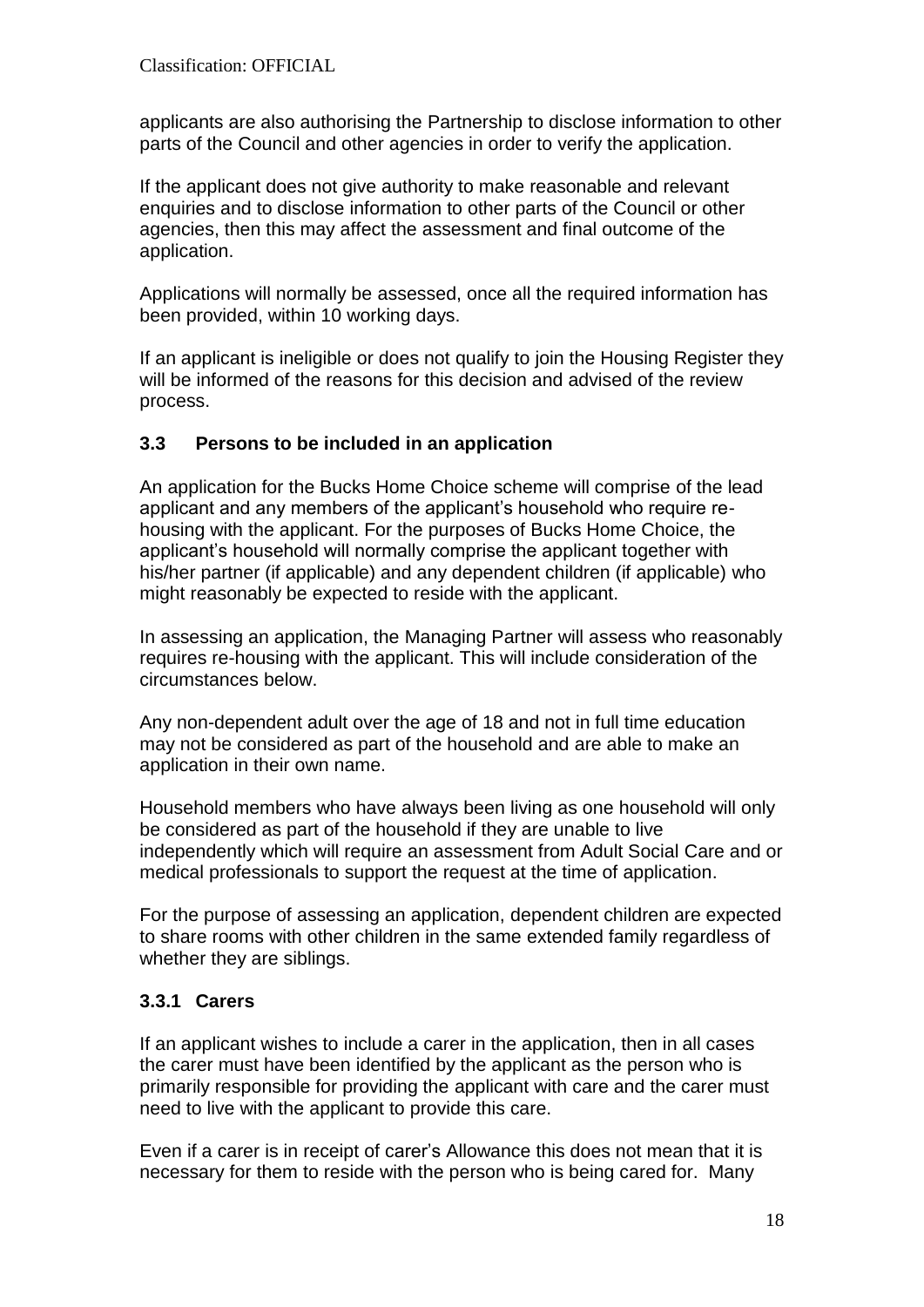carers provide over 35 hours a week support whilst living in their own home. An application to include a carer in a housing application will be considered if the applicant has been assessed by Social Care as needing to receive overnight support and the persons Care Package that they would supply supports overnight care. In these circumstances a copy of the Care Package will be required.

# **3.3.2 Separated Parents and Dependent Children**

If an applicant is a separated parent and wishes to include his/her child in the application, the Managing Partner will assess whether or not the child resides with the applicant. This assessment will consider all circumstances including:

- Residence Order for the child
- Which parent is the recipient of Child Benefit Tax Credits and or Universal Credit.
- The existing residence arrangements for the child (i.e. where does the child currently stay with each parent?)
- Any other relevant information

In the case of children, the test of normal residence as a member of the family will require residence as opposed to 'staying' or 'staying access' even in cases of joint custody or joint residence or similar orders. The Council in applying the residence test will consider whether there is a sufficient degree of permanence or regularity to constitute normal residence as a member of the family. Account may be taken of whether the child is dependent upon the applicant. The Council may also take account of the supply and demand for accommodation, the general housing circumstances within the district and any under-occupation that may result where a child spends part of a week with one parent and part of a week with another.

# **3.3.3 Split families**

Where the family unit is not currently residing together and they have previously lived together as a family unit and there is a reasonable expectation that they should reside together the family will be considered as a split family. Assessment of priority band will consider the accommodation currently available by the different parts of the family and will be based on the accommodation that better suits the family's needs at the time of the application.

# **3.3.4 Support Needs**

Where an applicant has been assessed as having support needs they will not be offered accommodation until they can demonstrate that they have engaged with the appropriate services and have a continuing support plan for tenancy sustainment. This is to ensure that an applicant with support needs will be able to manage a tenancy and reduce the risk of repeat homelessness. The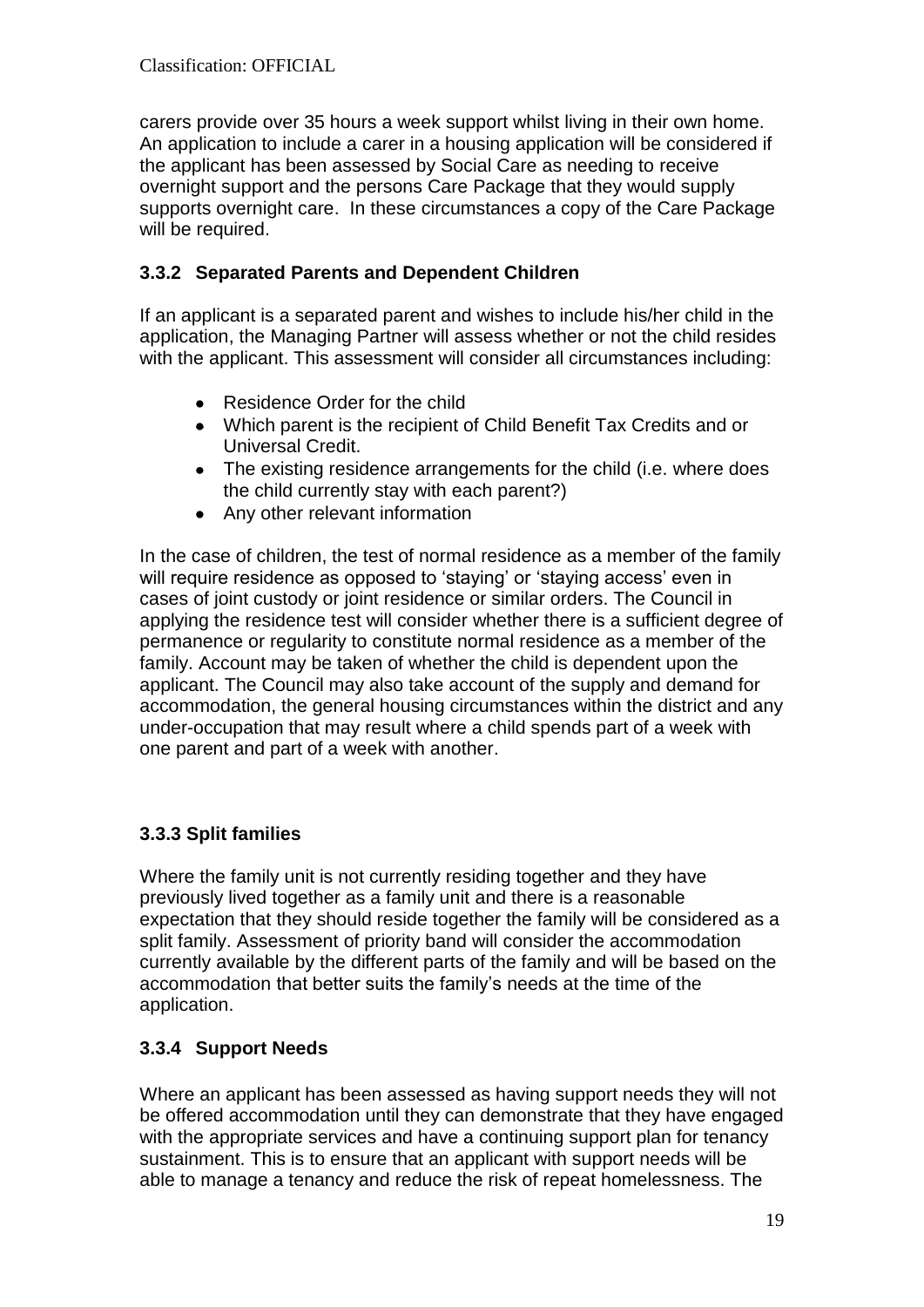partner that is managing the application will consult partner agencies as required and in accordance with the Data Protection Act and GPDR 2016.

# **3.4 Right to Move**

In order to meet the criteria to qualify to join Bucks Home Choice under Right to Move the applicant must:

- $\bullet$ be a social housing tenant
- have Reasonable Preference because of a need to move to the Local Authority's district to avoid hardship and is not deemed to be a nonqualifying person under clause 2.3A(b)
- need to move because the tenant works or has been offered work in  $\bullet$ the district of the authority
- and has a genuine intention to take up the offer of work.

The Managing Partner must be satisfied that the tenant needs, rather than wishes, to move for work reasons. As well as other factors the Managing Partner will take into consideration the nature of work and whether similar opportunities are available closer to home.

# **3.5 False or withheld information**

Under section 171 of the Housing Act 1996 it is an offence for an applicant to knowingly or recklessly give false or misleading information or knowingly withhold information relevant to their application. Under the Act, the Local Authority has the power to take action against an applicant which could result in a fine of up to £5000.

An offence is also committed if the applicant allows a third party to provide false information on his or her behalf, or at his or her instigation.

If an applicant, or a person acting on his or her behalf, has given false information or withheld information it could:

- Affect an applicant's eligibility to join the Housing Register:
- If appropriate, result in the applicant not being given preference at all.
- If appropriate, be taken into account in prioritising applicants who have  $\bullet$ Reasonable Preference

Where there is an allegation or suspicion that a person has given false information, or has withheld information, the application will be suspended pending the outcome of an investigation. If it has been established that an applicant has provided false information the person will be deemed not to be a qualifying person.

## **3.6 Giving applicants advice and information**

The Partnership will provide advice and information to help applicants to make the most of Bucks Home Choice to meet their housing needs. This will include: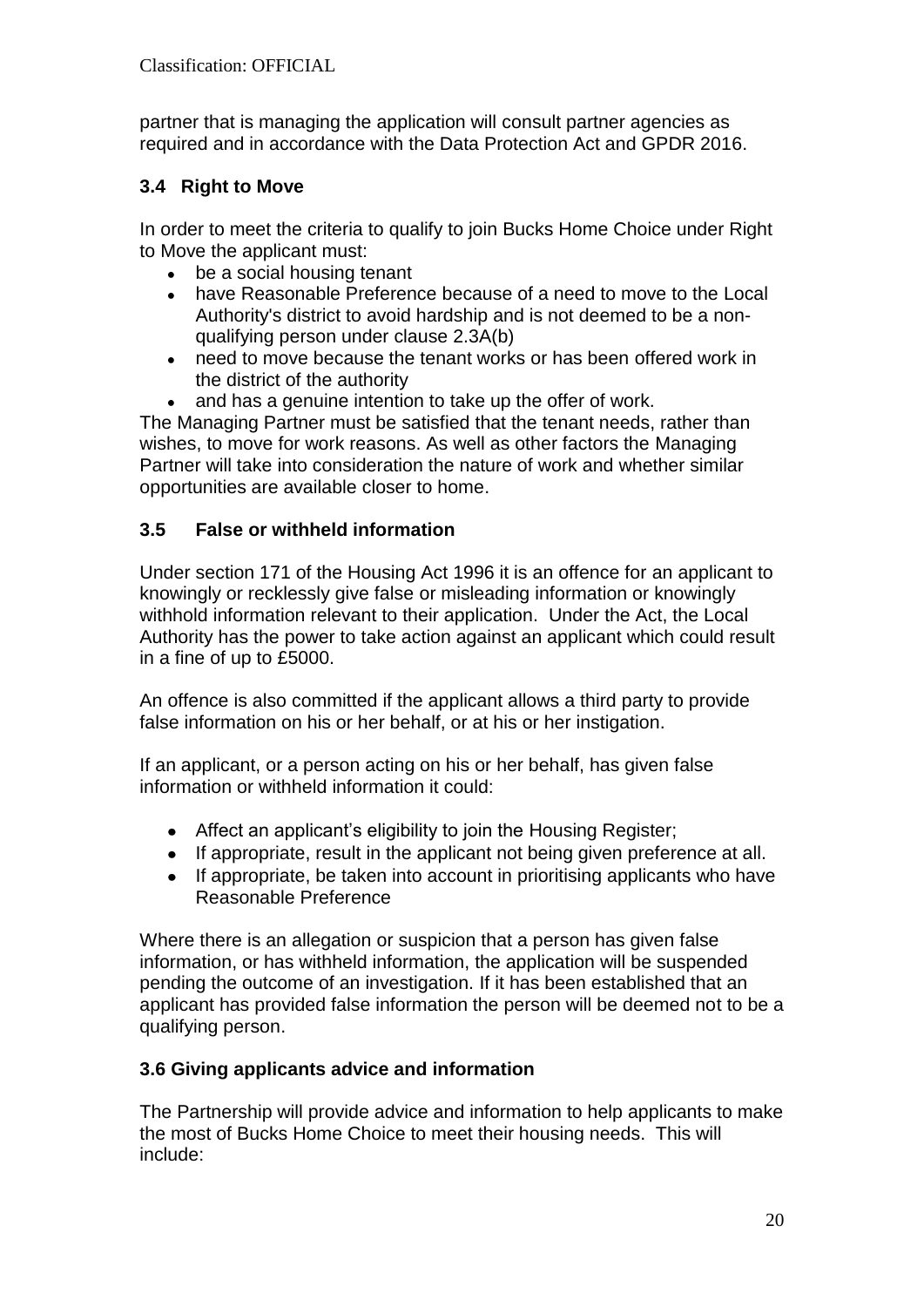- How to apply to join the Housing Register and what supporting information applicants will be required to provide.
- Help to fill in the housing registration form (by prior appointment).
- The meaning of the priority bands and how this affects the time individual applicants are likely to have to wait.
- Advice on how to bid on a property, and how to obtain help to bid.
- Advice on other options for housing such as private renting or shared ownership.

Where an applicant is assessed as being a non-qualifying person, the applicant will be given advice and information on the other housing options open to them.

# **3.7 Renewal of applications and changes of circumstances**

Applicants must renew their applications once a year and they will receive a reminder and information on how to do this on the anniversary of the date of their application.

Applicants must also notify the member of the Partnership with which they are registered of any changes in their circumstances, such as a relationship breakdown, an older child leaving home or a baby being born.

# **3.8 Suspending or Cancelling an Application**

## **An application will be suspended if:**

- An applicant has been asked for information to support an application and a reply is awaited.
- An applicant has changed address and not provided a change of circumstances form.
- $\bullet$ An applicant has been asked to provide information from their support agency or worker to support their application and a reply is awaited.

If suspended, an applicant will not be able to bid for properties.

## **An application will be cancelled if:**

- The applicant has asked for it to be cancelled.
- The applicant has been rehoused via Bucks Home Choice.
- The applicant has exchanged a property with another tenant and is now deemed to be adequately housed.
- The applicant has moved and not told us of their new address.  $\bullet$
- A Partner has written or emailed the applicant about the application and there has been no response within 28 days.
- An applicant has not provided within 28 days all the information that  $\bullet$ has been requested and is reasonably required to support the application.
- A Partner has evidence that the applicant no longer qualifies for housing including when they are deemed to be a non-qualifying person under clause 2.3A(b)..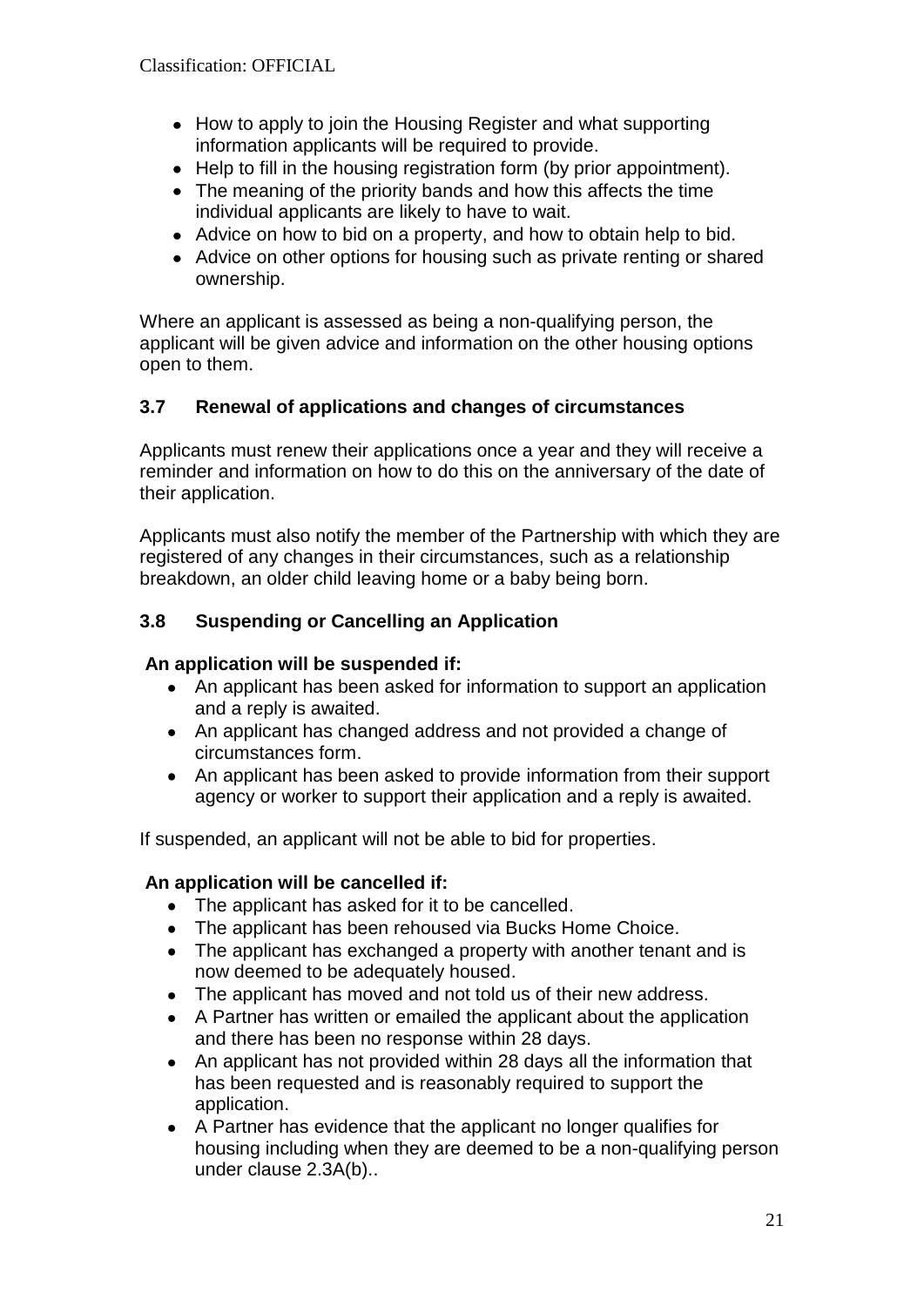- The applicant has not responded to an offer of housing within the timescales required.
- The applicant has given false or misleading information.
- The applicant's circumstances have changed and the applicant no longer has a housing need or local connection under this policy.

In the event of an application being cancelled the partnership reserves the right to re-instate an application at its discretion.

# **4. Assessment and Prioritisation of Applicants**

The Partnership will assess the relative priority of applicants in two stages:

# **Stage One – Banding** (See 4.1)

This assessment takes place when an applicant applies to join the Housing Register and his or her eligibility and priority are assessed.

The assessment of an application will take into account any accommodation that the applicant is currently entitled to occupy and any medical and welfare needs. When assessing for lacking bedrooms a second living room that is suitable to be used as sleeping accommodation will be treated as a bedroom,

An applicant is entitled to occupy accommodation:

- As an owner, lessee, leaseholder or tenant or by virtue of a court order.
- Express or implied license to occupy i.e. as a lodger or living with relative.
- Any other enactment or rule of law giving a person the right to remain in occupation or restricting the right of another person from recovering possession.

## **Worsening of housing circumstances.**

An applicant must not do (or fail to do) something for the purpose of worsening their housing circumstances. When such a situation arises, the Managing Partner will carefully assess the change of circumstances and consider the facts of the case. The assessment of an application in these circumstances will take into account the applicants circumstances prior to the act.

For an applicant to have worsened their circumstances there must be evidence that it would have been reasonable for the applicant to have remained in their previous accommodation.

Examples of an applicant undertaking an act for the purpose of worsening housing circumstances are set out below;

- Abandoning a previous suitable tenancy.
- Moving without good reason to accommodation which is more overcrowded or is considered more unsatisfactory or insanitary that their previous accommodation.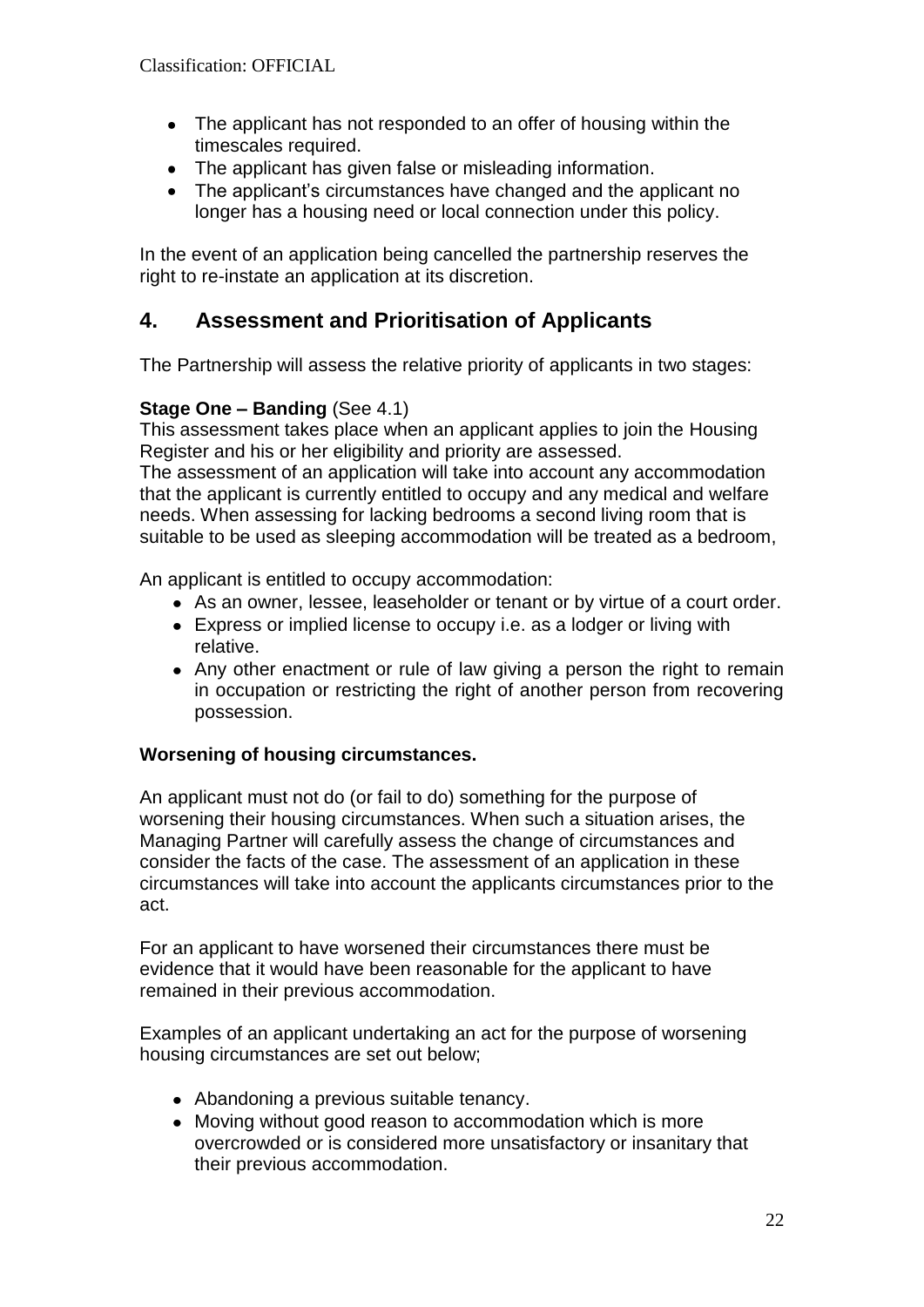- Selling a property or giving notice on a tenancy without having alternative accommodation available to them.
- Allowing a property to become overcrowded by inviting additional households to move in.
- Moving out of a property when housing advice has been provided for the applicant to remain in their existing accommodation.
- Moving out of an adapted property into an unsuitable or un-adapted property.
- Moving out of a property due to financial reasons when the property has been assessed as being affordable by the partnership.
- Having sufficient funds available to purchase or to rent suitable accommodation in the private sector and choosing not to do so.
- Refusing an offer of private rented accommodation in order to get a banding on BHC.
- A statutory homeless household refusing a suitable final offer
- Collusion with landlord or family member to obtain notice to quit.

If an applicant is assessed as having worsened their housing circumstances, and they qualify to join the scheme, they will be placed into band E for a period of 12 months. An applicant can then request that their application be re-assessed after this period. All relevant facts and information available will be considered in the re-assessment process.

# **Stage Two – Shortlisting** (See 6.1)

This assessment takes place when an applicant has bid on a property.

If more than one applicant bids on a property, they will be placed on a shortlist. The policy states how the relative priority of applicants on a shortlist will be determined.

# **4.1 Priority Bands**

Applicants will be placed in a Priority Band, taking into account the information they have provided with their housing application. The criteria for the Bands are given in Appendix 1.

 When a change of circumstances results in a change of banding to a higher band the priority date of the banding will be amended to the date of acceptance onto the new band. Should a change in circumstances result in the band being lowered the date of application will remain.

# **4.2 Assessment of Medical Needs**

Members of the Partnership have appointed a qualified Medical Advisor whose advice may be sought when assessing whether to place an applicant in a higher priority band on medical grounds.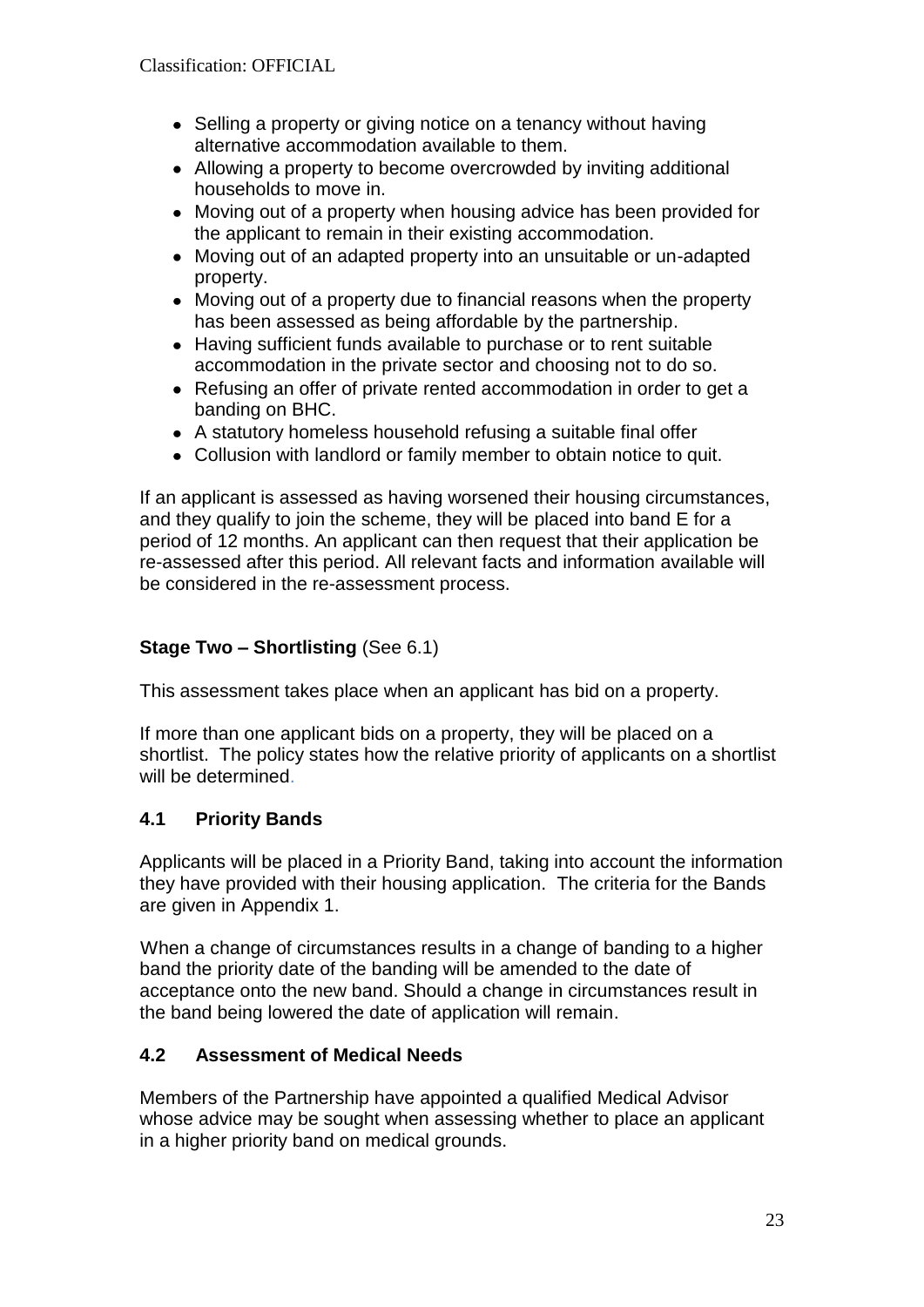Applicants with serious medical problems may complete a self-assessment form. A Housing Officer will consider the information provided and make an assessment as to whether any medical priority should be awarded. In some cases the Managing Partner will seek the medical advisor's opinion before reaching a decision. They will consider the medical advisors opinion along with all other relevant information in order to determine whether a priority band should be given and also any recommendation for the type of housing required (e.g. ground floor or adapted accommodation).

If applicants have been assessed as having a medical need they will be advised of the type of property that would be considered as suitable. Bids placed by the applicant on properties not meeting the criteria recommended will not be considered for the property.

When making a decision whether to award a priority on medical grounds, the Housing Officer will look at:-

- How the current accommodation is causing or affecting the medical condition.
- How social housing would improve it.
- The severity of the effect that housing is having on the medical condition.
- The duration of the condition and any expected recovery time.
- The severity in comparison to the housing needs of other applicants.
- Whether other options are viable that could improve the situation.

Following the assessment a decision will be made whether to award a priority banding. The bandings are below:-

- **Band B** *"***Severe***" –* The current housing is having a severe impact on  $\bullet$ the applicant's (or family members) health and their health will deteriorate if the applicant is not moved to a suitable property.
- $\bullet$ **Band C "Adverse***"* – The current housing is having an adverse impact on applicant's (or family member's) health. Their health will not deteriorate in current accommodation, but the adverse impact will be reduced if the applicant moves to more suitable accommodation.

An applicant has a right to request a review of a decision not to award medical priority. Following the outcome of that review, the Managing Partner will not undertake any further assessment for 12 months unless there is a significant change in circumstances.

Applicants who have been awarded a medical priority to take into account difficulty with stairs and the need for ground floor accommodation will not usually be considered for a property with either internal or external stairs unless there are appropriate adaptations in place.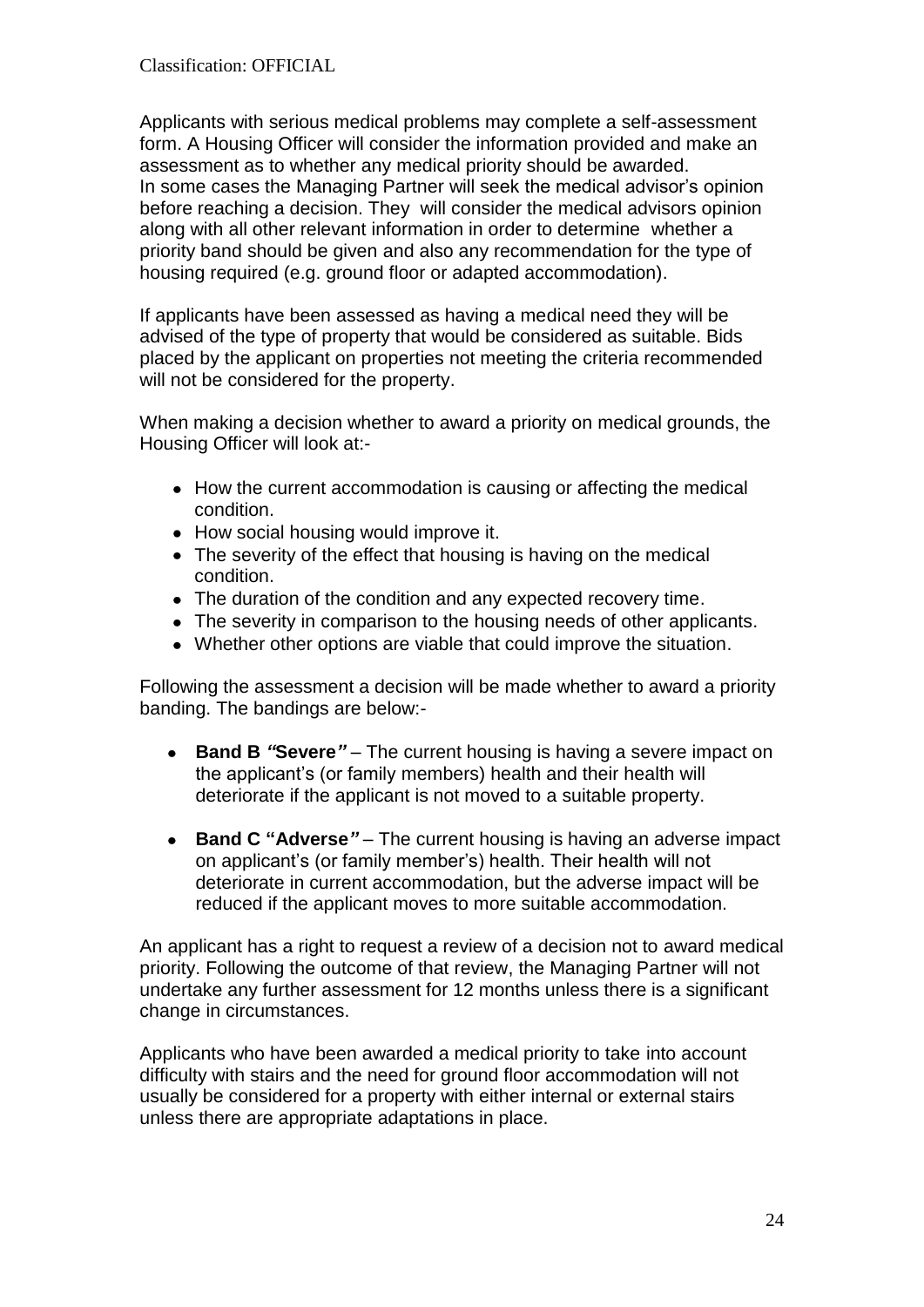Households in temporary accommodation that is provided by the District Council in pursuance of its homelessness duty (Part 7 of the Housing Act 1996) will not be entitled to a priority banding on Medical Grounds. In this situation, the household will have the statutory right to request a review of the suitability of the temporary accommodation that has been secured for them. This will be dealt with outside of the Bucks Home Choice Allocation Policy and in accordance with the current homelessness legislation and associated guidance. The District Council will also keep the suitability of the temporary accommodation under ongoing review and will respond to any change of circumstances that arises in the household concerned.

## **4.3 Assessment of welfare needs**

Some applicants may need to move on welfare grounds that are not related to a medical condition.

It is not possible to state all the circumstances that will justify Reasonable Preference on welfare grounds, and each case will be assessed individually. A panel of officers of the Managing Partner will assess each application, and will record their decisions to ensure equality and consistency is maintained.

The panel will comprise of at least two senior officers of the Managing Partner who will consider the following factors to ensure consistency when assessing welfare cases:

- Is the applicant's current housing situation having an adverse effect on their welfare?
- If so, can the adverse effect on the applicant's welfare be resolved without the need to move?
- If the adverse effect cannot be resolved in the applicant's current  $\bullet$ housing situation, can it be resolved by re-housing elsewhere? (Consideration will be given by the panel to ensure that, where there is a risk to the applicant's safety and well-being, any move will reduce that risk. This may require a move away from the applicant's current district).
- Will the applicant suffer hardship if they do not move to a particular location in the local authority district? (Where an applicant is applying to move to live near a relative to give/receive support, the panel will consider if there is evidence to support the application. These may include confirmation from support services, evidence of carers Allowance and any other information that the Partnership feels is relevant to the application).

In the event that the panel accepts that:

- An applicant needs to move on welfare grounds, but
- The Bucks Home Choice scheme cannot deliver a suitable move (e.g. because the applicant needs to move out of the partnership area).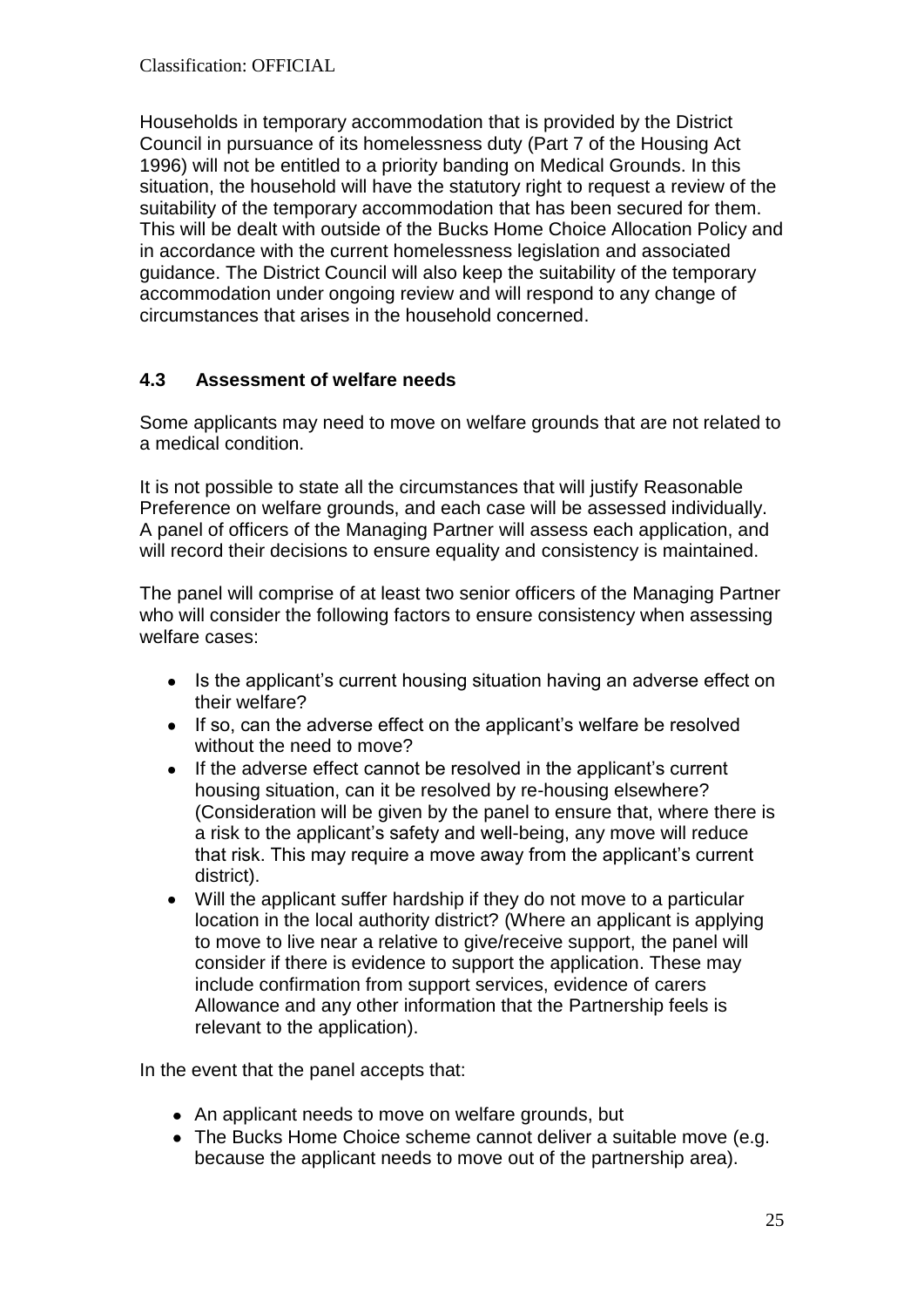The Managing Partner will liaise with the applicant and relevant agencies to identify a suitable course of action to address the welfare needs.

Households in temporary accommodation that is provided by the District Council in pursuance of its homelessness duty (Part 7 of the Housing Act 1996) will not be entitled to a priority banding on Welfare Grounds. In this situation, the household will have the statutory right to request a review of the suitability of the temporary accommodation that has been secured for them. This will be dealt with outside of the Bucks Home Choice Allocation Policy and in accordance with the current homelessness legislation and associated guidance. The District Council will also keep the suitability of the temporary accommodation under ongoing review and will respond to any change of circumstances that arises in the household concerned.

# **4.4 Reviewing of Welfare and Medical Priority Banding**

The Managing Partner reserves the right to review the applicant's priority banding on an appropriate periodic basis. Applicants are expected to be actively looking for and bidding on available properties on Bucks Home Choice. In certain circumstances the Partnership may make a direct allocation of an appropriate property. Any reviews will take into account bids that have been made by an applicant, offers made and refused, along with the particular circumstances of the case.

If an applicant has been placed in Priority Band A (Welfare) or B or C (Medical grounds) and has failed to bid for any properties or accept a direct offer of accommodation, the Partnership reserves the right to review the Priority Band.

In conducting the review the Managing Partner will take into consideration the following:

- Have there been any properties advertised that would have met the applicant's needs?
- If so did the applicant apply for them?
- Why were the bids unsuccessful?
- Did the applicant receive appropriate support in accessing the bidding cycle?
- Are the applicant's circumstances the same?

On completion of the review a decision will be made whether the priority banding continues to apply. This may result in the application being removed where, without this priority banding, they would not otherwise qualify to join the housing register.

# **5. How properties will be advertised and let**

## **5.1 How properties will be advertised**

Properties will be advertised weekly in a variety of formats and locations.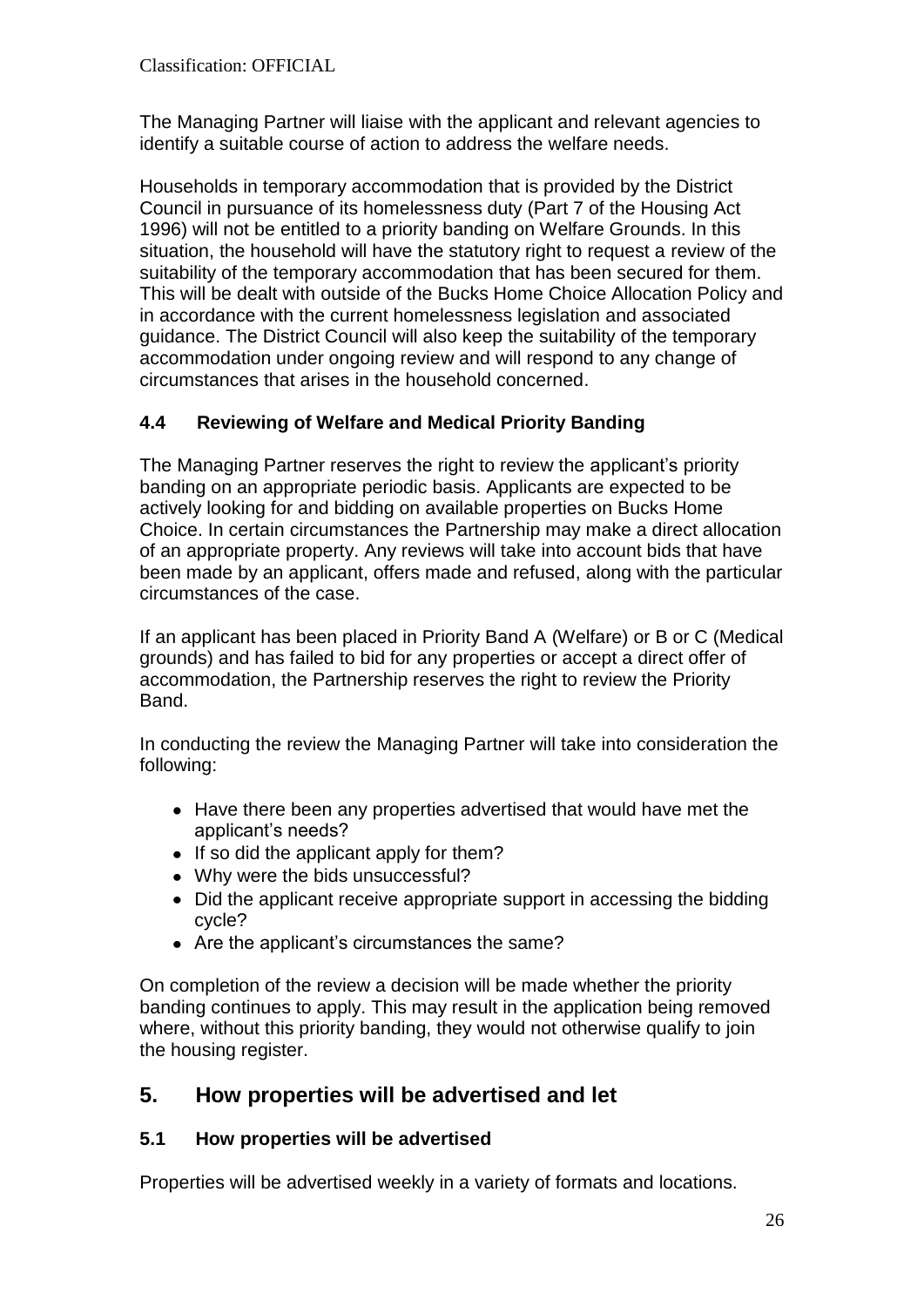- On the Bucks Home Choice website
- In the offices of members of the Partnership
- Personalised property lists may be posted to applicants who are housebound or cannot use any of the other methods

The Partnership may choose to vary the timing of the cycle for advertising properties. Any such variation will be subject to the agreement of all partners.

# **5.2 Advertising criteria**

Each property advert will have information on the location, size and type of Property and any criteria that applicants must satisfy in order to be eligible for shortlisting.

Some properties may have letting restrictions for example no pets or age restrictions

Priority for family sized accommodation of two bedrooms or more with access to a garden will be given to households with children under the age of 16 unless medical evidence of the need for a property with a garden exists.

Properties that have two reception rooms may be considered as having an additional bedroom to assist where necessary with housing larger families where larger accommodation is not available.

Any restrictions will be explained in the advert and applicants who do not meet the criteria will not be nominated for the property.

## **5.3 Properties advertised within the District Council areas**

An applicant will only be able to bid for a property that is:

Advertised via a Partner where the applicant has a local connection with the Partners' district or,

Advertised across the Partnership and is available to all Bucks Home Choice applicants who require the size and type of property concerned (regardless of which District(s) the applicant has a local connection with).

## **5.4 Properties advertised across the Partnership**

One of the aims of Bucks Home Choice is to enable some applicants to move within the Partnership. In order to achieve this, properties that do not have a high local demand will be advertised as being available for any applicants who are registered with Bucks Home Choice, regardless of the District(s) with which they have a local connection.

The Partnership will monitor how many properties are advertised, and how many are let in this way. It will also monitor how many properties are let to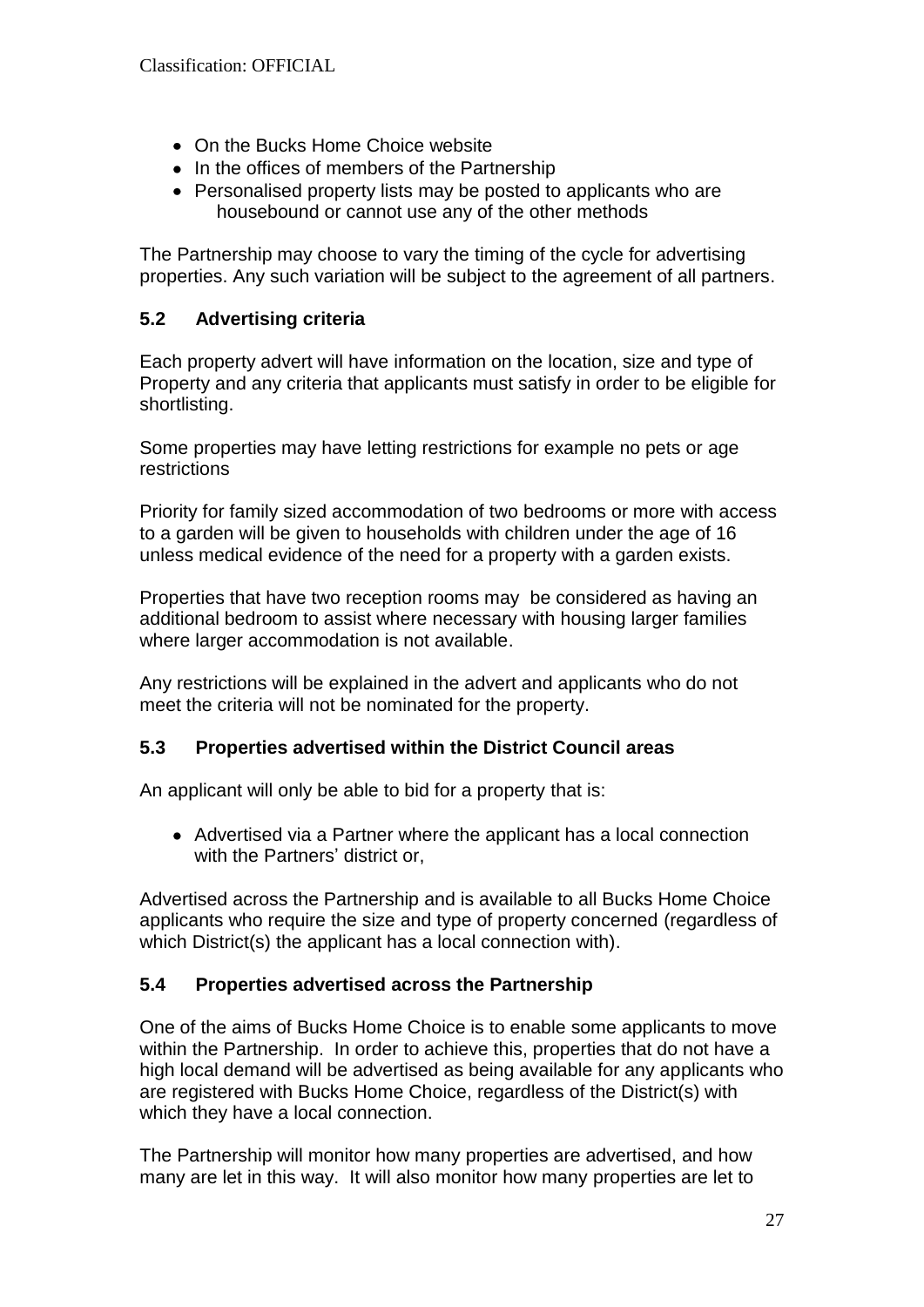applicants who do not have a local connection. This monitoring will enable the Partnership to assess whether applicants are finding some flexibility in where they can choose to live, whilst ensuring that the District Councils continue to be able to meet their Statutory Duties.

Where a property has been advertised for three advertising cycles and the property has received no appropriate bids the Partnership reserve the right to consider allocation of the property to people outside of the Bucks Home Choice scheme.

# **5.5 Size and type of property for which applicants are eligible**

In order to make the best use of the available housing stock, it is essential to let properties to those who need that size and type of property to:

- Avoid creating overcrowding or under-occupation when letting a property
- House families with children under the age of 16 into properties with gardens.
- Minimise the risk of the applicant being unable to afford rent payments on the property that is being let
- Prioritise large families with four or more children for properties with two reception rooms

When deciding the size and type of property that an applicant is entitled to bid for, the Bedroom Standard will normally be used as 1 bedroom for each of the following:

- a) Adult or adult couple
- b) Two children of the same sex aged under 18
- c) Two children of different sexes when the eldest is aged under 10
- d) Any other child

More information is available in Appendix 2.

In exceptional circumstances the Senior Housing Officer may exercise discretion in deviating from the Bedroom Standard. In all cases applicants will need to demonstrate the property is affordable at the time of offer. Examples are:

- Where applicants require larger accommodation on health grounds, the Senior Housing Officer will consider this on a case by case basis, taking into account the advice of a qualified medical advisor appointed by the Partnership.
- Where there is little or no demand for a particular property.
- Where the applicant has been approved as a foster carer by Buckinghamshire County Council, and so will need a larger property than normally required by the household.
- Where the applicant or a member of the household needs the support of a carer who will need to sleep in the home and cannot reasonably be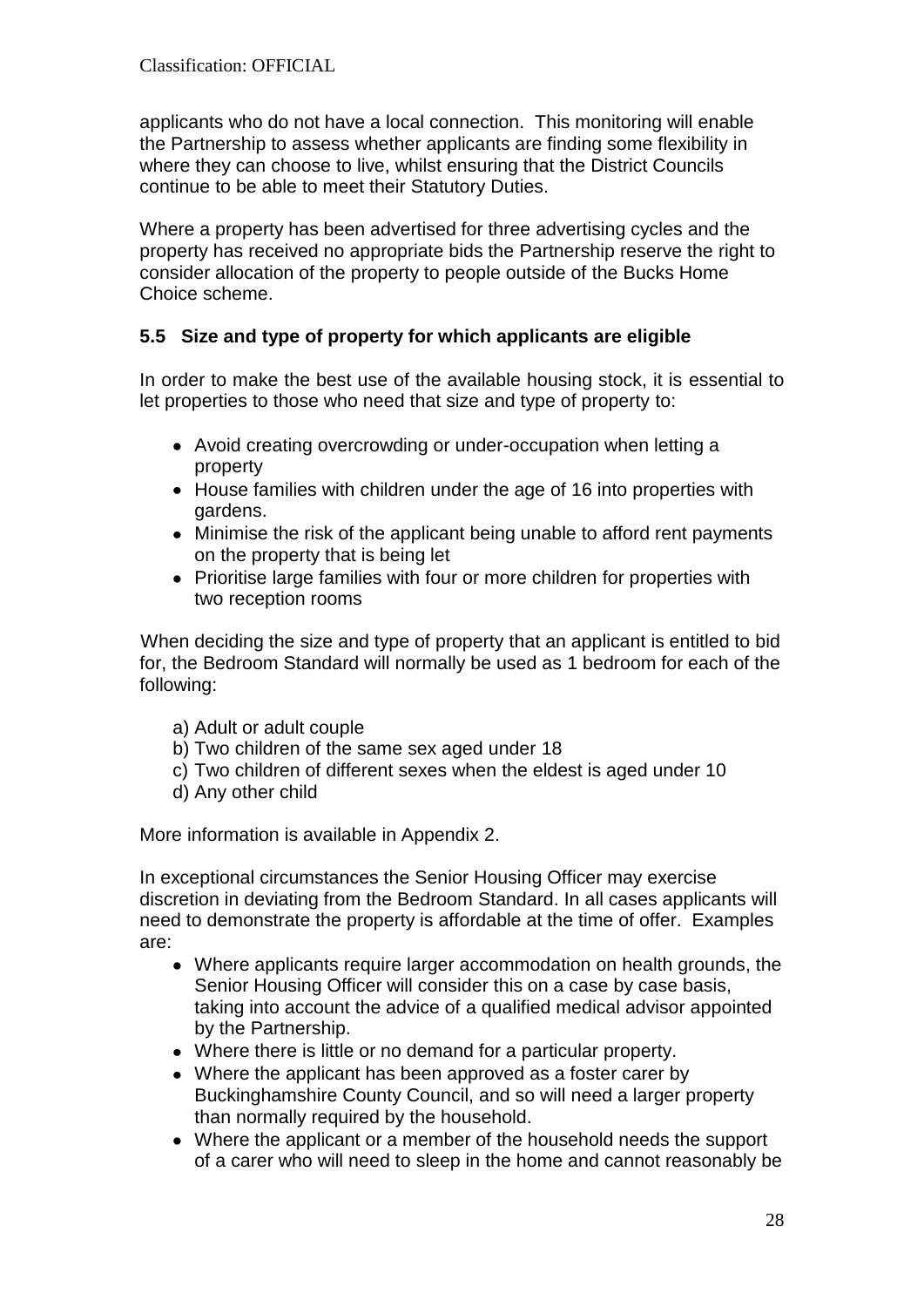expected to share a bedroom with another member of the household. (See section 3.3.1)

# **5.6 How applicants bid on a property**

Applicants may bid on up to three properties for which they are entitled in any one advertising cycle, this can be done;

- On the Bucks Home Choice website
- In person at one of the Partnership's Customer Service Centre
- Telephone bidding by contacting relevant partner

Applicants who find it difficult to bid may ask an advocate or support worker to do so on their behalf. Help will also be available via the Partners and special arrangements will be made for vulnerable applicants who are unable to bid without help.

It is not possible for an applicant to view a property before making a bid.

# **6***.* **Prioritising and Lettings**

# **6.1 Determining priority between shortlisted applicants**

Where more than one applicant bids on a property, they will be placed on a shortlist. Any applicant who bids on a property where they do not satisfy the advertised criteria will not be included on the shortlist. The reasons for this could include, but not be exclusive to, the following:

- a) The applicant's household size does not meet the Bedroom Standard.
- b) The applicant does not satisfy the age limit or mobility level as advertised.
- c) Has failed to meet any other advertising criteria.

The details of how applicants are awarded a Priority Band are given in Appendix 1.

For each property the applicants' bids will be ranked in the following order:-

- a) Local Connection
- b) Priority Band (Band A applicants will have a higher priority than Band B, and so on
- c) Date of priority Banding
- d) Date of Registration

If the applicant with the highest priority on a shortlist refuses the offer, the property will then be offered to the next applicant on the shortlist. Age limited restrictions will be clearly indicated in the advert, if the applicant does not meet the specified restrictions, any bid placed on such a property will not be considered.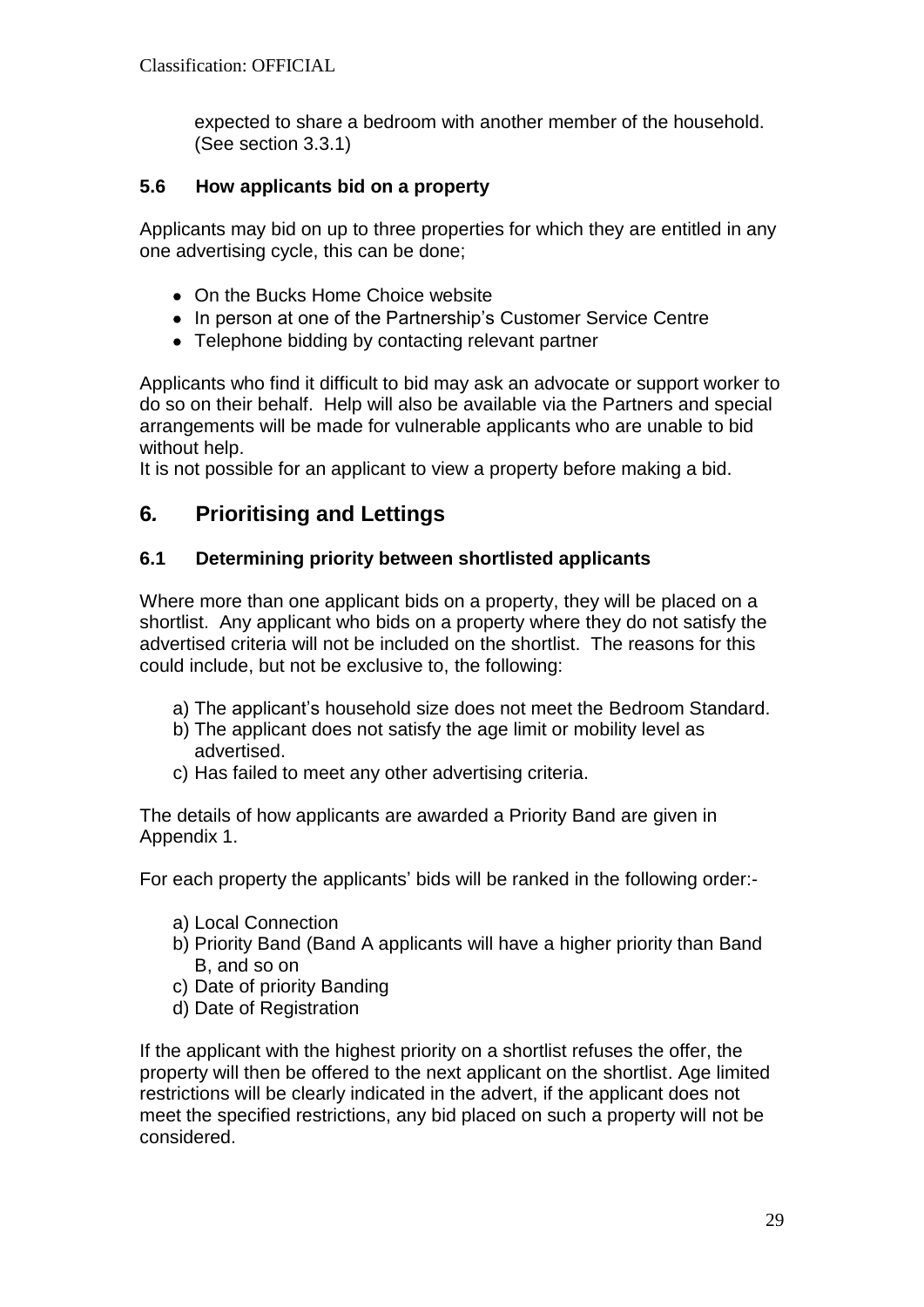It should also be noted that:-

- a) If an applicant bids for a property and has rent arrears, then the bid will not be accepted and the application will be placed into a band E until the arrears have been cleared (see section 2.3.5). Once the arrears are cleared the application will be re-assessed and a banding awarded. The banding date will take affect from the date of the re-banding.
- b) Some advertised properties may be subject to a Local Lettings Policy (see section 6.2)
- c) The prioritisation of short-listed applicants will be based on the priority banding of each applicant as it stood at the point when the advert cycle closed.
- d) The prioritisation and allocation process will take account of any additional criteria set down by the landlord for the occupation of the property. Where a property has specific adaptations (e.g. wheelchair access, ramps, level access shower), priority will be given to applicants who require the adaptation in the property.

The District Councils do not own any housing stock and will make nominations to the Registered Provider who is advertising the vacancy. On some occasions nominations may be refused by the Registered Provider as they will have their own Allocations Policy which may differ from Bucks Home Choice.

In most cases the Registered Providers will undertake a financial assessment of your finances to ensure that you can afford the property before making you an offer of affordable accommodation.

## **6.2 Local Lettings Policies**

Section 166A(6) of the 1996 Act enables housing authorities to allocate particular accommodation to people of a particular description, whether or not they fall within the Reasonable Preference categories.

Local Lettings Policies may be used to achieve a wide variety of housing management and other housing policy objectives. So for example, Local Lettings Policies may be used to lower the proportion of older children/young adults on an estate to reduce the incidences of anti-social behaviour; or to deal with concentrations of deprivation by setting aside a proportion of vacancies for applicants who are in employment.

Local Lettings Schemes (LLS) will be designated by Registered Provider's following detailed consultation with the relevant District Council and an assessment on the impact of a LLS. Once agreed these schemes will have their own allocation criteria. LLS will be put in place for a specific area or estate and will be set up in response to particular local circumstances. The aim of LLS is to work towards more balance within local communities to result in outcomes that reflect the wider community and address issues such as child density and the proportion of households in employment in one area or estate.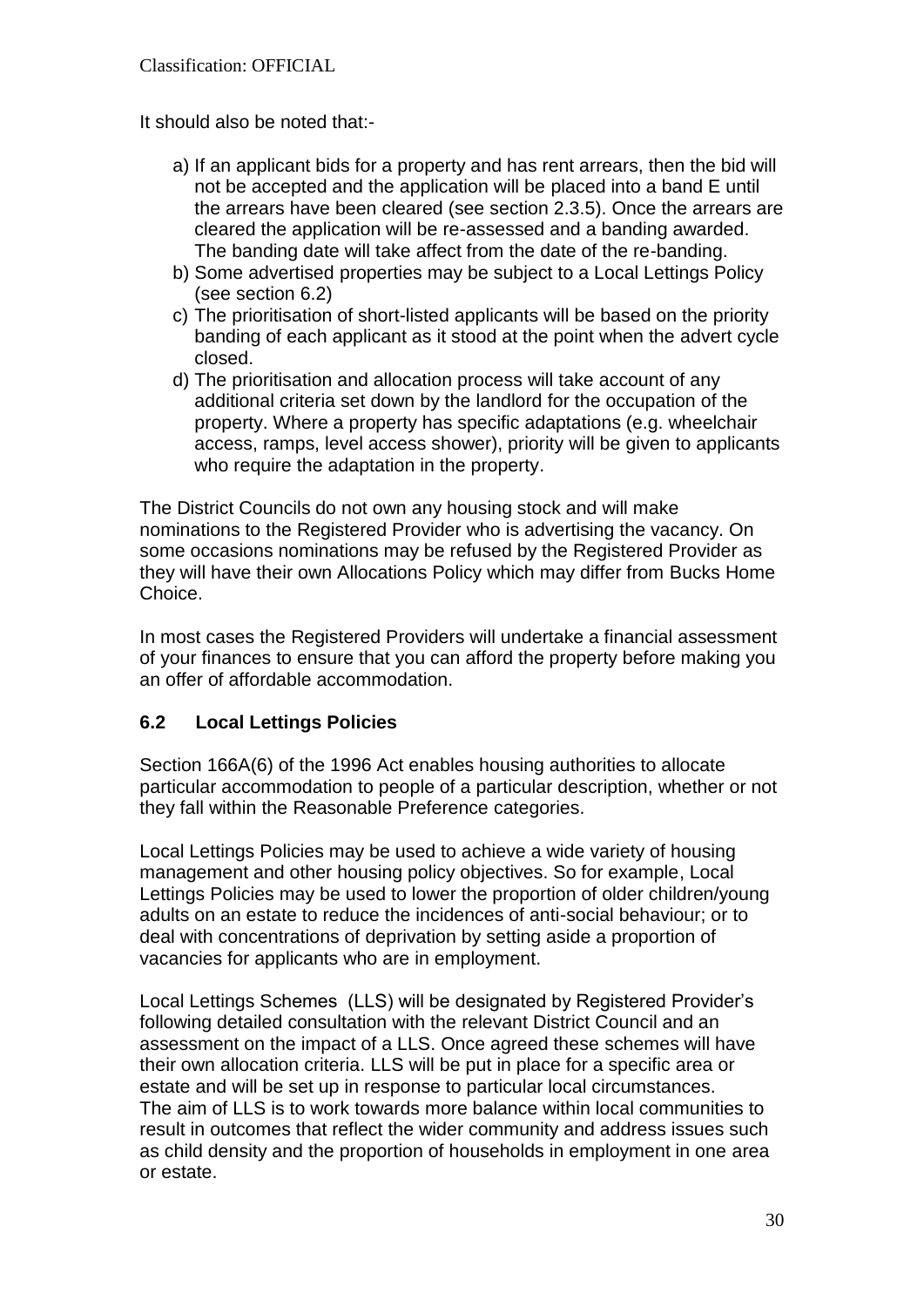Working towards more balanced communities may mean a housing mix of:

- Different household types/client groups
- Households of different ages and/or with children of different ages
- People who are in paid employment and those who are not in paid employment
- Families which have one child and those that have two children.

The precise approach to be adopted will reflect the particular problems/issues of an area, estate or development of new build properties.

From time to time a member of the Partnership may adopt a Local Lettings Policy that will apply to a proportion of the properties that it advertises. All such local lettings policies will be published on the Bucks Home Choice website and will be available by request. The Local Lettings Policy will state clearly the justification for its adoption and operation.

In some cases, a housing scheme may be subject to planning conditions that restrict who is permitted to occupy the accommodation (e.g. a rural housing scheme where occupancy is limited to people with a local connection).

When a property is subject to a Local Lettings Policy or planning conditions, the advertisement will state the restrictions and which applicants are permitted to bid.

## **6.3 Direct allocations**

In certain circumstances members of the Partnership reserve the right not to advertise a property and allocate it directly to an applicant, or to allocate a property that has been advertised directly to an applicant. The following are examples of circumstances where a direct allocation may be made.

- a) Where a person has been assessed as needing an urgent move as a result of violence or threats of violence or through the National Witness Protection Service.
- b) Where a sensitive letting has to be made, for example for a vulnerable person, or a sex or violent offender and is subject to MAPPA, or to deal with a severe housing management problem, where the Council considers that a direct allocation is more appropriate than requiring or allowing the applicant to bid on a property.
- c) Where the applicant is a homeless person and the Council has accepted a full Housing Duty under Section 193 of Part 7 (Homelessness) of the Housing Act 1996 and the applicant has failed to regularly participate in bidding for properties which the District Council in question considers suitable. This means that applicants should bid for the maximum permitted (and available) properties regardless of the property type (for example flats/houses).
- d) Where an applicant demonstrated an urgent need to move due to serious imminent personal risk or severe harassment.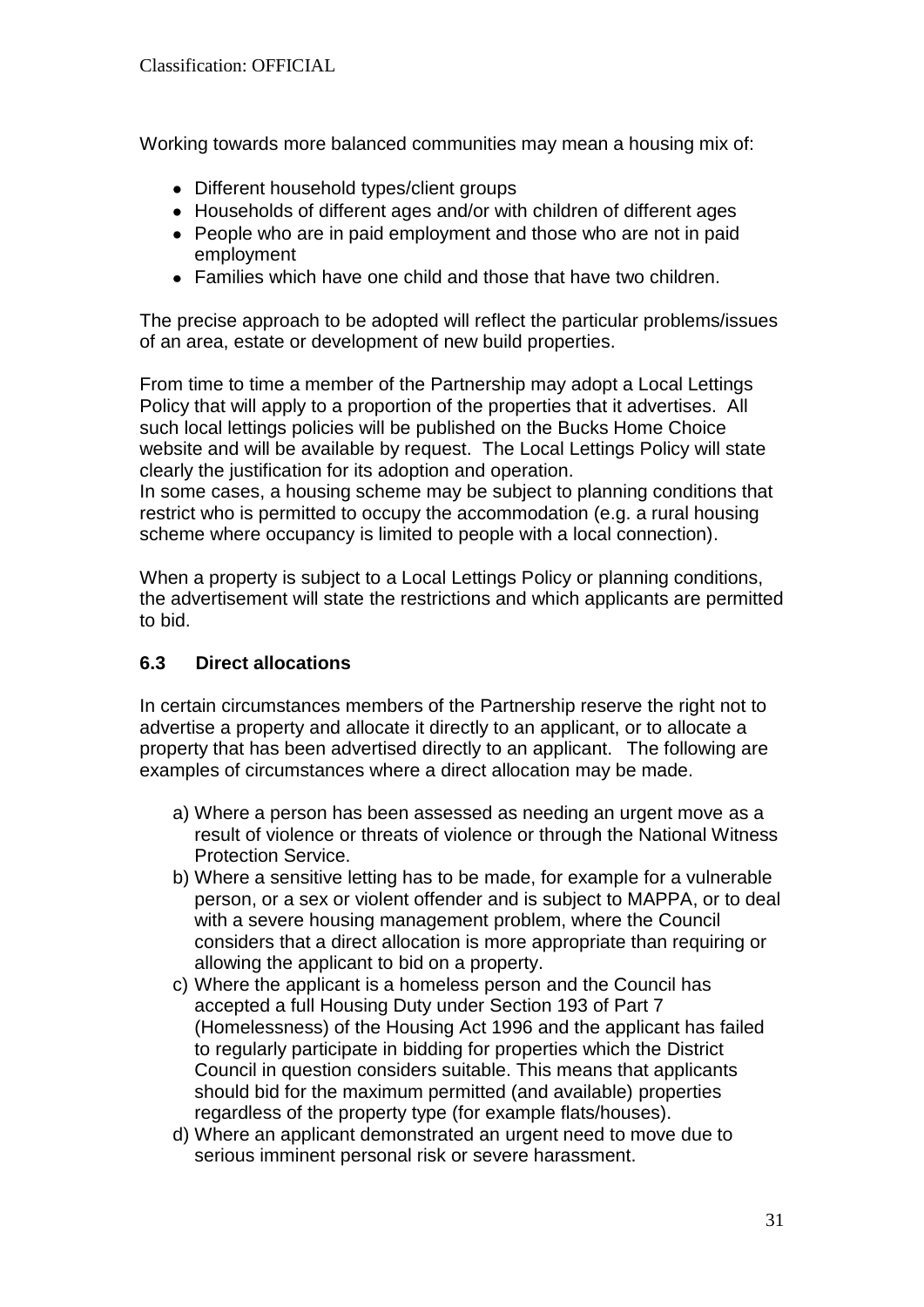- e) Where the applicant is a homeless person where the Council has accepted a full housing duty under Section 193 of Part 7 (Homelessness) of the Housing Act 1996 and the applicant is:
	- in temporary accommodation,
	- has bid on a property or properties,
	- has not been successful, and
	- there is a strategic need to move that applicant from the temporary accommodation to make way for another homeless applicant.
- f) Where a property is identified as having adaptations or suitable adaptations a Direct Allocation may be made.

In c) and e) above, if the applicant is in accommodation secured under Section 193 of the Housing Act 1996 and the applicant refuses a suitable offer of accommodation then the District Council that is securing the accommodation under Section 193 will discharge its duty and will take possession proceedings to bring an end to the accommodation. When making a direct allocation, the preferences of the applicant will be taken into account as far as possible.

#### **6.4 Applicants subject to duty under Section 193 of Housing Act 1996 (Homelessness)**

Where a Bucks Home Choice applicant has also made an application for assistance to the District Council under Part 7 (Homelessness) of the Housing Act 1996 then the priority awarded to the applicant will be based solely on the status of their homelessness application in accordance with the relevant category set down in the Priority Bands in Appendix 1.

In these cases, the assessment of the priority band will not consider any factors set down in the other Reasonable Preference categories. Any issues relating to the suitability of the applicant's temporary accommodation will be addressed by the relevant District Council in accordance with the requirements of Part 7 of the housing Act 1996 and the associated guidance.

Further details of specific arrangements for applicants who have also submitted an application for homelessness assistance are set down below.

#### **6.4.1 Priority Banding of applicants deemed to be subject to duty under Section 193 of Housing Act 1996 (Duty to persons with priority need who are not homeless intentionally)**

Where a Bucks Home Choice applicant:

- has also made an application for assistance to the District Council under Part 7 (Homelessness) of the Housing Act 1996 and
- has been deemed to be eligible for the duty under Section 193 of the Housing Act 1996 (Duty to persons with priority need who are not homeless intentionally),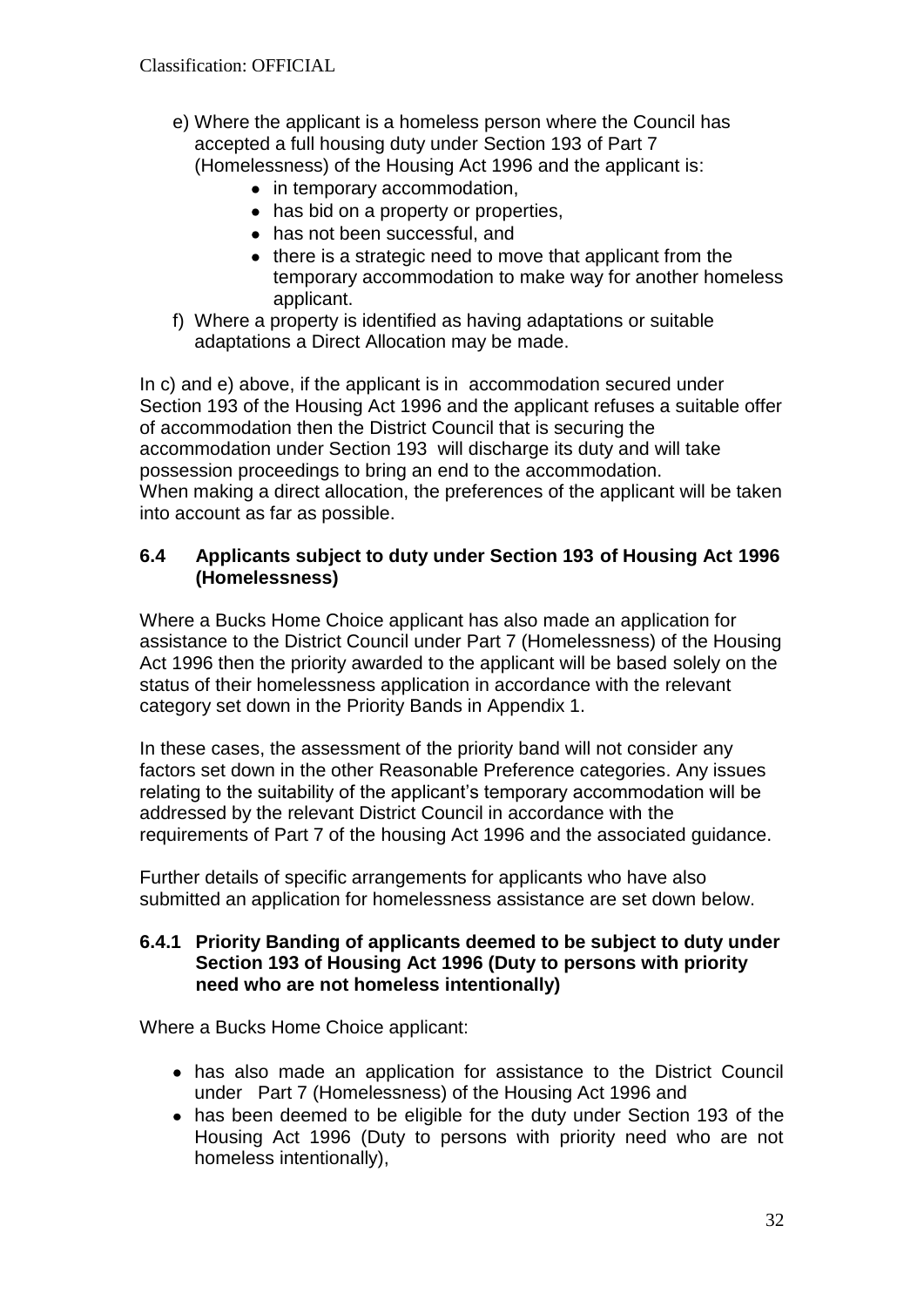then the applicant will be placed in Priority Band D in order to give the applicant a reasonable opportunity of securing suitable long term settled accommodation.

#### **6.4.2 Re-assessment of Priority Banding when applicant ceases to be subject to duty under Section 193 of the Housing Act 1996**

If the District Council ceases to be subject to a duty under Section 193 of the Housing Act 1996 then this will be deemed to be a change of circumstances and the applicant's qualification and priority under Bucks Home Choice application will be re-assessed accordingly.

If the reassessment finds that:

- (a) the applicant continues to qualify for Bucks Home Choice (see Section 2.3) and
- (b) the duty under Section 193 of the Housing Act 1996 ceased because the applicant:
	- (i) refused a suitable offer of accommodation that was offered in performance of the Section 193 duty,
	- (ii) voluntarily ceased to occupy accommodation that was offered in performance of the Section 193 duty,
	- (iii) has become homeless intentionally from accommodation that was offered in performance of the Section 193 duty,
	- (iv)has refused a suitable final offer of accommodation made under Part 6 of the Housing Act 1996 , or
	- (v) has refused a suitable private rented sector offer

then the Bucks Home Choice application will be re-banded and placed in Priority Band E unless the applicant has suitable accommodation in which case they will cease to qualify.

The above approach aims to assist homeless applicants by giving them reasonable priority for re-housing while also recognising the scarcity of accommodation and the need for such applicants to make full use of the assistance provided under Section 193 of the Housing Act 1996. This assistance is not available to other applicants on Bucks Home Choice and, therefore, it is expected that a homeless applicant will accept all assistance offered through the Section 193 duty in order to secure accommodation.

If an applicant fails to make use of this assistance and the duty under Section 193 ceases, then the Bucks Home Choice scheme considers that it is unfair to continue to give the applicant a high priority banding (i.e. Band D) compared to the other applicants on the scheme. Therefore, the Bucks Home Choice application will be re-banded to the lowest Priority Band, Band E.

If a homeless household has not been bidding on a regular basis the Bucks Home Choice Partners reserve the right to make bids on applicant's behalf or make a direct offer of accommodation.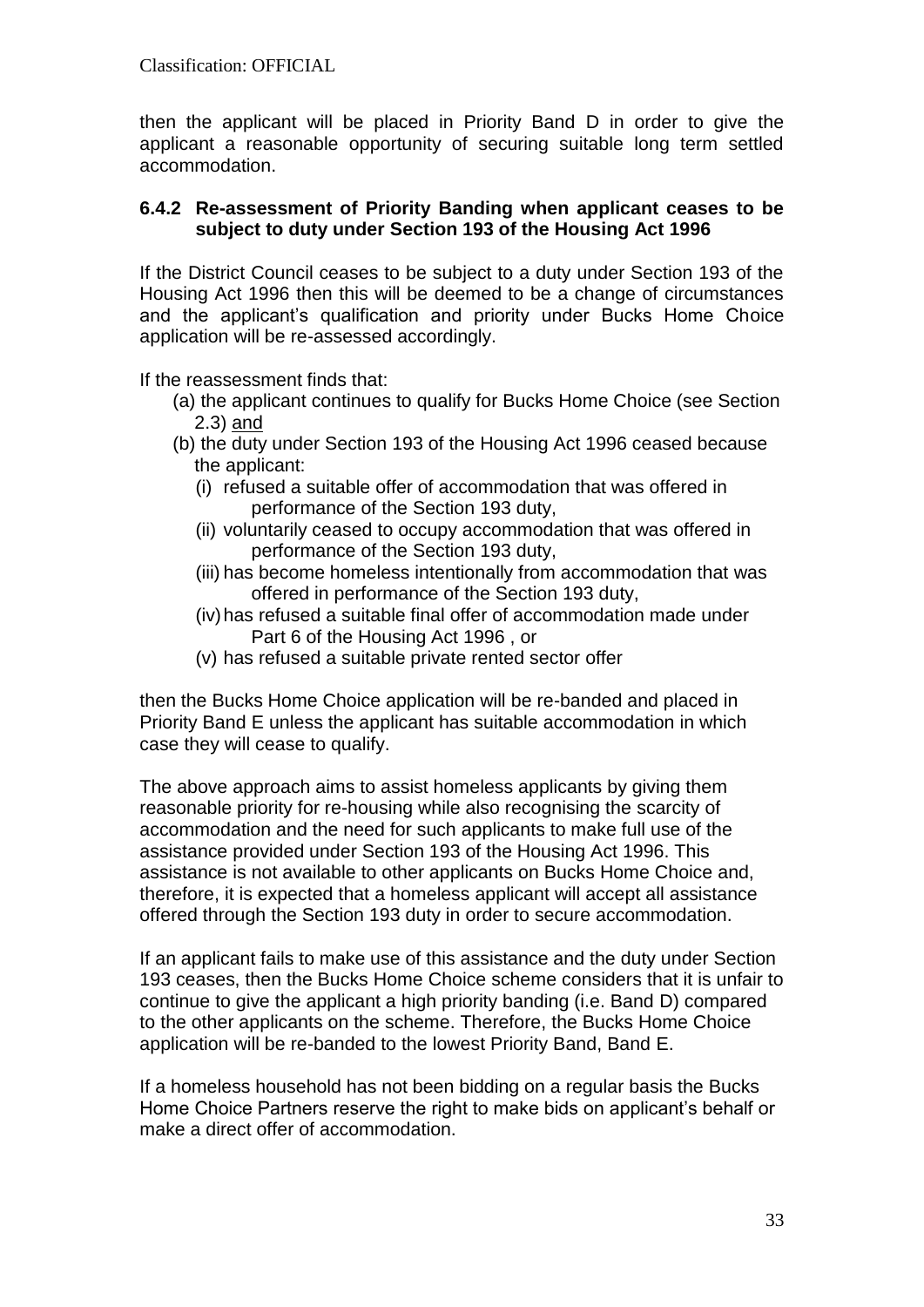# **6.5 Verifying and nominating an application**

# **6.5.1 Verifying**

Before any offer of accommodation is made, the Managing Partner will contact the successful applicant to verify all relevant information on their housing application. Unannounced home visits will, where appropriate, be carried out to verify applications. Applicants will be expected to provide the required documentary proof to confirm the statements on their housing application.

The purpose of this verification is to check that the details provided by the applicant are correct, and in particular to confirm that the applicant is:

- Eligible and qualify for housing under the Bucks Home Choice Allocation Policy, and
- Suitable for the size and type of property concerned (see Appendix 2), and
- Has been placed in the correct Priority Band, based on his or her circumstances (see Appendix 1).

If an applicant does not provide the necessary information or if the verification shows that the housing application is not correct the application will be suspended and a re-assessment will be made reflecting the current circumstances. This includes where the applicants rent account is not up to date and it does not meet an exception category, the offer will be withdrawn (see Paragraph 2.3.5). The next person on the shortlist will be contacted with a view to making an offer.

If the Managing Partner is unable to contact the applicant and verify circumstances within the next working day following a home visit the applicant will not be nominated for the property.

# **6.5.2 Nomination**

If an applicant is shortlisted for a property, then the Registered Provider will contact the applicant to set down the timescales for a viewing of the property concerned and for the acceptance of any offer that is subsequently made. It is the responsibility of the applicant to attend the viewing at the stated time and to respond to the timescales set down by the Registered Provider. In the event of the applicant failing to do so, the Registered Provider will have the option to withdraw the offer of the tenancy.

In the event of the Registered Provider refusing a nomination the Partnership will require clear written reasons for the refusal. If the Partnership considers the reason for refusal as being incorrect, unjust or subjective then the Partnership will submit a written request to the Registered Provider to review their decision.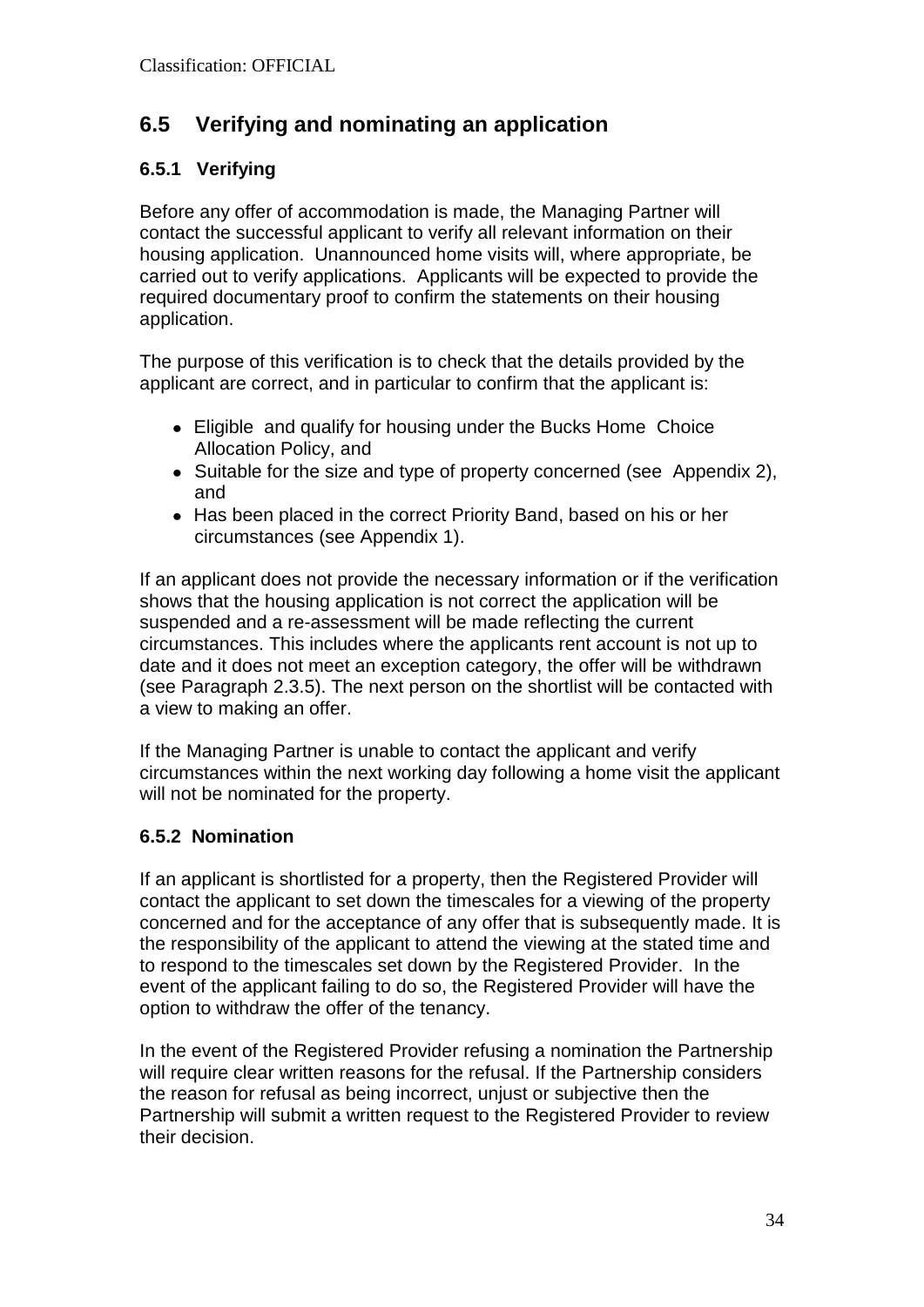# **6.5.3. Withdrawal of a nomination**

In very exceptional circumstances, the Registered Provider may withdraw an advert/ offer of accommodation, these circumstances may include but not be limited to:-

- Where an error has been made in the advertising criteria.
- When it has been established that the property needs extensive works.
- When the property has been advertised, but the existing tenant has withdrawn their notice.
- When the property has been advertised but withdrawn for a direct let for an urgent case.
- When the nominee does not qualify under their Allocation Policy

## **6.6 Temporary suspension from bidding**

An applicant will be suspended from bidding on a temporary basis when:

- They are placed under offer for a property the application will be suspended until the applicant decides if they will take the property or not.
- They have accepted a property as it will be considered their housing requirements have been met. Once the property has been let to the applicant the application will be removed from Bucks Home Choice
- They have refused three offers of accommodation that they have bid on and the Partnership considered suitable for the applicant's needs. The application will be suspended for 6 months and the applicant will be advised in writing of this decision. During this period an applicant will not be permitted to bid on any advertised properties.

# **7. Review of decisions and complaints**

# **7.1 Asking for a decision to be reviewed**

.

Applicants have rights under the Act to ask for the review of a decision. The following decisions are subject to the right to request a review:

- a) The applicant's housing application has been refused on the grounds they are not eligible or qualifying person.
- b) The applicant is removed from the housing register on the grounds they are no longer eligible or qualifying person.
- c) An applicant's Priority Banding (i.e. the applicant disagrees with the banding that they have been awarded and wishes to have their banding reviewed).
- d) Any decision about the facts of a particular application which have been taken into account to assess whether an allocation should be made.
- e) Any decision to suspend an application due to the applicant having refused three offers of a tenancy (see section 6.6).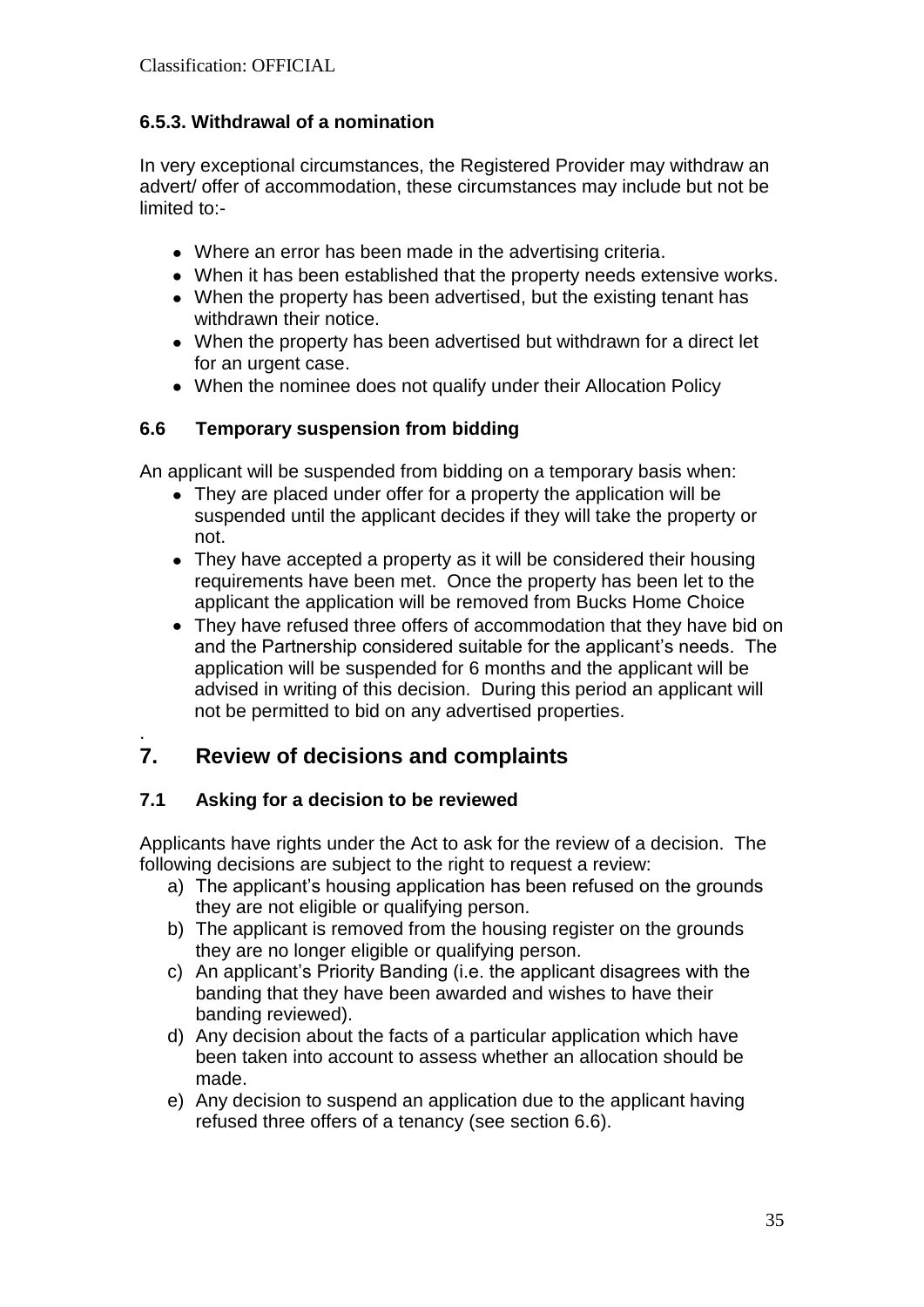Applicants should request a review within 21 days of being notified of a decision.

The review will be carried out by the Managing Partner that made the decision in respect of (a) to (e) above. Reviews will be carried out by a Senior Officer who was not involved in the original decision.

The applicant will be notified of the review decision in writing within a 56 day period of the review being requested.

Once a review has been completed and the applicant has been notified of the decision on review, the applicant cannot request a further review on the same decision unless there has been a factual change in his/her circumstances.

# **7.2 Making a complaint**

Each member of the Partnership has a published procedure for customer complaints which can be found on their website or a hard copy is available upon request.

# **8. Monitoring and policy review**

# **8.1 Monitoring**

The Partnership will monitor the outcomes of lettings through Bucks Home Choice, to assess whether it is meeting the aims stated in section 1.3 and the Equality Statement in section 1.4.

## **8.2 Policy review**

The results of monitoring will be used to review this Policy. Reviews will be carried out annually, but the Partnership may carry out an earlier review if monitoring shows that this is necessary.

The Policy may also be subject to minor amendments from time to time, for example, when there are changes to relevant legislation. When this is necessary, changes will be authorised by the Partnership's Senior Housing Officers or relevant Heads of Service and will be subject to the agreement of all four Managing Partners.

# **9. Data Protection and information sharing**

## **9.1 Data Protection**

9.1.1All information held by the Partnership is subject to the Data Protection Legislation (including the Data Protection Act 2018 ("DPA") and the General Data Protection Regulation (EU) 2016/679 2016 ("GDPR"). Information will be used in accordance with each Managing Partner's Privacy Notice which can be found on their websites.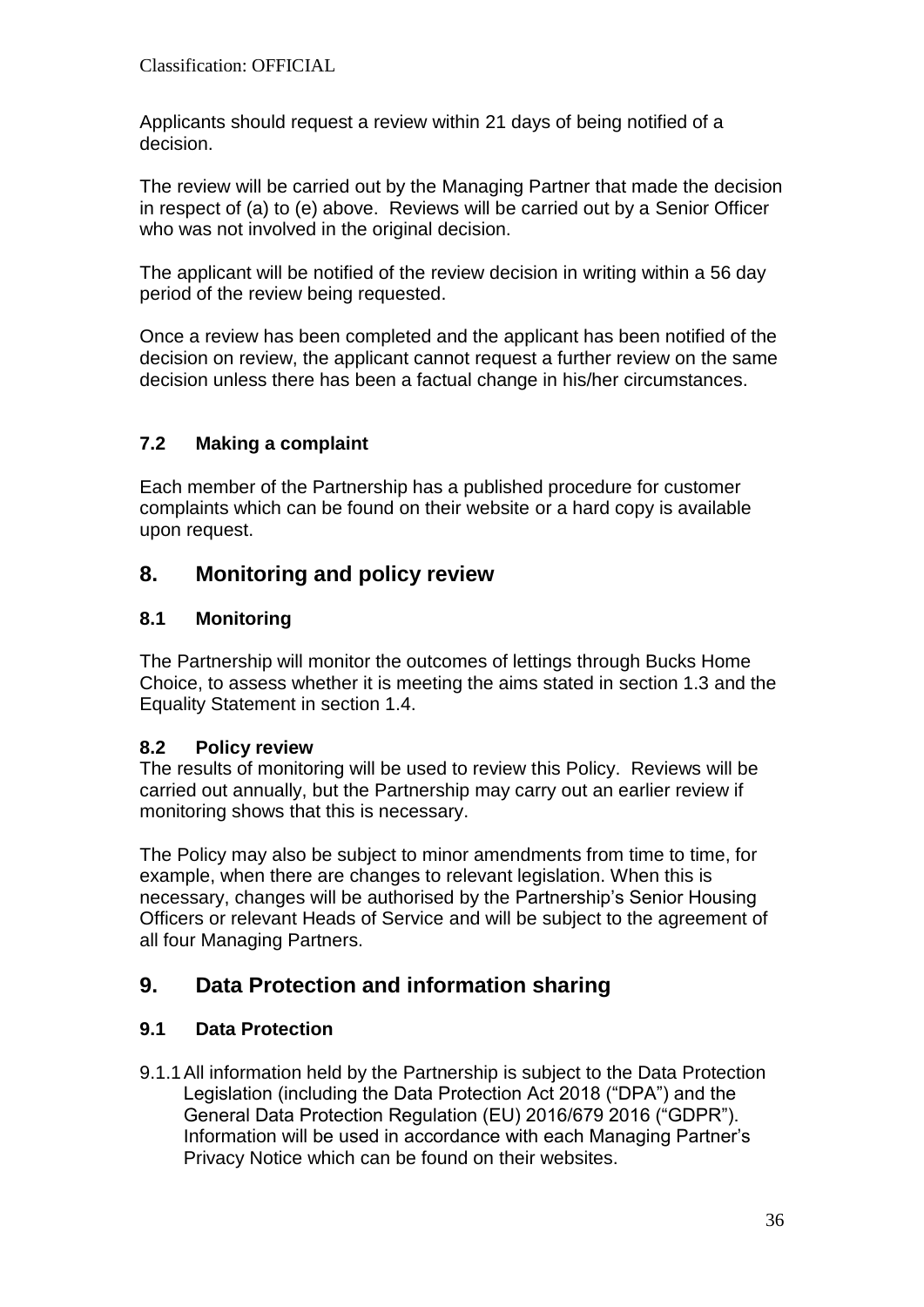9.1.2In order to deal with an application the Applicants personal data will be used and the Managing Partner will contact third parties to obtain and share information in order to comply with the statutory obligation of processing the Applicants housing and/or homelessness application. The processing of such personal data is necessary for the partners to comply with their legal obligations under the law on housing and homelessness.

# **9.2 Information Sharing**

Information about the Applicants relating to their housing options, homelessness and/or threatened homelessness may be shared with third parties including but not limited to private sector landlords, Registered Providers, lettings agents, health services, children, family and adult services, education services, Department of Work and Pensions, Housing Benefit and Council Tax services, the Police, prisons, probation and youth offending services, Citizens Advice and voluntary sector organisations.

Each Managing Partner will on an annual basis publish lettings information including the age, sex, ethnicity and nationality of applicants and new tenants. This information will be statistical only and will not identify individual applications or tenants.

## **9.3 Councillor or MP enquiries on behalf of Applicants.**

The Managing Partner will give its Councillors and MPs personal data about the Applicant if the Applicant asks it to or if the Councillor or MP reasonably needs it to carry out their duties, but the Councillor and/or MP must not use it for other purposes.

## **9.4 Enquiries made on behalf of applicants by an advocate organization**.

Where an enquiry is received by an advocate/ organisation on your behalf, the District Council may release your "personal data" in response to their queries; this may include information on your age, marital status, housing history, household type, economic status, benefits, income, support services received and medical history.

A Managing Partner will only release information and discuss an applicant's case with an advocate agency if the applicant has given written consent to do. The applicant will be asked to sign a data release consent form.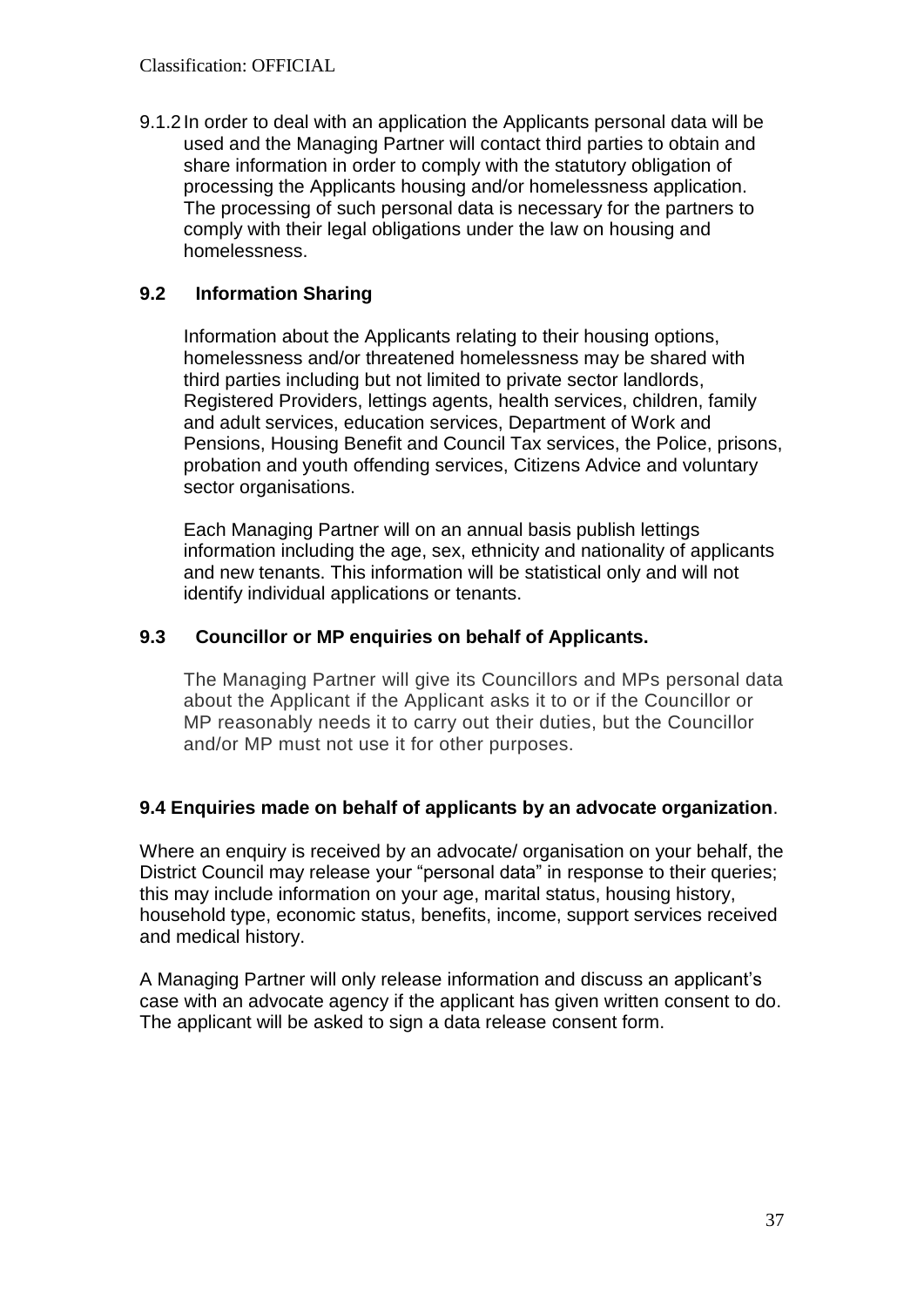# **APPENDIX 1** *Priority Bands*

# **This Policy assesses the relative priority of Bucks Home Choice applicants by placing them in a Priority Band that best reflects the applicant's current housing circumstances and level of housing need.**

**The Priority Bands take account of the requirement of Section 166A (3) of the Housing Act 1996 which states that a local housing authority's allocation scheme must framed so as to secure that Reasonable Preference is given to the categories of household listed in Appendix 3 of this policy.**

# **The Priority Bands are listed below.**

| <b>Band A</b> |                                                                                                                                                                                                                                                                                                                                                                                |  |  |
|---------------|--------------------------------------------------------------------------------------------------------------------------------------------------------------------------------------------------------------------------------------------------------------------------------------------------------------------------------------------------------------------------------|--|--|
|               | 1. Applicants or a member of his or her household who are living within<br>one of the Partnership Districts and have demonstrated an urgent<br>need to move due to serious imminent personal risk or severe<br>harassment and rehousing is the only option. The Partnership reserves<br>the right to make a Direct Let of accommodation. As determined by a<br>Senior Officer. |  |  |
|               | 2. Applicant or a member of his or her household whose health or<br>disability is so severely affected that they physically cannot access<br>their current home and/or essential facilities within their current home<br>and it is not possible for adaptations to be carried out to the property to<br>provide this access.                                                   |  |  |
|               | 3. Applicants who cannot leave hospital because they have no suitable<br>accommodation elsewhere and require specially adapted<br>accommodation.                                                                                                                                                                                                                               |  |  |
|               | 4. Social Housing tenants with a Registered Provider within the Bucks<br>Home Choice Partnership area who are under-occupying family<br>accommodation and are wishing to downsize to a suitable size property<br>as set down in appendix 2.                                                                                                                                    |  |  |
|               | 5. Families living in accommodation where there are two or more<br>bedrooms short or the property is statutory overcrowded.                                                                                                                                                                                                                                                    |  |  |
|               | 6. Social Housing tenants within the Partnership area with a Registered<br>Provider and are living in a property that has been built or adapted for a<br>person with a disability and this is no longer needed.                                                                                                                                                                |  |  |
|               | 7. Applicants as assessed by the Safeguarding Board and a more<br>suitable property is essential to reduce the risk.                                                                                                                                                                                                                                                           |  |  |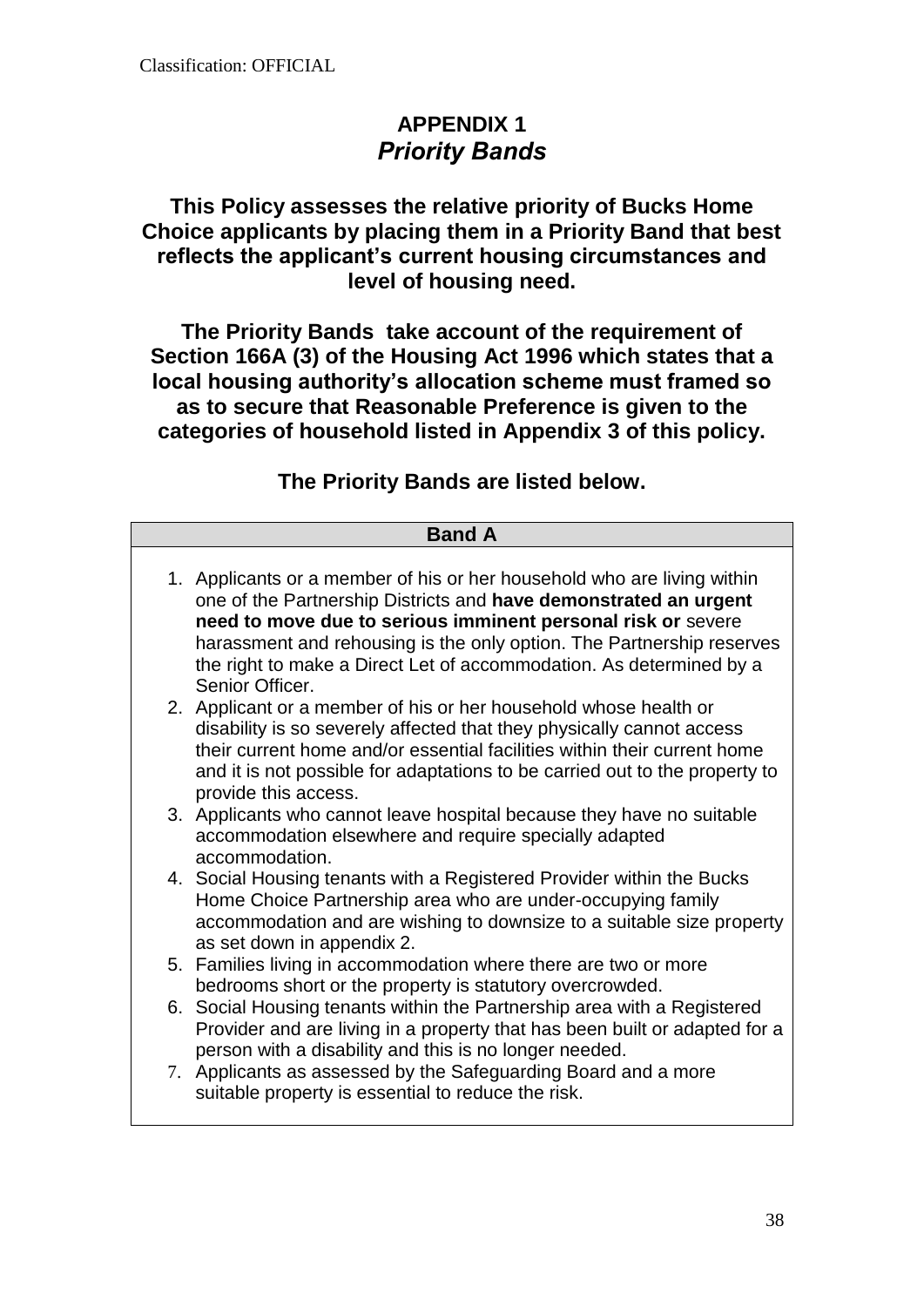# **Band B**

- 1. Applicants living in supported housing who have been nominated to the Housing Register as being ready for move on and where there is an agreed move on protocol in place between the landlord/support provider and the District Council with which the applicant is registered.
- 2. Applicants who are due to leave care of the Children and Families services (Aftercare Team) and who are ready for independent living. Priority band B will only be awarded where the move is being undertaken in accordance with the Buckinghamshire Leaving Care Protocol between Bucks County Council, Aylesbury Vale, Chiltern, South Bucks and Wycombe District Councils'.
- 3. Applicants who need to move on medical grounds because their current home is having a severe impact on the health of a member of the household and re-housing to more suitable accommodation will help to reduce this impact and his/her health will deteriorate if the household is not moved to more suitable accommodation. Priority band B will only apply where the applicant is bidding on properties that will reduce the impact on the health of the member of the households.
- 4. Households living in accommodation where the household is lacking one bedroom.
- 5. Living in insanitary or unsatisfactory conditions which would include properties affected by lack of amenities or services, severe damp. Major structural defects, flooding, collapse of roof or statutory nuisance and the conditions cannot be rectified within a reasonable period. As assessed by the partner district council against the relevant legislation including housing standards and relevant safety rating systems.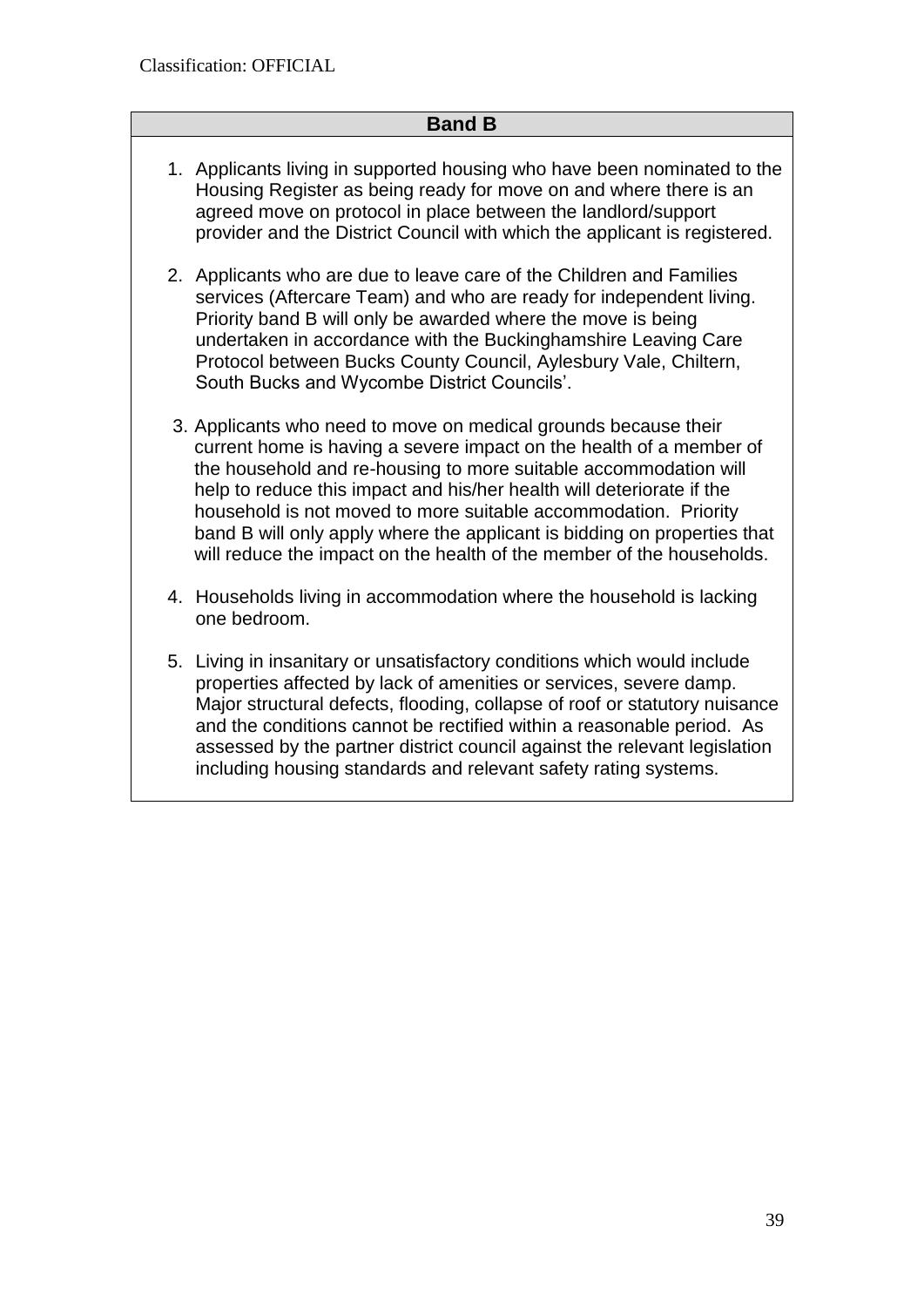# **Band C**

- 1. Applicants that need to move on welfare grounds as agreed by the Bucks Home Choice Partnership.
- 2. Applicants who need to move on medical grounds because their current home is having an adverse impact on the health of a member of his or her current accommodation and their health will not deteriorate in their current accommodation but the adverse impact will be significantly reduced with a move to more suitable accommodation. The recommendation of the medical advisor may be taken into consideration when deciding what level to priority to award and the type of accommodation necessary to alleviate the impact.
- 3. Applicants who may need assistance in finding their own accommodation such as adults with a learning disability/ mental health grounds who are ready to leave the family home and who are currently receiving a care package/support package from Bucks CC.
- 4. Families living within another household where there is sufficient bedrooms to accommodate both families e.g. adult children with their own families living in the parental home
- 5. Armed Forces applicants who have been discharged due to serious injury in the past five years

# **Band D**

1. Applicants who are subject to the main housing duty S193(2) under the Housing Act 1996 Part VII and have been accepted as homeless, in priority need and unintentionally so by:-

Aylesbury Vale District Council Chiltern District Council South Bucks District Council Wycombe District Council

- 2. Singles/Couple with no dependent children sharing where there is no overcrowding. (For the purpose of this policy sharing accommodation means sharing the use of the kitchen, bathroom and toilet facilities)
- 3. Singles/Couples who are living in HMOs (House in Multiple Occupation). (For the purposes of this policy, a HMO is a building which is lived in by more than one separate household who share basic facilities such as kitchen, bathroom or a toilet. People are treated as being part of the same household if they are related to each other (family members) or live together as a couple)
- 4. Sofa surfers, single person households without a fixed address who rely upon friends and family for accommodation for limited periods (also known as Sofa Surfers) and verified rough sleepers. (Verified by the Council's partner agencies)
- 5. Singles or couples who are over 55 and seeking designated aged persons accommodation for persons 55 and over and whose circumstances to not fall into bands A-C and do not hold any form of social housing tenancy within the partnership.
- 6. Applicants living in Supported Housing who do not qualify under a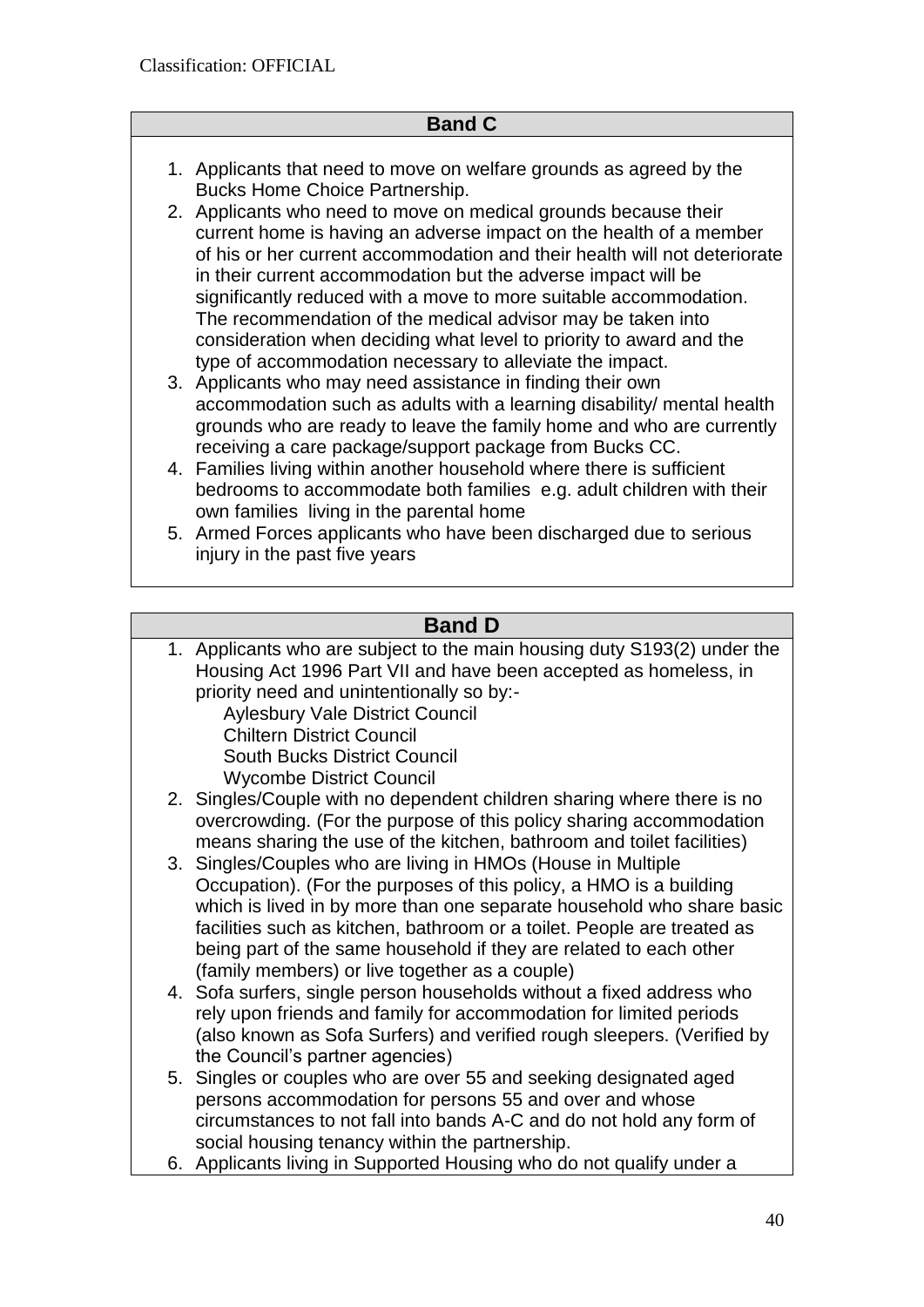move on protocol.

- 7. Applicants who are in care of Children and Families who wish to register prior to being 18 under the Buckinghamshire Leaving Care Protocol.
- 8. Applicants who are serving in the armed forces (or have served in the armed forces with the five year period immediately preceding their Bucks Home Choice Application) and who do not satisfy any of the Reasonable Preference categories listed in Appendix 3.
- 9. Applicants who have recently left Ministry of Defence accommodation because of the death of a spouse, who served in the regular force and whose circumstances do not fall in Priority Bands A,B or C.

# **Band E**

- 1. Applicants who are homeless within the meaning of Part VII of the Housing Act 1996 and who have been assessed as being owed a relief duty by one of the members of the partnership.
- 2. Applicants who are homeless within the meaning of Part VII of the Housing Act 1996 and who have been assessed as being owed a prevention duty by one of the members of the partnership(unless a higher priority banding applies).
- 3. Applicants who have applied for assistance to one of the four District Councils' belonging to the Bucks Home Choice Partnership under Part VII of the Housing Act 1996 where the Council has reached a decision that they are homeless and in priority need but have been determined to be homeless intentionally s191(3).
- 4. Applicants who have applied for assistance to one of the four District Councils' belonging to the Bucks Home Choice Partnership under Part VII of the Housing Act 1996 where the Council has reached a decision that they are homeless but not in priority need.
- 5. Applicants who have applied for assistance to one of the four District Councils' belonging to the Bucks Home Choice Partnership under Part VII of the Housing Act 1996 and have ceased to be subject to a duty under S193 and who meet the circumstances set down in 6.4.2
- 6. Applicants who have been assessed as having worsened their circumstances.
- 7. Applicants who are subject to Reasonable Preference under Section 166A(3) of the Housing Act 1996 (see Appendix 3) and who fall within one of the classes of person listed in Section 2.3B of the Policy (i.e. applicants who are deemed not to qualify for the Bucks Home Choice scheme unless they are deemed to have a Reasonable Preference)
- 8. Applicants accepted under the Right to Move (see Paragraph 3.4)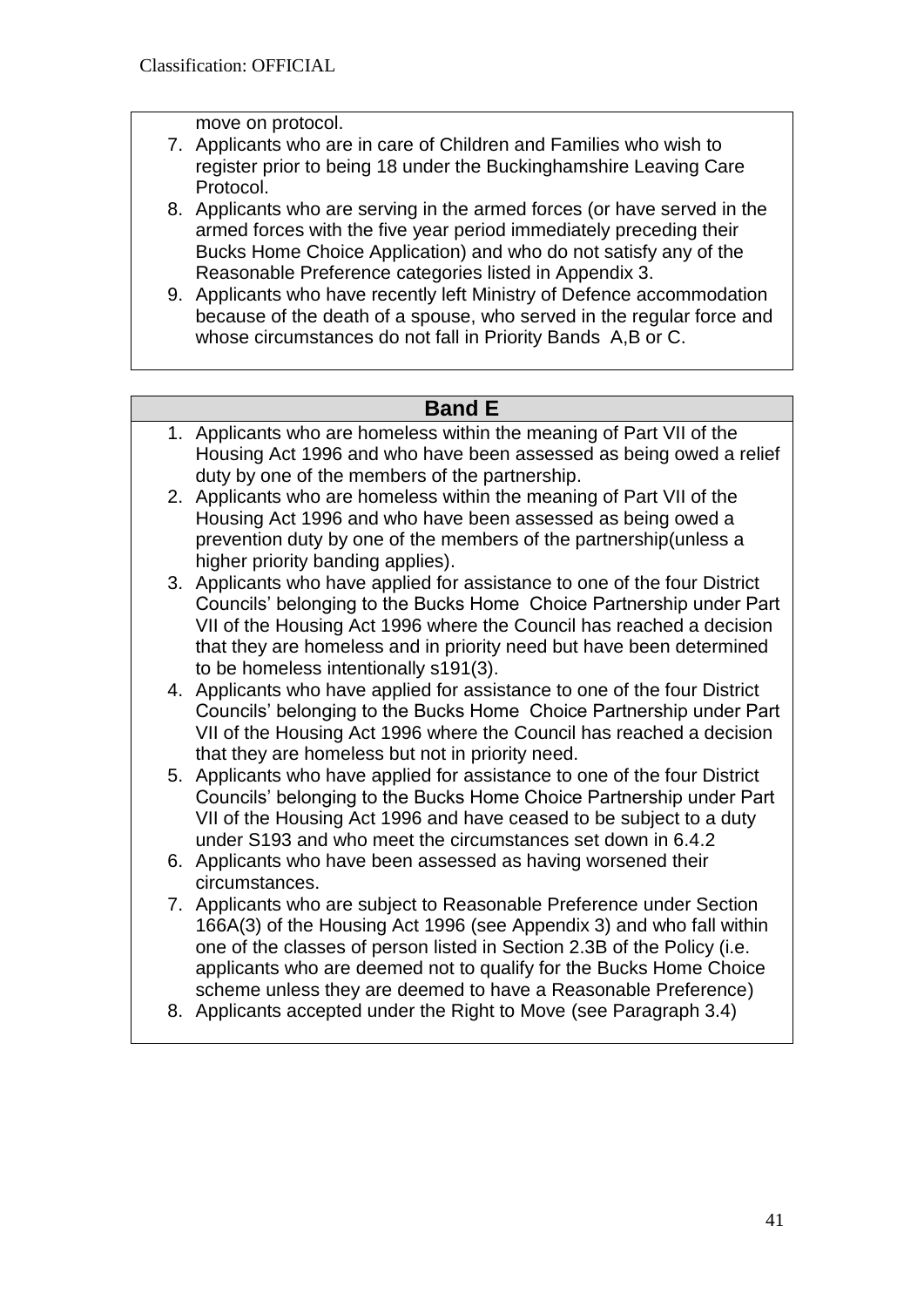# **Appendix 2**

# **Bedroom Standard and Type of Accommodation**

When deciding the size of property for which applicants will be eligible, the following Bedroom Standard will be used.

| <b>Bedroom Standard</b>                                                                                                                                                                            |                           |              |   |   |
|----------------------------------------------------------------------------------------------------------------------------------------------------------------------------------------------------|---------------------------|--------------|---|---|
|                                                                                                                                                                                                    | <b>Number of bedrooms</b> |              |   |   |
| <b>Household Size</b>                                                                                                                                                                              | $1 *$                     | $\mathbf{2}$ | 3 | 4 |
| Single Person                                                                                                                                                                                      | ✓                         |              |   |   |
| Couple wishing to live together                                                                                                                                                                    | ✓                         |              |   |   |
| In exceptional cases e.g. where there are<br>care needs adult siblings wishing to live<br>together                                                                                                 |                           | ✓            |   |   |
| Parent(s) with one child                                                                                                                                                                           |                           |              |   |   |
| Parent(s) with two children of the same<br>sex both aged under 18 years                                                                                                                            |                           |              |   |   |
| Parent(s) with two children of opposite sex<br>both aged under 10 years                                                                                                                            |                           | ✓            |   |   |
| Parent(s) with two children of the same<br>sex and the oldest is aged 18 years or<br>more and the eldest child is assessed as<br>not being able to live independently or in<br>full time education |                           |              | ✓ |   |
| Parent(s) with two children of opposite sex<br>where the older child is aged 10 years or<br>over                                                                                                   |                           |              | ✓ |   |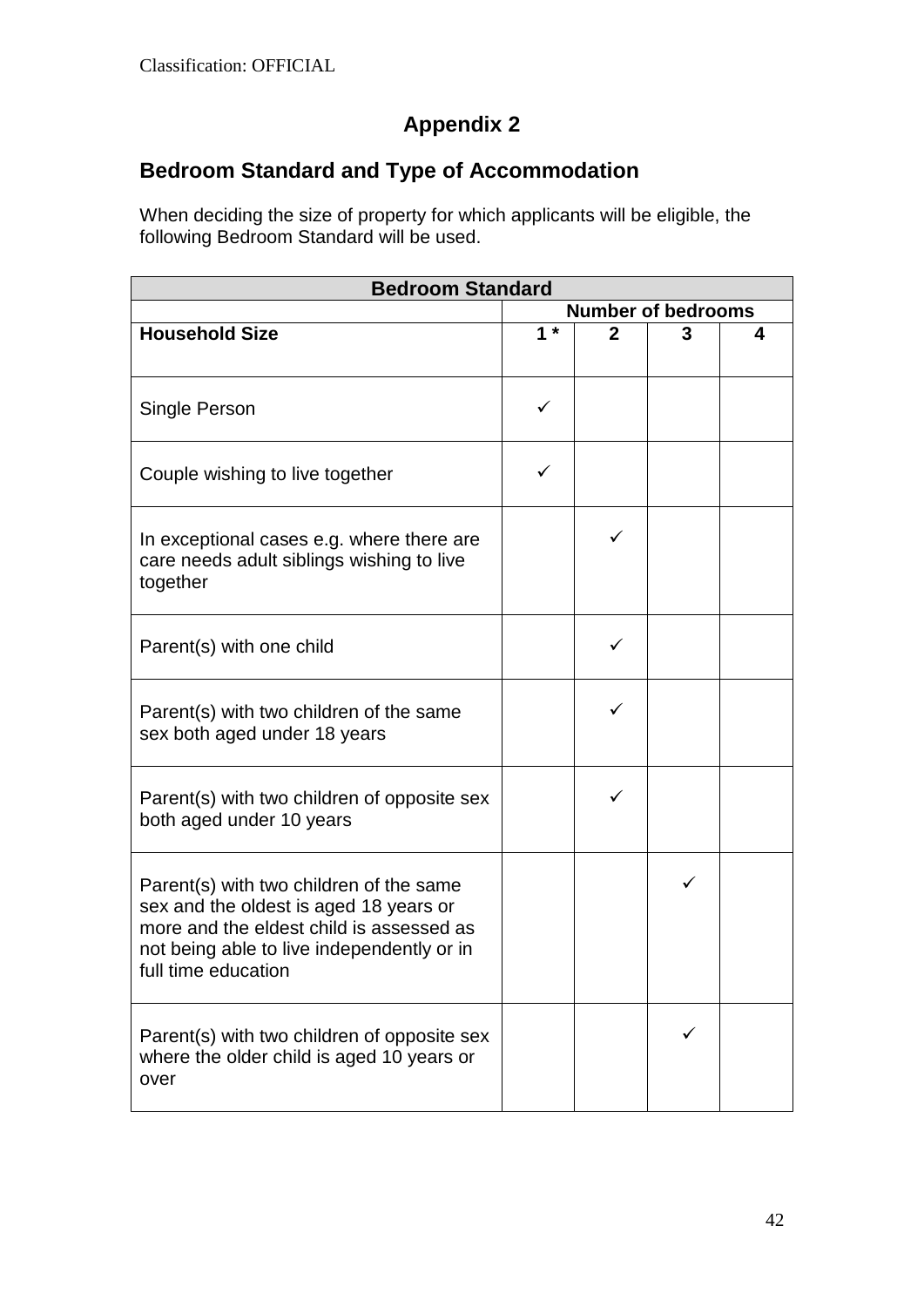| Parents with three children where two<br>children can share (because they are<br>(i) same sex both under 18 or (ii) different<br>sex both under 10)                                                     |  |              |
|---------------------------------------------------------------------------------------------------------------------------------------------------------------------------------------------------------|--|--------------|
| Parents with four children where it is<br>possible for two pairs of children to each<br>share a bedroom (because they are (i)<br>same sex both under 18 or (ii) different<br>sex both under 10)         |  |              |
| Parents with three children where none of<br>which can share (same sex over 18 and<br>assessed as not being able to live<br>independently or being in full time<br>education, or different sex over 10) |  |              |
| Parents with four children where only two<br>can share (same sex both under 18, or<br>different sex both under 10)                                                                                      |  | ✓            |
| Parents with five or more children with any<br>children over the age of 18 assesses as<br>not being able to live independently or<br>being in full time education                                       |  | $\checkmark$ |

\*For the purposes of this policy a bedsit/studio is considered suitable for either a single person or a couple.

In all cases, where children meet the criteria to share a bedroom, the applicant will only be considered for a property which meets the families need, based on the above bedroom standard.

When deciding whether an applicant and his or her household is underoccupying accommodation, or lacks one or more bedrooms, the lower number of bedrooms shown against each size of household will be used as the "standard" number of bedrooms required. For example, a family with two children who is living in a relative's home and has the use of one bedroom will be deemed to lack one bedroom.

Where a bedroom can accommodate beds/bunk beds this is deemed adequate. There may be exceptions to this i.e. Sloping ceiling under stair or eaves, where it may be relevant to reconsider.

A bedroom being used for storage will still be considered to be available as a bedroom Where a property has two reception rooms it may be considered that one of the reception rooms can be used as a bedroom.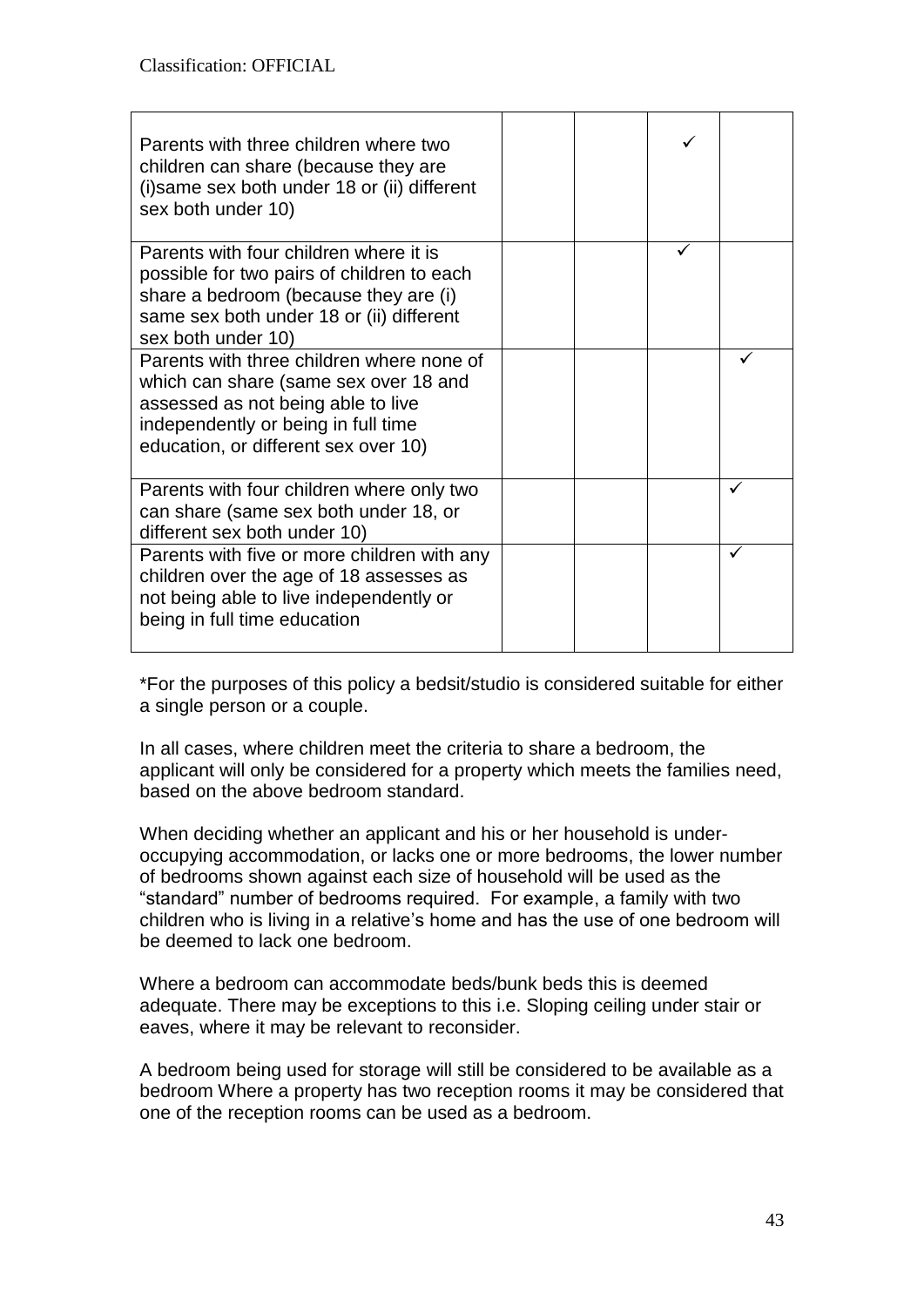Type of accommodation

Age restricted housing will normally be available for applicants over 55.

Accommodation that is designated as supported housing will be available only for applicants who are eligible for that particular accommodation. For example, some supported housing is provided exclusively for people with learning difficulties, or for young people leaving care.

Where accommodation is available only for applicants who satisfy such special criteria, this will be made clear in the advertisement of the property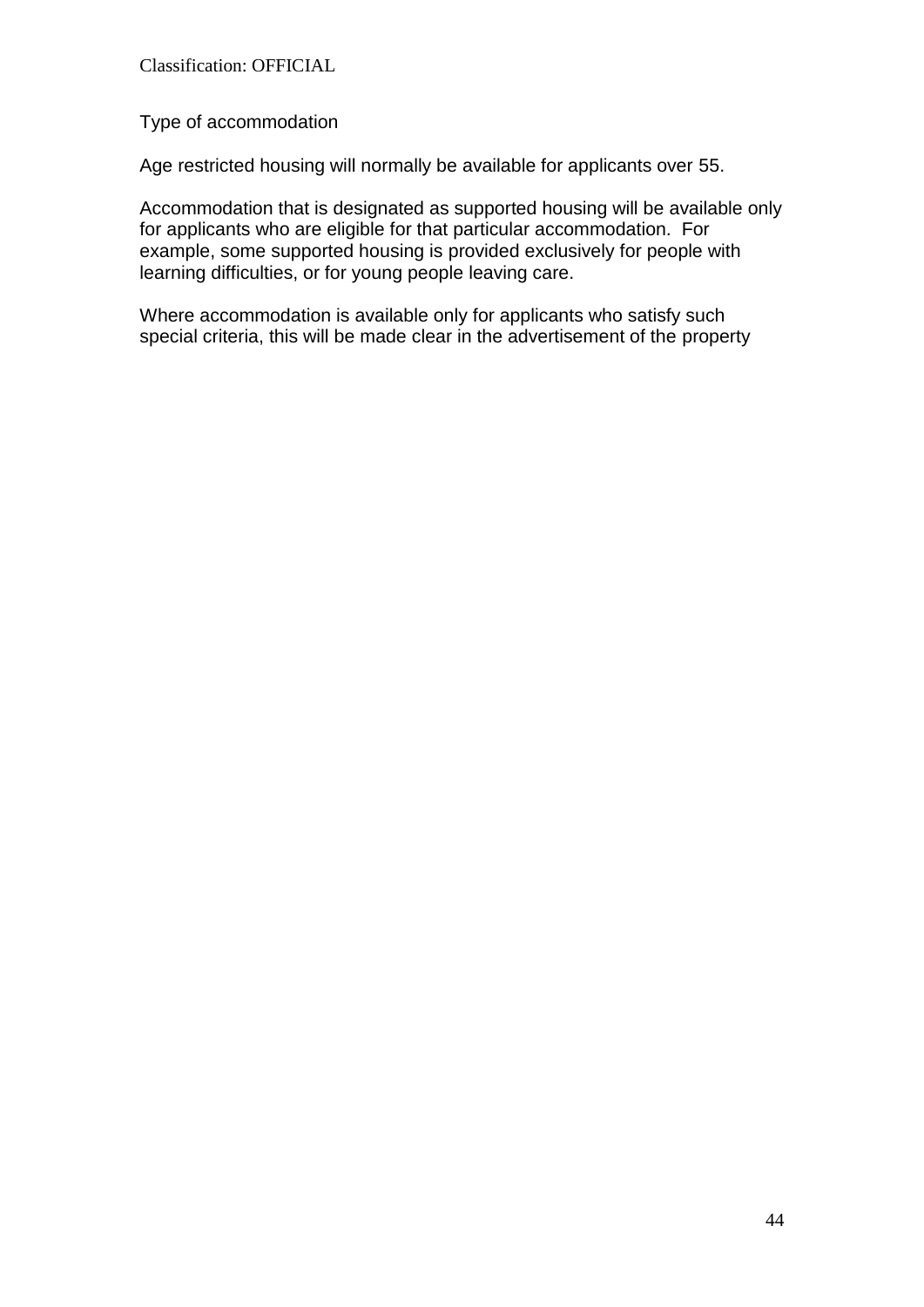# **Appendix 3 Reasonable Preference**

The Housing Act 1996 requires that the Bucks Home Choice scheme must give Reasonable Preference to certain groups of people. The Reasonable Preference groups are listed in Section 166A (3) of the

Housing Act 1996 as follows:

- People who are homeless (within the meaning of Part 7 (Homelessness) of the Housing Act);
- People who are owed a duty by any local housing authority under Part 7 (Homelessness) of the Housing Act 1996 because they are:
	- Homeless and in priority need but homeless intentionally;
	- Homeless and in priority need and not intentionally homeless;
	- Threatened with homelessness and in priority need and not intentionally homeless;
		- Not intentionally homeless but not in priority need;
- People occupying insanitary or overcrowded housing or otherwise living in unsatisfactory housing conditions.
- People who need to move on medical or welfare grounds (including grounds relating to disability).
- People who need to move to a particular locality in the district of the authority, where failure to meet that need would cause hardship to themselves or others.

The specific categories in the Priority Need bandings (see Appendix 1) take account of these Reasonable Preference categories. However, in deciding how one applicant should be prioritized compared to another with similar needs, the Bucks Home Choice scheme will also take account of factors such as local connection, behaviour and the financial resources available to each applicant.

For example, an applicant who;

(i) falls into one of the Reasonable Preference categories and

(ii) who has a local connection to the Managing Partner's district will be placed in a higher priority band than an applicant with similar needs who does not have a local connection.

Further information on the qualification and prioritising of applicants can be found in Section 2 of this Policy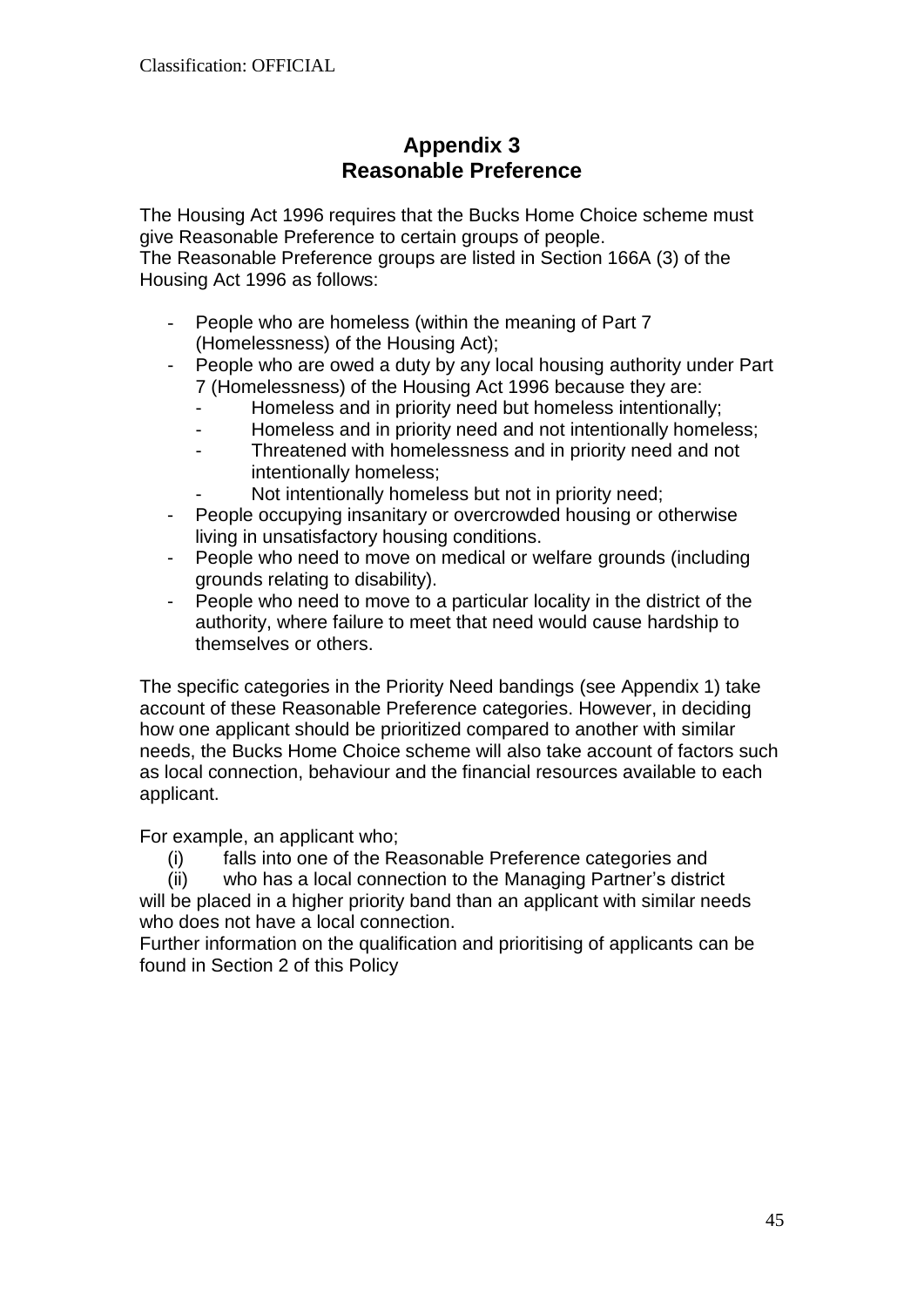| Explanation of the terms used in this policy          |                                                                                                                                                                                                                                                                                 |  |
|-------------------------------------------------------|---------------------------------------------------------------------------------------------------------------------------------------------------------------------------------------------------------------------------------------------------------------------------------|--|
| Applicant                                             | The term "applicant" includes single<br>people and couples.                                                                                                                                                                                                                     |  |
| Household                                             | The term "household" includes all<br>eligible adults and dependent children<br>included in the applicant's application.<br>Short term sharing arrangements or<br>temporary part time arrangements will<br>not normally be classified as a<br>household member (see Section 3.3) |  |
| Reasonable Preference category                        | . See Appendix 3.                                                                                                                                                                                                                                                               |  |
| The Act                                               | The Housing Act 1996 as amended                                                                                                                                                                                                                                                 |  |
| Child                                                 | A person under 16                                                                                                                                                                                                                                                               |  |
| <b>Housing Register</b>                               | A database of applicants for Bucks<br><b>Home Choice</b>                                                                                                                                                                                                                        |  |
| <b>Change of Circumstances</b>                        | A change in household circumstances<br>(e.g. address/accommodation, addition<br>of an adult household member) that<br>may affect BHC qualification and/or<br>priority banding                                                                                                   |  |
| <b>Registered Provider</b>                            | A private non-profit making body that is<br>registered and regulated by<br>Government to provide and manage<br>affordable housing (also known as a<br>Housing Association)                                                                                                      |  |
| Definition of Social and<br><b>Affordable Housing</b> | Affordable housing is social rented,<br>affordable rented and intermediate<br>housing, provided to eligible<br>households whose needs are not met<br>by the market.                                                                                                             |  |

# **Appendix 4**